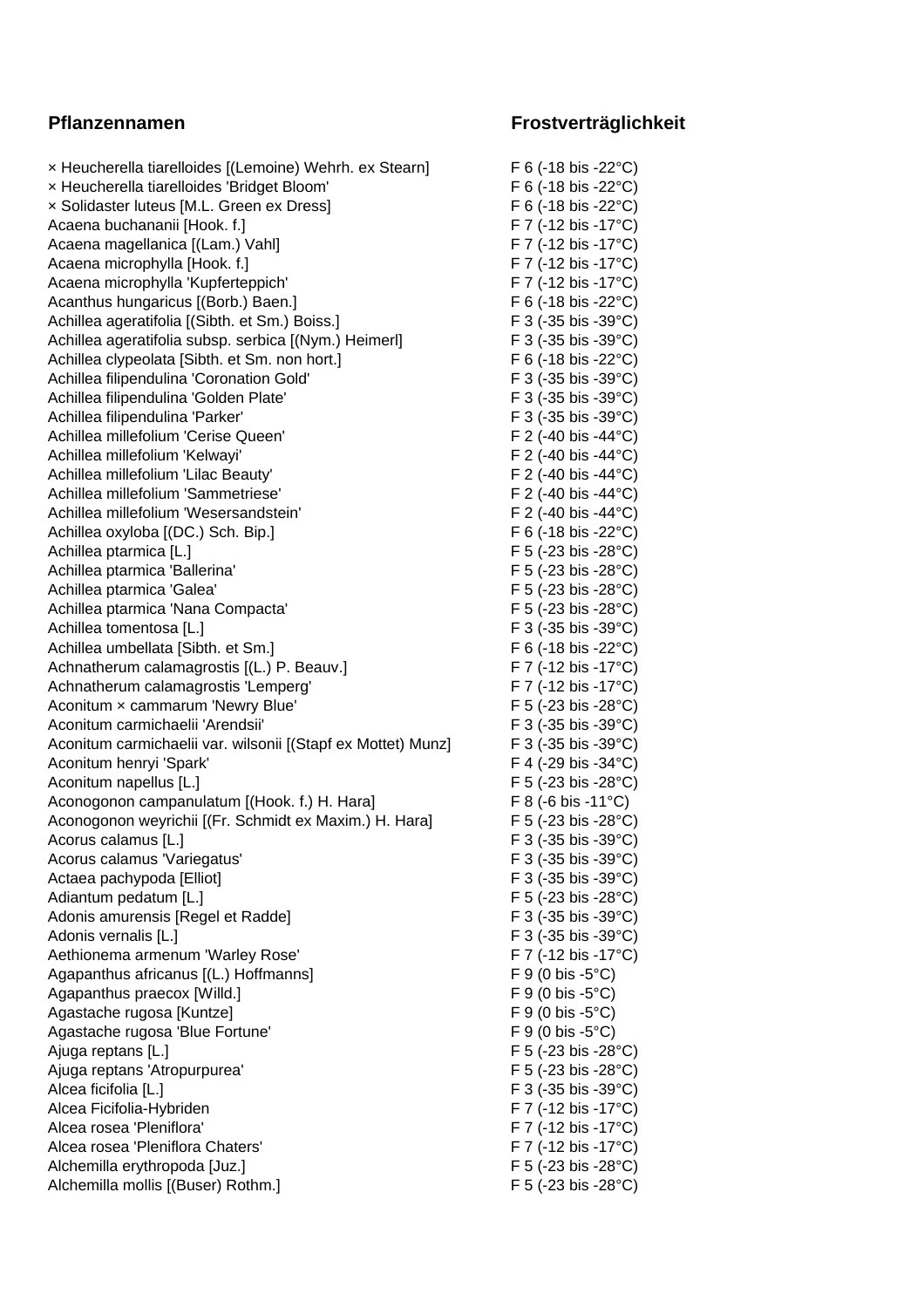| Alchemilla mollis 'Robustica'                                       | $F$ 5 (-23 bis -28 $^{\circ}$ C)   |
|---------------------------------------------------------------------|------------------------------------|
| Alisma lanceolatum [With.]                                          | $F$ 6 (-18 bis -22 $^{\circ}$ C)   |
| Alisma plantago-aquatica subsp. plantago-aquatica [L.]              | $F 6$ (-18 bis -22 $^{\circ}$ C)   |
| Allium carinatum subsp. pulchellum [(G. Don) Bonnier et Layens]     | F 7 (-12 bis -17°C)                |
| Allium christophii [Trautv.]                                        | F 8 (-6 bis -11°C)                 |
| Allium fistulosum [L.]                                              | F 5 (-23 bis -28 $^{\circ}$ C)     |
| Allium giganteum [Regel]                                            | $F 7$ (-12 bis -17 $^{\circ}$ C)   |
| Allium karataviense [Regel]                                         | $F 7$ (-12 bis -17 $^{\circ}$ C)   |
| Allium moly [L.]                                                    | $F 7$ (-12 bis -17 $^{\circ}$ C)   |
| Allium oreophilum [C.A. Mey.]                                       | $F 7$ (-12 bis -17 $^{\circ}$ C)   |
| Alyssum montanum 'Berggold'                                         | F 6 (-18 bis -22 $^{\circ}$ C)     |
| Alyssum saxatile [L.]                                               | F 6 (-18 bis -22 $^{\circ}$ C)     |
| Alyssum saxatile 'Sulphureum'                                       | F 6 (-18 bis -22 $^{\circ}$ C)     |
| Anaphalis triplinervis [(Sims) C.B. Clarke]                         | F 5 (-23 bis -28 $^{\circ}$ C)     |
| Anaphalis triplinervis 'Sommerschnee'                               | F 5 (-23 bis -28°C)                |
| Anchusa azurea [Mill.]                                              | $F$ 3 (-35 bis -39 $^{\circ}$ C)   |
| Androsace sarmentosa [Wall.]                                        | $F$ 3 (-35 bis -39 $^{\circ}$ C)   |
| Anemone blanda [Schott et Kotschy]                                  | $F$ 7 (-12 bis -17 $^{\circ}$ C)   |
| Anemone hupehensis 'Praecox'                                        | $F$ 6 (-18 bis -22 $^{\circ}$ C)   |
| Anemone hupehensis 'Septembercharme'                                | $F$ 6 (-18 bis -22 $^{\circ}$ C)   |
| Anemone japonica 'Honorine Jobert'                                  | $F$ 6 (-18 bis -22 $^{\circ}$ C)   |
| Anemone japonica 'Königin Charlotte'                                | F 6 (-18 bis -22 $^{\circ}$ C)     |
| Anemone japonica 'Pamina'                                           | F 6 (-18 bis -22 $^{\circ}$ C)     |
| Anemone japonica 'Prinz Heinrich'                                   | F 6 (-18 bis -22 $^{\circ}$ C)     |
| Anemone japonica 'Rosenschale'                                      | F 6 (-18 bis -22 $^{\circ}$ C)     |
| Anemone nemorosa [L.]                                               | F 5 (-23 bis -28 $^{\circ}$ C)     |
| Anemone sylvestris [L.]                                             | F 4 (-29 bis -34 $^{\circ}$ C)     |
| Anemone tomentosa 'Robustissima'                                    | $F$ 3 (-35 bis -39 $^{\circ}$ C)   |
| Anemone tomentosa 'Serenade'                                        | $F$ 3 (-35 bis -39 $^{\circ}$ C)   |
| Antennaria dioica [(L.) Gaertn.]                                    | F 5 (-23 bis -28 $^{\circ}$ C)     |
| Antennaria dioica 'Rubra'                                           | $F$ 5 (-23 bis -28 $^{\circ}$ C)   |
| Antennaria dioica var. borealis [A. Camus]                          | F 5 (-23 bis -28 $^{\circ}$ C)     |
| Anthemis marschalliana [Willd.]                                     | $F 7$ (-12 bis -17 $^{\circ}$ C)   |
| Anthemis tinctoria 'Beauty of Grallagh'                             | F 6 (-18 bis -22 $^{\circ}$ C)     |
| Anthemis tinctoria 'Grallagh Gold'                                  | $F 6$ (-18 bis -22 $^{\circ}$ C)   |
| Anthericum liliago [L.]                                             | $F 7$ (-12 bis -17 $^{\circ}$ C)   |
|                                                                     | F 7 (-12 bis -17°C)                |
| Anthericum ramosum [L.]<br>Aponogeton distachyos [L. f.]            | $F 9 (0 \text{ bis } -5^{\circ}C)$ |
|                                                                     | F 3 (-35 bis -39°C)                |
| Aquilegia caerulea 'Blue Star'<br>Aquilegia caerulea 'Crimson Star' |                                    |
|                                                                     | $F$ 3 (-35 bis -39 $^{\circ}$ C)   |
| Aquilegia caerulea 'McKana'                                         | $F$ 3 (-35 bis -39 $^{\circ}$ C)   |
| Aquilegia flabellata var. pumila 'Ministar'                         | F 3 (-35 bis -39°C)                |
| Aquilegia vulgaris [L.]                                             | F 4 (-29 bis -34 $^{\circ}$ C)     |
| Arabis x arendsii 'Compinkie'                                       | $F$ 5 (-23 bis -28 $^{\circ}$ C)   |
| Arabis x arendsii 'Hedi'                                            | F 5 (-23 bis -28 $^{\circ}$ C)     |
| Arabis x arendsii 'Rubin'                                           | F 5 (-23 bis -28 $^{\circ}$ C)     |
| Arabis caucasica 'Plena'                                            | F 4 (-29 bis -34 $^{\circ}$ C)     |
| Arabis caucasica 'Schneehaube'                                      | F 4 (-29 bis -34 $^{\circ}$ C)     |
| Arabis procurrens [Waldst. et Kit.]                                 | F 5 (-23 bis -28°C)                |
| Arabis procurrens 'Neuschnee'                                       | F 5 (-23 bis -28 $^{\circ}$ C)     |
| Armeria maritima 'Alba'                                             | $F$ 5 (-23 bis -28 $^{\circ}$ C)   |
| Armeria maritima 'Düsseldorfer Stolz'                               | $F$ 5 (-23 bis -28 $^{\circ}$ C)   |
| Armeria maritima 'Frühlingszauber'                                  | $F$ 5 (-23 bis -28 $^{\circ}$ C)   |
| Artemisia lactiflora [Wall. ex DC.]                                 | F 4 (-29 bis -34 $^{\circ}$ C)     |
| Artemisia schmidtiana 'Nana'                                        | F 4 (-29 bis -34 $^{\circ}$ C)     |
| Aruncus aethusifolius [Nakai]                                       | F 7 (-12 bis -17°C)                |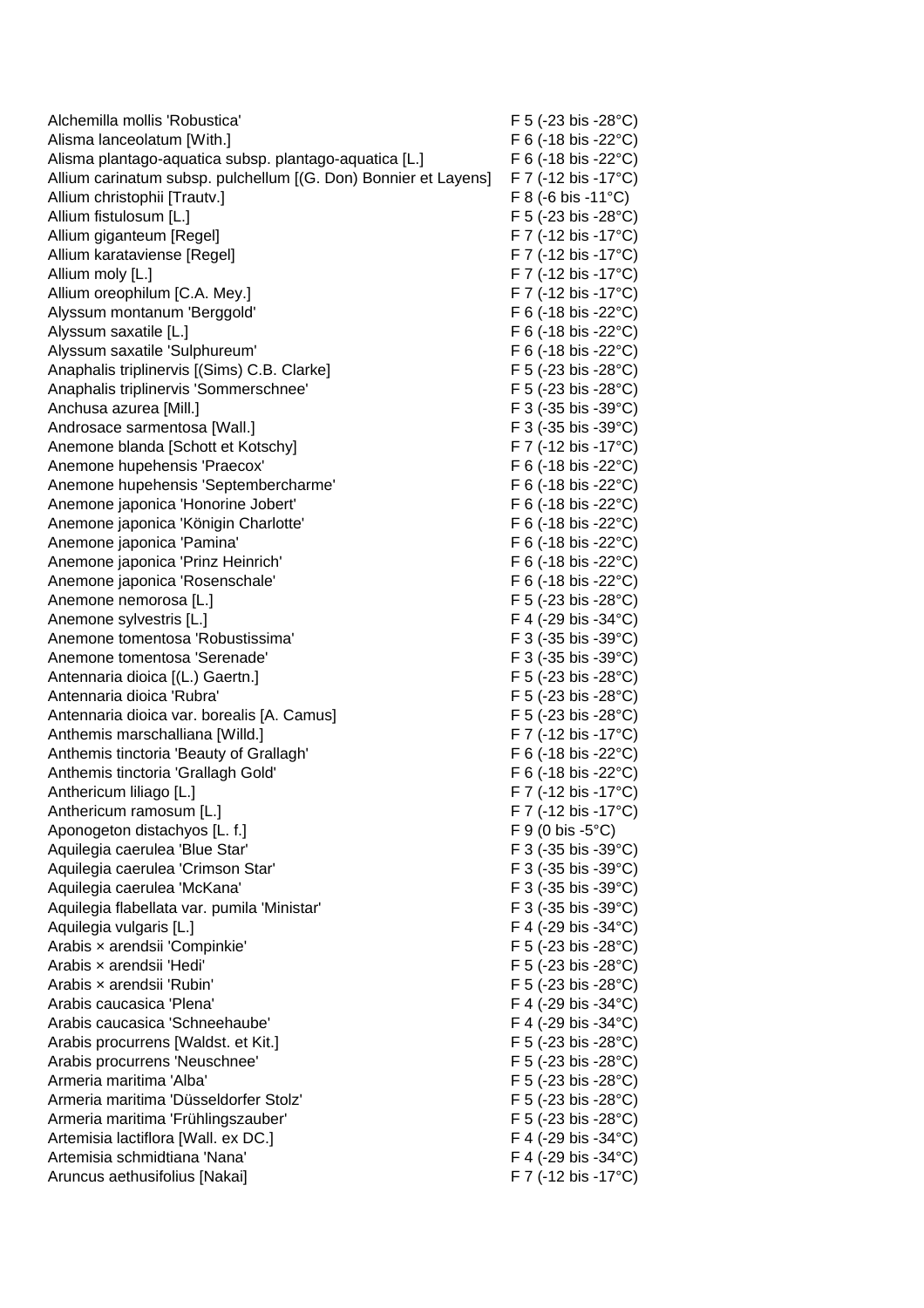Aruncus dioicus [(Walt.) Fern.] F 7 (-12 bis -17°C) Asarum caudatum [Lindl.] F 7 (-12 bis -17°C) Asarum europaeum [L.] F 5 (-23 bis -28°C) Asclepias tuberosa [L.] F 8 (-6 bis -11°C) Asphodeline lutea [(L.) Rchb.] F 7 (-12 bis -17°C) Asplenium trichomanes [L.] F 2 (-40 bis -44°C) Aster × frikartii 'Wunder von Stäfa' F 5 (-23 bis -28°C) Aster alpinus 'Albus' extendio to the set of the set of the Second F 3 (-35 bis -39°C) Aster alpinus 'Dunkle Schöne' F 3 (-35 bis -39°C) Aster alpinus 'Happy End' F 3 (-35 bis -39°C) Aster amellus 'Blütendecke' F 5 (-23 bis -28°C) Aster amellus 'Breslau' F 5 (-23 bis -28°C) Aster amellus 'Dr Otto Petscheck' F 5 (-23 bis -28°C) Aster amellus 'Glücksfund' F 5 (-23 bis -28°C) Aster amellus 'Kobold' The Contract of the Contract of the F 5 (-23 bis -28°C) Aster amellus 'Lady Hindlip' example and the set of the F 5 (-23 bis -28°C) Aster amellus 'Rosa Erfüllung' F 5 (-23 bis -28°C) Aster amellus 'Sonora' F 5 (-23 bis -28°C) Aster amellus 'Sternkugel' The Contract of the F 5 (-23 bis -28°C) Aster amellus 'Veilchenkönigin' F 5 (-23 bis -28°C) Aster cordifolius 'Ideal' **F** 3 (-35 bis -39°C) Aster divaricatus [L.] The set of the set of the set of the set of the set of the set of the set of the set of the set of the set of the set of the set of the set of the set of the set of the set of the set of the set of t Aster dumosus 'Alice Haslam' external that the F 3 (-35 bis -39°C) Aster dumosus 'Blaue Lagune' F 3 (-35 bis -39°C) Aster dumosus 'Heinz Richard' F 3 (-35 bis -39°C) Aster dumosus 'Herbstgruß vom Bresserhof' F 3 (-35 bis -39°C) Aster dumosus 'Jenny' F 3 (-35 bis -39 °C) Aster dumosus 'Kassel' F 3 (-35 bis -39°C) Aster dumosus 'Kristina' The Contract of the Contract of the F 3 (-35 bis -39°C) Aster dumosus 'Lady in Blue' F 3 (-35 bis -39°C) Aster dumosus 'Mittelmeer' example and the set of the F 3 (-35 bis -39°C) Aster dumosus 'Prof Anton Kippenberg' F 3 (-35 bis -39°C) Aster dumosus 'Rosenwichtel' external to the state of the F 3 (-35 bis -39°C) Aster dumosus 'Samoa' extends the same of the state of the F 3 (-35 bis -39°C) Aster dumosus 'Schneekissen' F 3 (-35 bis -39°C) Aster dumosus 'Schneezicklein' F 3 (-35 bis -39°C) Aster dumosus 'Silberblaukissen' F 3 (-35 bis -39°C) Aster dumosus 'Silberteppich' F 3 (-35 bis -39°C) Aster dumosus 'Starlight' The Contract of the Contract of the F 3 (-35 bis -39°C) Aster dumosus 'Wachsenburg' The Contract of the F 3 (-35 bis -39°C) Aster ericoides 'Blue Star' F 3 (-35 bis -39°C) Aster ericoides 'Erlkönig' entitled and the state of the F 3 (-35 bis -39°C) Aster ericoides 'Esther' F 3 (-35 bis -39 °C) Aster ericoides 'Herbstmyrthe' F 3 (-35 bis -39 °C) Aster ericoides 'Ringdove' The Contract of the Second Health Steve (F 3 (-35 bis -39°C) Aster ericoides 'Schneegitter' The Contract of the F 3 (-35 bis -39°C) Aster ericoides 'Schneetanne' F 3 (-35 bis -39°C) Aster laevis [L.] F 4 (-29 bis -34°C) Aster linosyris [(L.) Bernh.] F 4 (-29 bis -34°C) Aster linosyris 'Golden Dust' F 4 (-29 bis -34°C) Aster novae-angliae 'Alma Pötschke' F 2 (-40 bis -44°C) Aster novae-angliae 'Andenken an Paul Gerber' F 2 (-40 bis -44 °C) Aster novae-angliae 'Barr's Blue" F 2 (-40 bis -44 °C) Aster novae-angliae 'Herbstschnee' entitled and the state of the F 2 (-40 bis -44°C) Aster novae-angliae 'Lachsglut' F 2 (-40 bis -44°C) Aster novae-angliae 'Purple Dome' F 2 (-40 bis -44 °C)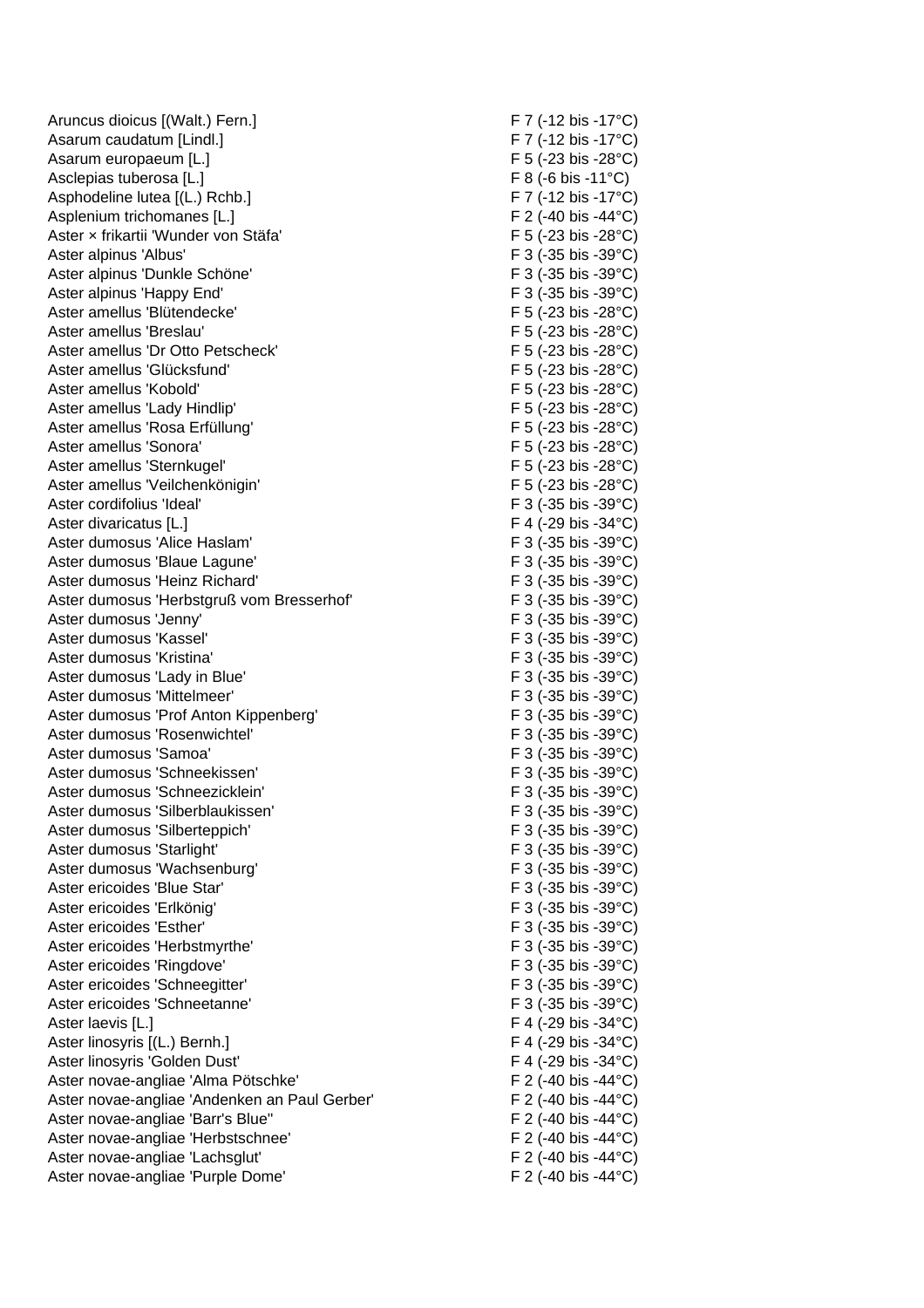Aster novae-angliae 'Rosa Sieger' F 2 (-40 bis -44 °C) Aster novae-angliae 'Rubinschatz' F 2 (-40 bis -44°C) Aster novae-angliae 'Rudelsburg' F 2 (-40 bis -44°C) Aster novae-angliae 'Violetta'  $F 2$  (-40 bis -44 °C) Aster novi-belgii 'Blütenmeer' error is a series of the F 2 (-40 bis -44°C) Aster novi-belgii 'Dauerblau' F 2 (-40 bis -44°C) Aster novi-belgii 'Fellowship'  $F 2$  (-40 bis -44 °C) Aster novi-belgii 'Gayborder Splendor' F 2 (-40 bis -44°C) Aster novi-belgii 'Karminkuppel' F 2 (-40 bis -44°C) Aster novi-belgii 'Lady Frances' F 2 (-40 bis -44 °C) Aster novi-belgii 'Melbourne Belle' F 2 (-40 bis -44°C) Aster novi-belgii 'Reitlingstal' entry the state of the F 2 (-40 bis -44°C) Aster novi-belgii 'Rosaperle' F 2 (-40 bis -44°C) Aster novi-belgii 'Royal Ruby' F 2 (-40 bis -44 °C) Aster novi-belgii 'Schöne von Dietlikon' F 2 (-40 bis -44°C) Aster pansus 'Snowflurry' The Contract of the Society of the F 3 (-35 bis -39 °C) Aster sedifolius 'Nanus' external and the settlement of the F 6 (-18 bis -22°C) Aster tongolensis 'Leuchtenburg' F 6 (-18 bis -22°C) Aster vimineus 'Lovely' example and the set of the set of the F 3 (-35 bis -39°C) Astilbe x arendsii 'Amethyst' F 5 (-23 bis -28°C) Astilbe x arendsii 'Bonanza' F 5 (-23 bis -28°C) Astilbe × arendsii 'Brautschleier' F 5 (-23 bis -28°C) Astilbe x arendsii 'Cattleya' F 5 (-23 bis -28°C) Astilbe x arendsii 'Federsee' F 5 (-23 bis -28°C) Astilbe x arendsii 'Feuer' The Contract of the Second State of the Second State of the Second State of Tenering Second State of Tenering Second State of Tenering Second State of Tenering Second State of Tenering Second Sta Astilbe x arendsii 'Glut' and the state of the state of the F 5 (-23 bis -28°C) Astilbe x arendsii 'Grete Püngel' F 5 (-23 bis -28°C) Astilbe × arendsii 'Obergärtner Jürgens' F 5 (-23 bis -28°C) Astilbe × arendsii 'Rotlicht' F 5 (-23 bis -28°C) Astilbe x arendsii 'Spinell' and the set of the set of the Second F 5 (-23 bis -28°C) Astilbe chinensis [(Maxim.) Franch. et Sav.] F 5 (-23 bis -28°C) Astilbe chinensis 'Finale' F 5 (-23 bis -28°C) Astilbe chinensis 'Serenade' F 5 (-23 bis -28°C) Astilbe chinensis var. pumila [Vilmorin] F 5 (-23 bis -28°C) Astilbe chinensis var. taquetii 'Purpurlanze' F 5 (-23 bis -28°C) Astilbe chinensis var. taquetii 'Superba' F 5 (-23 bis -28°C) Astilbe glaberrima 'Sprite'  $\overline{F}$  5 (-23 bis -28°C) Astilbe japonica 'Deutschland' F 5 (-23 bis -28°C) Astilbe japonica 'Koblenz' F 5 (-23 bis -28°C) Astilbe japonica 'Mainz'  $F 5 (-23 \text{ bis } -28^{\circ} \text{C})$ Astilbe japonica 'Red Sentinel' F 5 (-23 bis -28°C) Astilbe simplicifolia 'Aphrodite'  $F 5 (-23 \text{ bis } -28^{\circ} \text{C})$ Astilbe simplicifolia 'Atrorosea' F 5 (-23 bis -28°C) Astilbe simplicifolia 'Bronce Elegans' F 5 (-23 bis -28°C) Astilbe simplicifolia 'Praecox Alba' F 5 (-23 bis -28°C) Astilbe thunbergii 'Straußenfeder' F 5 (-23 bis -28°C) Astilbe thunbergii 'Van der Astilboides tabularis [(Hemsl.) Engl.] F 5 (-23 bis -28°C) Astrantia major 'Rosensinfonie' F 5 (-23 bis -28°C) Athyrium filix-femina [(L.) Roth] F 2 (-40 bis -44°C) Athyrium filix-femina 'Minutissimum' F 2 (-40 bis -44°C) Athyrium filix-femina 'Rotstiel'  $F_2$  (-40 bis -44°C) Athyrium niponicum 'Metallicum' F 6 (-18 bis -22°C) Aubrieta × cultorum 'Blaumeise' F 6 (-18 bis -22 °C) Aubrieta x cultorum 'Blue Emperor' F 6 (-18 bis -22 °C) Aubrieta x cultorum 'Dr Mules' F 6 (-18 bis -22°C)

 $F$  5 (-23 bis -28 $^{\circ}$ C)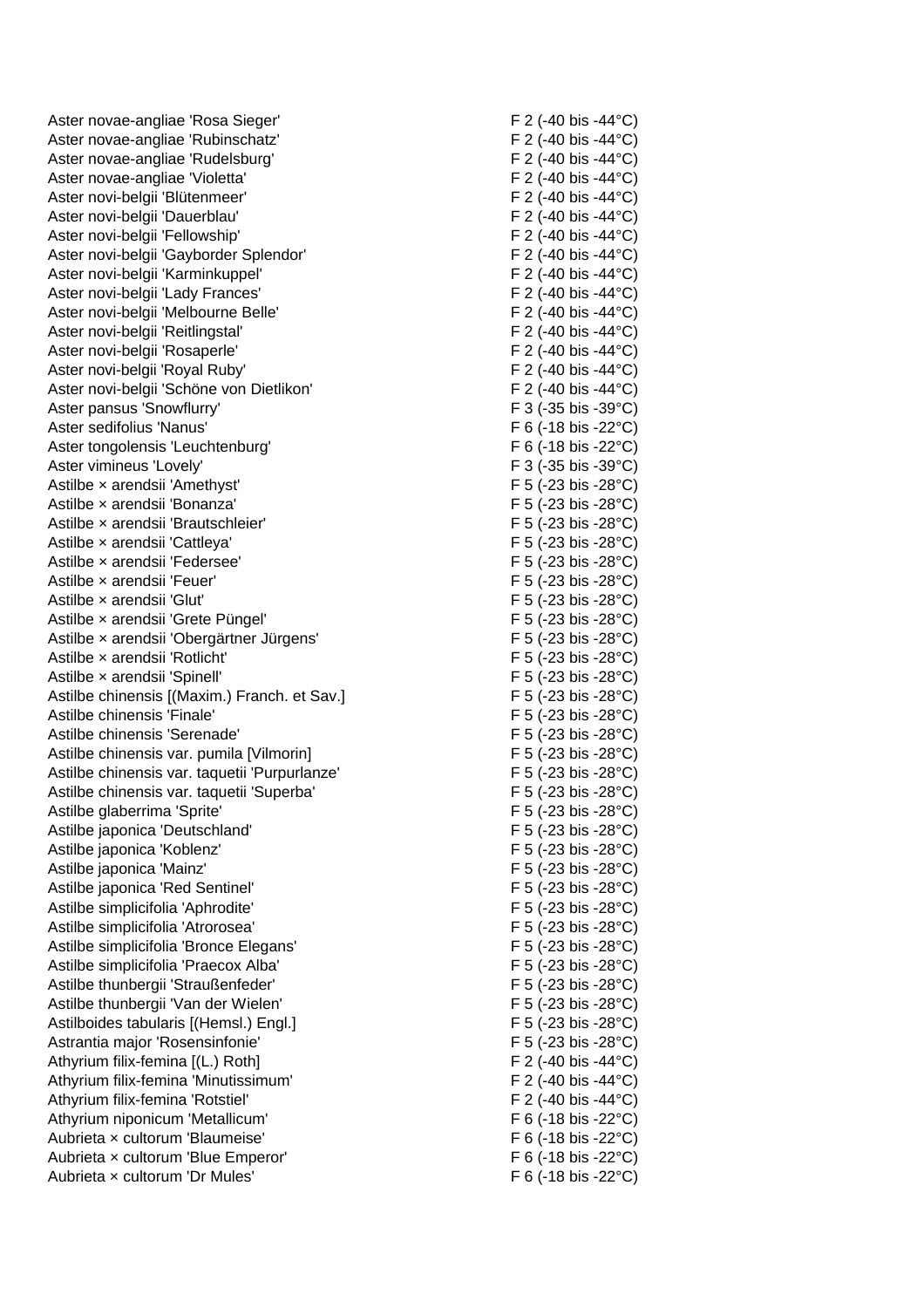Aubrieta x cultorum 'Frühlingszauber' F 6 (-18 bis -22°C) Aubrieta × cultorum 'Hamburger Stadtpark' F 6 (-18 bis -22 °C) Aubrieta x cultorum 'Neuling' F 6 (-18 bis -22°C) Aubrieta x cultorum 'Red Carpet' F 6 (-18 bis -22 °C) Aubrieta × cultorum 'Rosenteppich' F 6 (-18 bis -22°C) Aubrieta x cultorum 'Schloß Eckberg' F 6 (-18 bis -22 °C) Aubrieta x cultorum 'Silberrand' The Contract Contract Contract Contract Contract Contract Contract Contract Contract Contract Contract Contract Contract Contract Contract Contract Contract Contract Contract Contract Contr Aubrieta x cultorum 'Tauricola'  $F 6 (-18 \text{ bis } -22^{\circ} \text{C})$ Azorella trifurcata [(Gaertn.) Pers.] F 8 (-6 bis -11°C) Bergenia cordifolia [(Haw.) Sternb.] F 3 (-35 bis -39°C) Bergenia cordifolia 'Abendglocken' F 3 (-35 bis -39°C) Bergenia cordifolia 'Admiral' F 3 (-35 bis -39°C) Bergenia cordifolia 'Baby Doll' F 3 (-35 bis -39°C) Bergenia cordifolia 'Ballawley' extending the state of the F 3 (-35 bis -39°C) Bergenia cordifolia 'Biedermeier' F 3 (-35 bis -39°C) Bergenia cordifolia 'Glockenturm' F 3 (-35 bis -39°C) Bergenia cordifolia 'Herbstblüte' etc. F 3 (-35 bis -39°C) Bergenia cordifolia 'Morgenröte' F 3 (-35 bis -39°C) Bergenia cordifolia 'Oeschberg' F 3 (-35 bis -39°C) Bergenia cordifolia 'Pinneberg' F 3 (-35 bis -39°C) Bergenia cordifolia 'Rosi Klose' F 3 (-35 bis -39°C) Bergenia cordifolia 'Rotblum' et al. (a) F 3 (-35 bis -39°C) Bergenia cordifolia 'Rote Schwester' F 3 (-35 bis -39°C) Bergenia cordifolia 'Schneekönigin' F 3 (-35 bis -39°C) Bergenia cordifolia 'Silberlicht' F 3 (-35 bis -39°C) Bistorta affinis 'Darjeeling Red' F 4 (-29 bis -34°C) Bistorta affinis 'Donald Lowndes' F 4 (-29 bis -34°C) Bistorta affinis 'Superbum' The Contract of the Contract of the F 4 (-29 bis -34°C) Bistorta amplexicaulis 'Atrosanguineum' F 7 (-12 bis -17°C) Bistorta amplexicaulis 'Speciosum' F 7 (-12 bis -17°C) Bistorta officinalis [Delabre] F 4 (-29 bis -34°C) Bistorta officinalis 'Superbum' F 4 (-29 bis -34°C) Blechnum spicant [(L.) Roth] F 5 (-23 bis -28°C) Boltonia asteroides 'Snowbank' extended the state of the F 6 (-18 bis -22°C) Bouteloua gracilis  $[(H.B.K.)$  Griffiths non Vasey] F 7  $(-12 \text{ bis } -17^{\circ}\text{C})$ Briza media [L.] F 5 (-23 bis -28°C) Brunnera macrophylla [(Adams) Johnst.] F 3 (-35 bis -39 °C) Brunnera macrophylla 'Blaukuppel' F 3 (-35 bis -39°C) Buglossoides purpureocaerulea [(L.) Johnst.] F 6 (-18 bis -22 °C) Buphthalmum salicifolium [L.] **EXECUTE:** F 4 (-29 bis -34°C) Butomus umbellatus [L.] F 5 (-23 bis -28°C) Calamagrostis x acutiflora 'Karl Foerster' F 3 (-35 bis -39°C) Calamagrostis arundinacea var. brachytricha [(Steud.) Hack.] F 5 (-23 bis -28°C) Calamintha nepeta [(L.) Savi] F 6 (-18 bis -22°C) Calla palustris  $[L]$  F 4 (-29 bis -34°C) Callitriche palustris [L.] F 6 (-18 bis -22 °C) Caltha palustris [L.] F 3 (-35 bis -39°C) Caltha palustris 'Multiplex' F 3 (-35 bis -39 °C) Caltha polysepala [Hochst. ex Lorent] F 5 (-23 bis -28°C) Campanula carpatica 'Blaue Clips' F 3 (-35 bis -39°C) Campanula carpatica 'Glockenteppich Dunkelblau' F 3 (-35 bis -39°C) Campanula carpatica 'Glockenteppich Hellblau' F 3 (-35 bis -39°C) Campanula carpatica 'Glockenteppich Weiß' F 3 (-35 bis -39°C) Campanula carpatica 'Karpatenkrone' F 3 (-35 bis -39°C) Campanula carpatica var. turbinata 'Alba' F 3 (-35 bis -39°C) Campanula carpatica var. turbinata 'Karl Foerster' F 3 (-35 bis -39°C)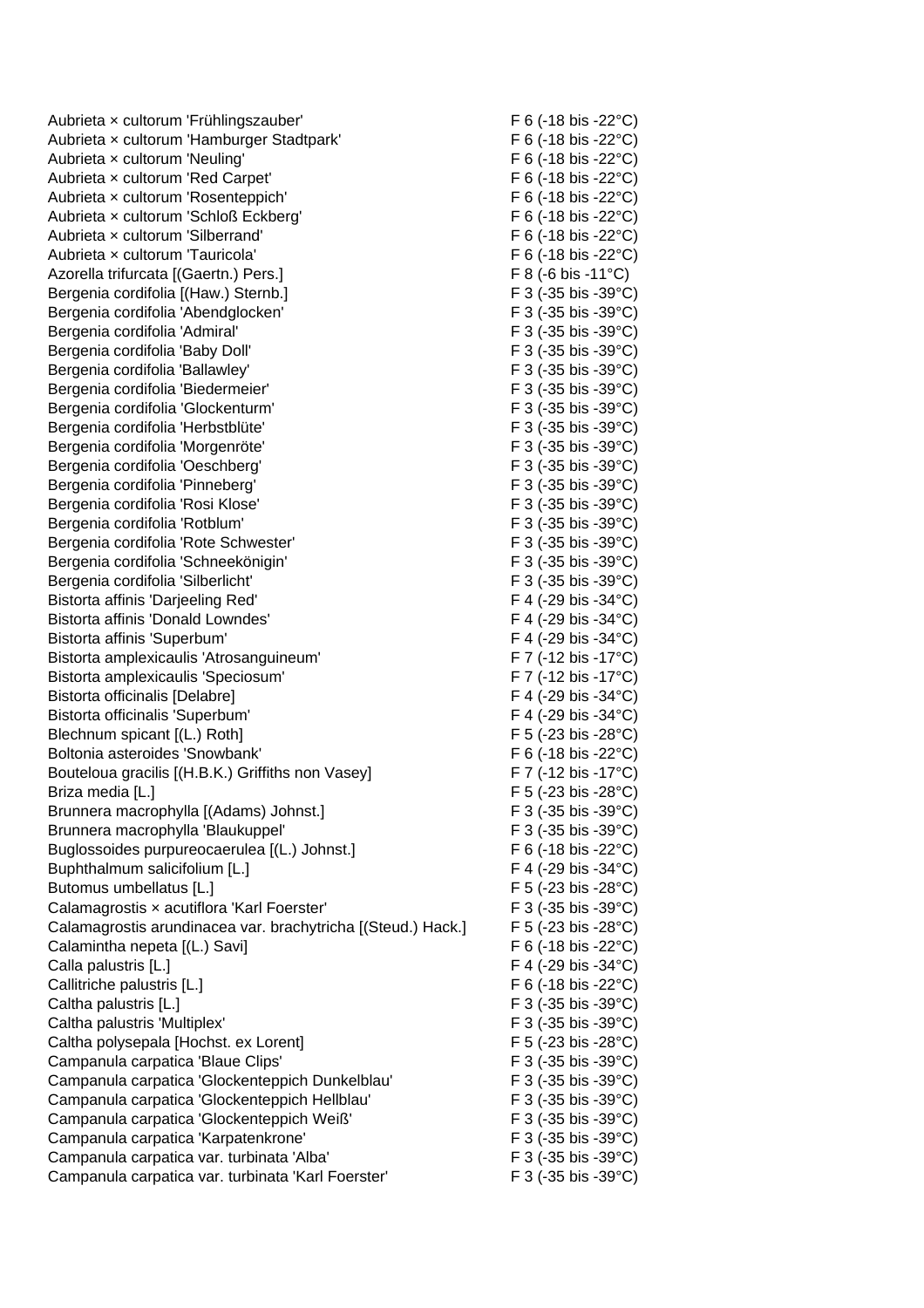Campanula carpatica var. turbinata Typ Arends F 3 (-35 bis -39°C) Campanula carpatica 'Weiße Clips' F 3 (-35 bis -39°C) Campanula cochleariifolia [Lam.] F 5 (-23 bis -28°C) Campanula cochleariifolia 'Alba' F 5 (-23 bis -28°C) Campanula glomerata [L.] F 2 (-40 bis -44°C) Campanula glomerata 'Acaulis' F 2 (-40 bis -44°C) Campanula glomerata 'Dahurica'  $\overline{F}$  2 (-40 bis -44°C) Campanula glomerata 'Superba' F 2 (-40 bis -44 °C) Campanula lactiflora 'Loddon Anne' F 5 (-23 bis -28°C) Campanula latifolia var. macrantha [Sims] F 3 (-35 bis -39°C) Campanula latifolia var. macrantha 'Alba' F 3 (-35 bis -39°C) Campanula persicifolia 'Grandiflora Alba' F 3 (-35 bis -39°C) Campanula persicifolia 'Grandiflora Coerulea' F 3 (-35 bis -39°C) Campanula persicifolia subsp. sessiliflora [(K. Koch) Velen] F 3 (-35 bis -39°C) Campanula persicifolia subsp. sessiliflora 'Alba' F 3 (-35 bis -39°C) Campanula portenschlagiana [Schult.] F 4 (-29 bis -34°C) Campanula portenschlagiana 'Birch' F 4 (-29 bis -34°C) Campanula poscharskyana [Degen] F 3 (-35 bis -39°C) Campanula poscharskyana 'Blauranke' F 3 (-35 bis -39°C) Campanula poscharskyana 'E.H.Frost' F 3 (-35 bis -39°C) Campanula poscharskyana 'Stella' F 3 (-35 bis -39°C) Campanula punctata [Lam.] F 5 (-23 bis -28°C) Carex acuta [L.] F 3 (-35 bis -39°C) Carex buchananii [Bergg.] F 7 (-12 bis -17°C) Carex caryophyllea 'The Beatles' F 7 (-12 bis -17°C) Carex digitata [L.] F 5 (-23 bis -28°C) Carex grayi [Carey] Garex grayi [Carey] F 7 (-12 bis -17°C) Carex montana [L.] F 5 (-23 bis -28°C) Carex morrowii 'Variegata' et al. (12 bis -17°C) Carex ornithopoda 'Variegata' F 5 (-23 bis -28°C) Carex pendula [Huds.] F 5 (-23 bis -28°C) Carex plantaginea [Lam.] F 7 (-12 bis -17°C) Carex pseudocyperus [L.] F 8 (-6 bis -11°C) Carex riparia [Curt.] F 5 (-23 bis -28°C) Carex sylvatica [Huds.] F 5 (-23 bis -28°C) Carex umbrosa [Host] F 5 (-23 bis -28°C) Carlina acaulis [L.] Carlina acaulis [L.] Carlina acaulis subsp. simplex [(Waldst. et Kit.) Nym.] F 4 (-29 bis -34°C) Centaurea dealbata 'Steenbergii' F 3 (-35 bis -39°C) Centaurea hypoleuca 'John Coutts' F 5 (-23 bis -28°C) Centaurea macrocephala [Puschk. ex Willd.] F 3 (-35 bis -39°C) Centaurea montana 'Grandiflora' F 3 (-35 bis -39°C) Centaurea nigra subsp. rivularis [(Brot.) Coutinho] F 5 (-23 bis -28°C) Centranthus ruber 'Albus' F 7 (-12 bis -17°C) Centranthus ruber 'Coccineus' F 7 (-12 bis -17°C) Ceratophyllum demersum [L.] F 5 (-23 bis -28°C) Ceratostigma plumbaginoides [Bunge] F 6 (-18 bis -22°C) Chamaemelum nobile 'Plena' F 4 (-29 bis -34°C) Chasmanthium latifolium [(Michx.) Yates] F 4 (-29 bis -34°C) Chelone obliqua [L.] F 5 (-23 bis -28°C) Chiastophyllum oppositifolium [(Ledeb. ex Nordm.) Berger] F 7 (-12 bis -17°C) Chrysanthemum × hortorum 'Anastasia' F 8 (-6 bis -11°C) Chrysanthemum × hortorum 'Bienchen' F 8 (-6 bis -11°C) Chrysanthemum × hortorum 'Edelweiß' F 8 (-6 bis -11°C) Chrysanthemum × hortorum 'Hebe' F 8 (-6 bis -11°C) Chrysanthemum × hortorum 'Herbstgold' F 8 (-6 bis -11°C)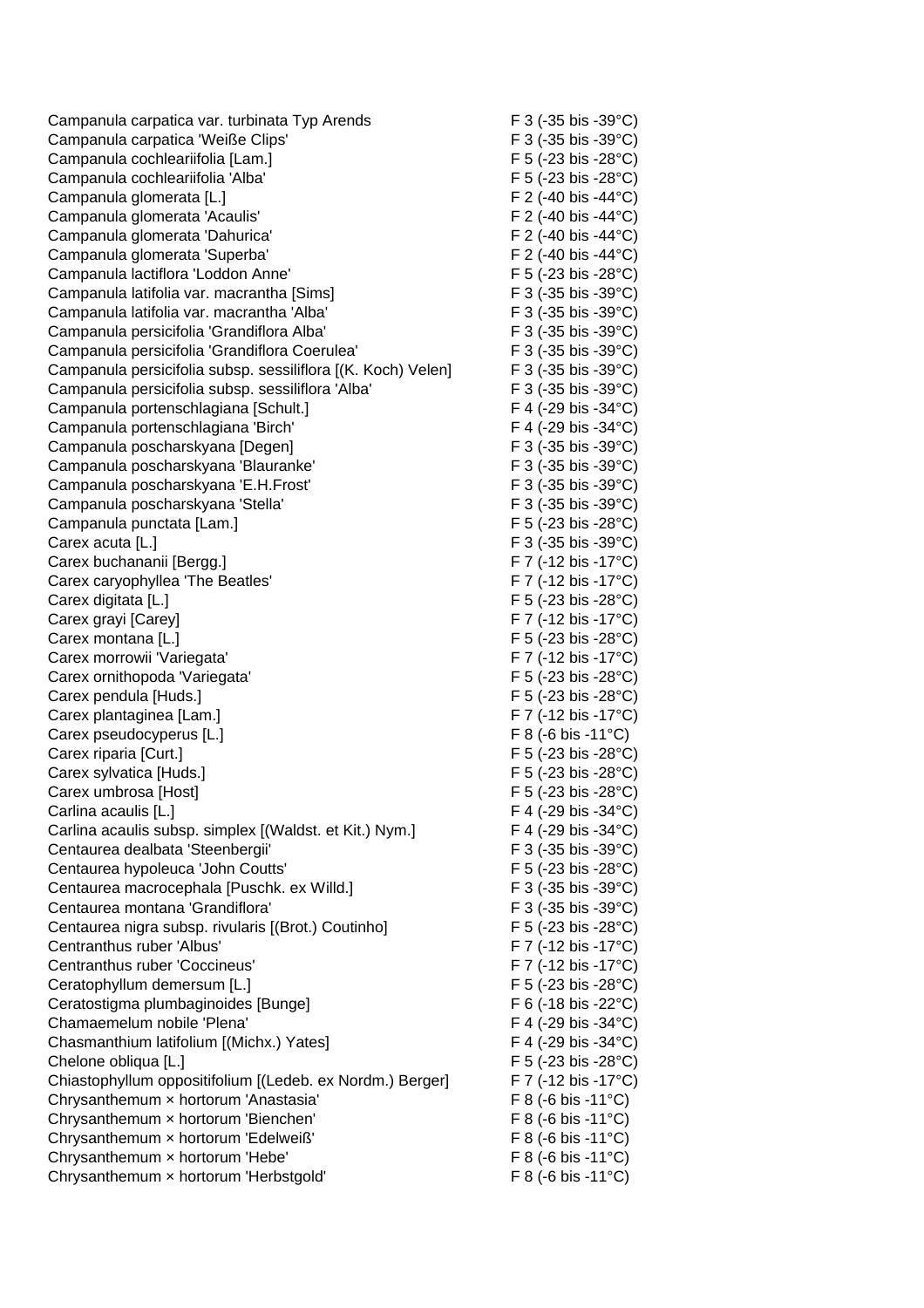Chrysanthemum x hortorum 'Julia' F 8 (-6 bis -11°C) Chrysanthemum × hortorum 'Kleiner Bernstein' F 8 (-6 bis -11°C) Chrysanthemum × hortorum 'Lichtkuppel' F 8 (-6 bis -11°C) Chrysanthemum × hortorum 'L'Innocence'' F 8 (-6 bis -11°C) Chrysanthemum × hortorum 'Rumpelstilzchen' F 8 (-6 bis -11°C) Chrysanthemum × hortorum 'Schweizerland' F 8 (-6 bis -11°C) Chrysanthemum × hortorum 'Twinkle' F 8 (-6 bis -11°C) Chrysanthemum zawadskii var. latilobum 'Mary Stoker' F 6 (-18 bis -22°C) Chrysogonum virginianum [L.] F 7 (-12 bis -17°C) Cimicifuga dahurica [(Turcz.) Torr. et A. Gray ex M] F 5 (-23 bis -28°C) Cimicifuga racemosa var. cordifolia [(Pursh) A. Gray] F 4 (-29 bis -34°C) Cimicifuga ramosa [Nakai] F 5 (-23 bis -28°C) Cimicifuga ramosa 'Atropurpurea' F 5 (-23 bis -28°C) Cimicifuga simplex 'Armleuchter' F 5 (-23 bis -28°C) Cimicifuga simplex 'White Pearl' F 5 (-23 bis -28°C) Clematis × heracleifolia 'Crepuscule' F 5 (-23 bis -28°C) Clematis × heracleifolia 'Mrs R.Brydon' F 5 (-23 bis -28°C) Clematis x jouiniana 'Praecox' F 6 (-18 bis -22 °C) Convallaria majalis [L.] F 3 (-35 bis -39°C) Convallaria majalis 'Grandiflora' F 3 (-35 bis -39°C) Coreopsis grandiflora 'Badengold' F 7 (-12 bis -17°C) Coreopsis rosea 'American Dream' F 4 (-29 bis -34°C) Coreopsis tripteris [L.] F 4 (-29 bis -34°C) Coreopsis verticillata [L.] F 5 (-23 bis -28°C) Coreopsis verticillata 'Moonbeam' F 5 (-23 bis -28°C) Coreopsis verticillata 'Zagreb' F 5 (-23 bis -28°C) Cortaderia selloana 'Argentea' F 8 (-6 bis -11°C) Cortaderia selloana 'Sunningdale Silver' F 8 (-6 bis -11°C) Cortaderia selloana veg. [(Schult.et Schult.f.)Aschers et] F 8 (-6 bis -11°C) Corydalis lutea [(L.) DC.] F 5 (-23 bis -28°C) Cotula dioica [(Hook. f.) Hook. f.] F 8 (-6 bis -11°C) Cotula potentillina [(F.v. Muell.) Druce] F 8 (-6 bis -11°C) Cotula squalida [(Hook. f.) Hook. f.] F 8 (-6 bis -11°C) Cyclamen coum [Mill.] F 6 (-18 bis -22°C) Cyclamen coum subsp. coum [Mill.] F 6 (-18 bis -22°C) Cyclamen hederifolium [Ait.] F 9 (0 bis -5°C) Cyclamen hederifolium 'Album' F 9 (0 bis -5°C) Darmera peltata [(Torr. ex Benth.) Voss] F 5 (-23 bis -28°C) Delphinium × belladonna 'Piccolo' F 5 (-23 bis -28°C) Delphinium × belladonna 'Völkerfrieden' F 5 (-23 bis -28°C) Delphinium elatum 'Abgesang' F 5 (-23 bis -28°C) Delphinium elatum 'Ariel' F 5 (-23 bis -28°C) Delphinium elatum 'Azurzwerg' F 5 (-23 bis -28°C) Delphinium elatum 'Blauwal' F 5 (-23 bis -28°C) Delphinium elatum 'Fernzünder' F 5 (-23 bis -28°C) Delphinium elatum 'Finsteraarhorn' F 5 (-23 bis -28°C) Delphinium elatum 'Frühschein' F 5 (-23 bis -28°C) Delphinium elatum 'Gletscherwasser' F 5 (-23 bis -28°C) Delphinium elatum 'Jubelruf' F 5 (-23 bis -28°C) Delphinium elatum 'Lanzenträger' F 5 (-23 bis -28°C) Delphinium elatum 'Ouvertüre' F 5 (-23 bis -28°C) Delphinium elatum 'Perlmutterbaum' F 5 (-23 bis -28°C) Delphinium elatum 'Polarnacht' F 5 (-23 bis -28°C) Delphinium elatum 'Schildknappe' F 5 (-23 bis -28°C) Delphinium elatum 'Sommernachtstraum' F 5 (-23 bis -28°C) Delphinium elatum 'Sommerwind' F 5 (-23 bis -28°C)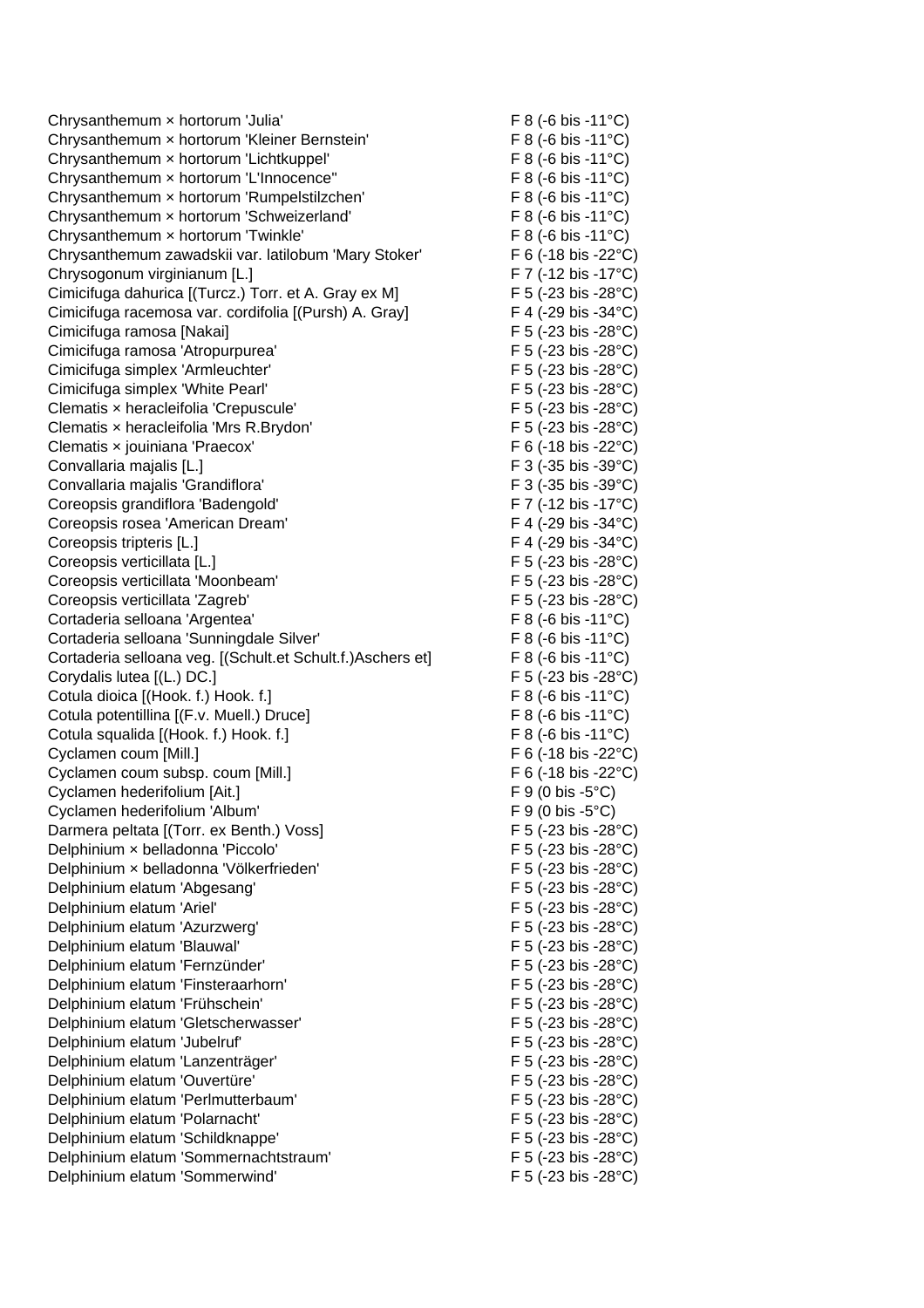Delphinium elatum 'Waldenburg' F 5 (-23 bis -28°C) Delphinium elatum 'Zauberflöte' F 5 (-23 bis -28°C) Deschampsia cespitosa 'Goldschleier' F 5 (-23 bis -28°C) Dianthus deltoides [L.] F 3 (-35 bis -39°C) Dianthus gratianopolitanus 'Badenia' F 3 (-35 bis -39°C) Dianthus gratianopolitanus 'Blauer Teppich' F 3 (-35 bis -39°C) Dianthus gratianopolitanus 'Blaureif' entitled and the E 3 (-35 bis -39 °C) Dianthus gratianopolitanus 'Eydangeri' F 3 (-35 bis -39°C) Dianthus gratianopolitanus 'La Bourboule' F 3 (-35 bis -39°C) Dianthus gratianopolitanus 'Nordstjernen' F 3 (-35 bis -39°C) Dianthus gratianopolitanus 'Rosafeder' F 3 (-35 bis -39°C) Dianthus gratianopolitanus 'Rubin' F 3 (-35 bis -39°C) Dianthus plumarius 'Altrosa' F 3 (-35 bis -39°C) Dianthus plumarius 'Diamant' F 3 (-35 bis -39°C) Dianthus plumarius 'Heidi' F 3 (-35 bis -39°C) Dianthus plumarius 'Ine' F 3 (-35 bis -39°C) Dianthus plumarius 'Maggie' F 3 (-35 bis -39°C) Dianthus plumarius 'Munot' extending the state of F 3 (-35 bis -39°C) Dianthus plumarius 'Saxonia' F 3 (-35 bis -39°C) Dicentra eximia [(Ker-Gawl.) Torr.] The contraction of F 5 (-23 bis -28°C) Dicentra formosa 'Luxuriant' F 7 (-12 bis -17°C) Dicentra spectabilis [(L.) Lem.] F 6 (-18 bis -22°C) Dicentra spectabilis 'Alba'  $\overline{F}$  6 (-18 bis -22°C) Dictamnus albus [L.] F 7 (-12 bis -17°C) Digitalis grandiflora [Mill.] F 5 (-23 bis -28°C) Digitalis purpurea [L.] F 5 (-23 bis -28°C) Digitalis purpurea 'Excelsior' F 5 (-23 bis -28°C) Dodecatheon meadia [L.] F 3 (-35 bis -39°C) Doronicum orientale [Hoffm.] F 5 (-23 bis -28°C) Doronicum orientale 'Frühlingspracht' F 5 (-23 bis -28°C) Doronicum orientale 'Magnificum' F 5 (-23 bis -28°C) Doronicum plantagineum 'Excelsum' F 6 (-18 bis -22°C) Draba aizoides [L.] F 4 (-29 bis -34°C) Draba bruniifolia [Stev.] F 7 (-12 bis -17°C) Dryas x suendermannii [Suenderm.] F 3 (-35 bis -39°C) Dryopteris affinis [(Lowe) Fraser-Jenkins] F 5 (-23 bis -28°C) Dryopteris affinis 'Cristata' F 5 (-23 bis -28°C) Dryopteris affinis 'Pinderi' F 5 (-23 bis -28°C) Dryopteris dilatata [(Hoffm.) A. Gray] F 5 (-23 bis -28°C) Dryopteris erythrosora [(Eaton) O. Kuntze] F 8 (-6 bis -11°C) Dryopteris filix-mas [(L.) Schott] F 2 (-40 bis -44°C) Dryopteris filix-mas 'Barnesii' F 2 (-40 bis -44°C) Dryopteris wallichiana [(Spreng.) Hylander] F 6 (-18 bis -22°C) Duchesnea indica [(Andr.) Focke] F 6 (-18 bis -22°C) Echinacea purpurea [(L.) Moench] F 3 (-35 bis -39°C) Echinacea purpurea 'Leuchtstern' F 3 (-35 bis -39°C) Echinacea purpurea 'Magnus' F 3 (-35 bis -39°C) Echinacea purpurea 'Rosenelfe' F 3 (-35 bis -39°C) Echinacea purpurea 'Rubinstern' F 3 (-35 bis -39°C) Echinops banaticus 'Taplow Blue' F 4 (-29 bis -34°C) Echinops ritro [L.] F 3 (-35 bis -39°C) Echinops ritro 'Veitchs Blue' F 3 (-35 bis -39°C) Eichhornia crassipes [(Mart.) Solms] F 10 (+1 bis +5°C) Eleocharis acicularis [(L.) Roem. et Schult.] F 5 (-23 bis -28°C) Eleocharis palustris [(L.) Roem. et Schult.] F 5 (-23 bis -28°C) Epimedium × perralchicum 'Frohnleiten' F 7 (-12 bis -17°C)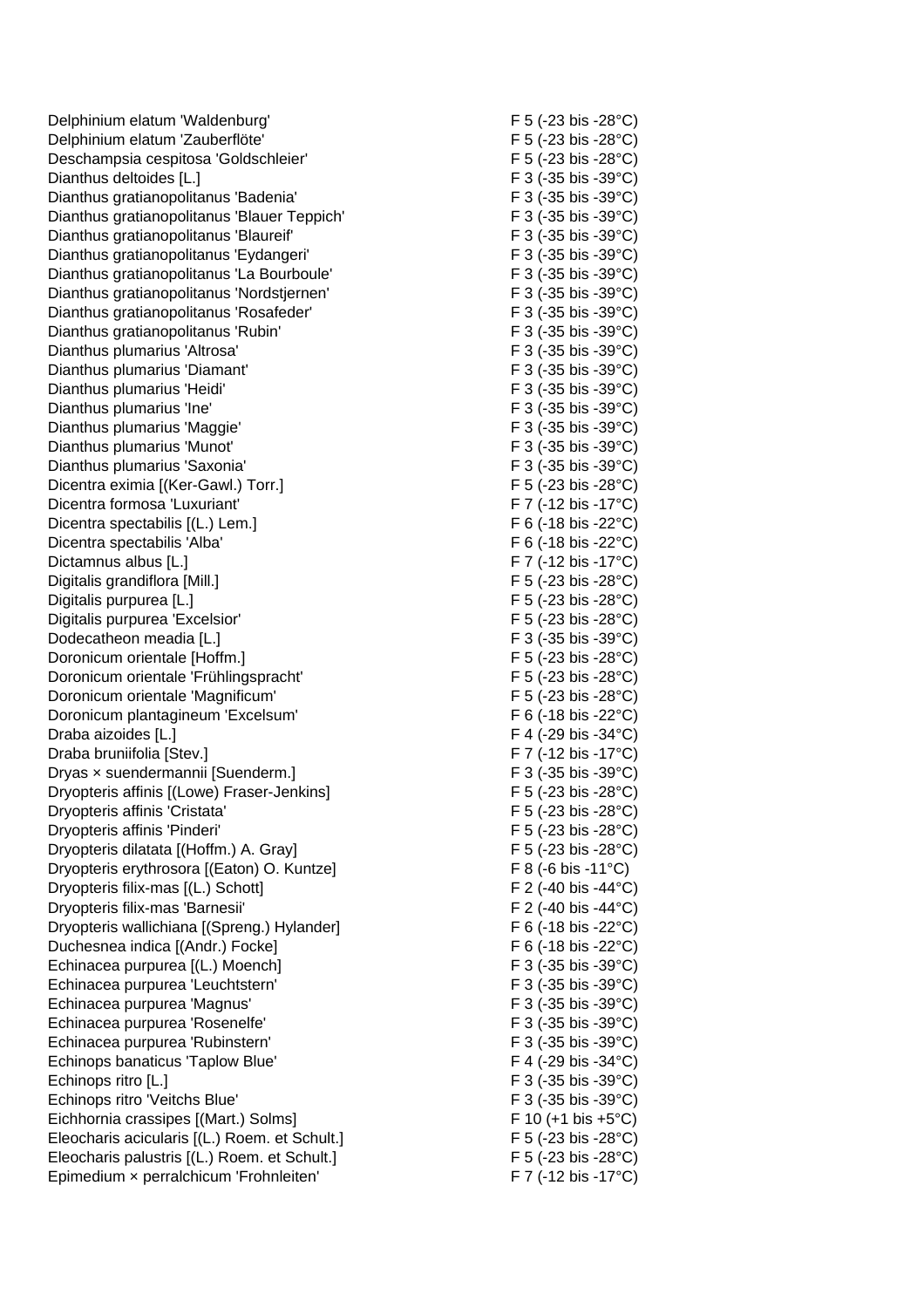| Epimedium x rubrum [C. Morr.]                                    | F 5 (-23 bis -28 $^{\circ}$ C)              |
|------------------------------------------------------------------|---------------------------------------------|
| Epimedium x versicolor 'Sulphureum'                              | F 5 (-23 bis -28°C)                         |
| Epimedium x warleyense 'Orangekönigin'                           | F 5 (-23 bis -28°C)                         |
| Epimedium x youngianum 'Niveum'                                  | F 5 (-23 bis -28°C)                         |
| Epimedium x youngianum 'Roseum'                                  | F 5 (-23 bis -28°C)                         |
| Epimedium grandiflorum 'Rose Queen'                              | F 5 (-23 bis -28°C)                         |
| Epimedium perralderianum [Coss.]                                 | $F 8 (-6 \text{ bis} -11^{\circ} \text{C})$ |
| Epimedium pinnatum subsp. colchicum [(Boiss.) Busch]             | F 6 (-18 bis -22 $^{\circ}$ C)              |
| Equisetum hyemale var. robustum [(A.Braun) Eaton]                | F 5 (-23 bis -28°C)                         |
| Equisetum palustre [L.]                                          | $F$ 3 (-35 bis -39 $^{\circ}$ C)            |
| Equisetum scirpoides [Michx.]                                    | F 2 (-40 bis -44°C)                         |
| Eranthis hyemalis [(L.) Salisb.]                                 | F 5 (-23 bis -28 $^{\circ}$ C)              |
| Eremurus x isabellinus 'Shelford-Hybriden'                       | F 7 (-12 bis -17°C)                         |
| Eremurus himalaicus [Bak.]                                       | F 7 (-12 bis -17°C)                         |
| Eremurus robustus [Regel]                                        | F 7 (-12 bis -17°C)                         |
| Eremurus stenophyllus var. stenophyllus [(Boiss. et Buhse) Bak.] | F 7 (-12 bis -17°C)                         |
| Erigeron x hybridus 'Adria'                                      | F 4 (-29 bis -34 $^{\circ}$ C)              |
| Erigeron x hybridus 'Dunkelste Aller'                            | F 4 (-29 bis -34°C)                         |
| Erigeron x hybridus 'Mrs E.H.Beale'                              | F 4 (-29 bis -34 $^{\circ}$ C)              |
| Erigeron x hybridus 'Rosa Triumph'                               | F 4 (-29 bis -34 $^{\circ}$ C)              |
| Erigeron x hybridus 'Rotes Meer'                                 | F 4 (-29 bis -34°C)                         |
| Erigeron x hybridus 'Schwarzes Meer'                             | F 4 (-29 bis -34 $^{\circ}$ C)              |
| Erigeron x hybridus 'Sommerneuschnee'                            | F 4 (-29 bis -34 $^{\circ}$ C)              |
| Erigeron x hybridus 'Wuppertal'                                  | F 4 (-29 bis -34 $^{\circ}$ C)              |
| Erinus alpinus 'Dr Hähnle'                                       | F 6 (-18 bis -22 $^{\circ}$ C)              |
| Eriophorum angustifolium [Honck.]                                | F 4 (-29 bis -34 $^{\circ}$ C)              |
| Eriophorum latifolium [Hoppe]                                    | F 4 (-29 bis -34 $^{\circ}$ C)              |
| Eriophorum vaginatum [L.]                                        | F 4 (-29 bis -34 $^{\circ}$ C)              |
| Eriophyllum lanatum [(Pursh.) Forb.]                             | F 5 (-23 bis -28 $^{\circ}$ C)              |
| Eryngium x zabelii 'Violetta'                                    | F 5 (-23 bis -28°C)                         |
| Eryngium alpinum [L.]                                            | F 5 (-23 bis -28°C)                         |
| Eryngium alpinum 'Blue Star'                                     | F 5 (-23 bis -28 $^{\circ}$ C)              |
| Eryngium bourgatii [Goouan]                                      | F 5 (-23 bis -28 $^{\circ}$ C)              |
| Eryngium planum [L.]                                             | F 4 (-29 bis -34°C)                         |
| Eupatorium cannabinum [L.]                                       | F 5 (-23 bis -28 $^{\circ}$ C)              |
| Eupatorium fistulosum [Barrat]                                   | F 5 (-23 bis -28°C)                         |
| Eupatorium fistulosum 'Atropurpureum'                            | F 5 (-23 bis -28°C)                         |
| Eupatorium purpureum [L.]                                        | F 4 (-29 bis -34°C)                         |
| Eupatorium rugosum [Houtt.]                                      | F 6 (-18 bis -22°C)                         |
| Euphorbia amygdaloides 'Purpurea'                                | $F$ 7 (-12 bis -17 $^{\circ}$ C)            |
| Euphorbia amygdaloides var. robbiae [(Turill) Radcliff-Smith]    | $F$ 7 (-12 bis -17 $^{\circ}$ C)            |
| Euphorbia cyparissias [L.]                                       | F 4 (-29 bis -34 $^{\circ}$ C)              |
| Euphorbia griffithii 'Fireglow'                                  | F 5 (-23 bis -28°C)                         |
| Euphorbia myrsinites [L.]                                        | F 6 (-18 bis -22 $^{\circ}$ C)              |
| Euphorbia palustris [L.]                                         | F 5 (-23 bis -28 $^{\circ}$ C)              |
| Euphorbia polychroma [Kerner]                                    | F 6 (-18 bis -22°C)                         |
| Fallopia japonica var. compacta 'Rosea'                          | $F$ 7 (-12 bis -17 $^{\circ}$ C)            |
| Festuca alpina [Suter]                                           | F 5 (-23 bis -28°C)                         |
| Festuca amethystina [L.]                                         | F 4 (-29 bis -34°C)                         |
| Festuca cinerea [Vill.]                                          | $F$ 7 (-12 bis -17 $^{\circ}$ C)            |
| Festuca cinerea 'Elijah Blue'                                    | F 7 (-12 bis -17°C)                         |
| Festuca cinerea 'Frühlingsblau'                                  | $F$ 7 (-12 bis -17 $^{\circ}$ C)            |
| Festuca gautieri [(Hack.) K. Richter]                            | F 5 (-23 bis -28°C)                         |
| Festuca gautieri 'Pic Carlit'                                    | F 5 (-23 bis -28°C)                         |
| Festuca mairei [St.-Yves]                                        | $F 8 (-6 \text{ bis} -11^{\circ} \text{C})$ |
| Festuca ovina [L.]                                               | F 4 (-29 bis -34°C)                         |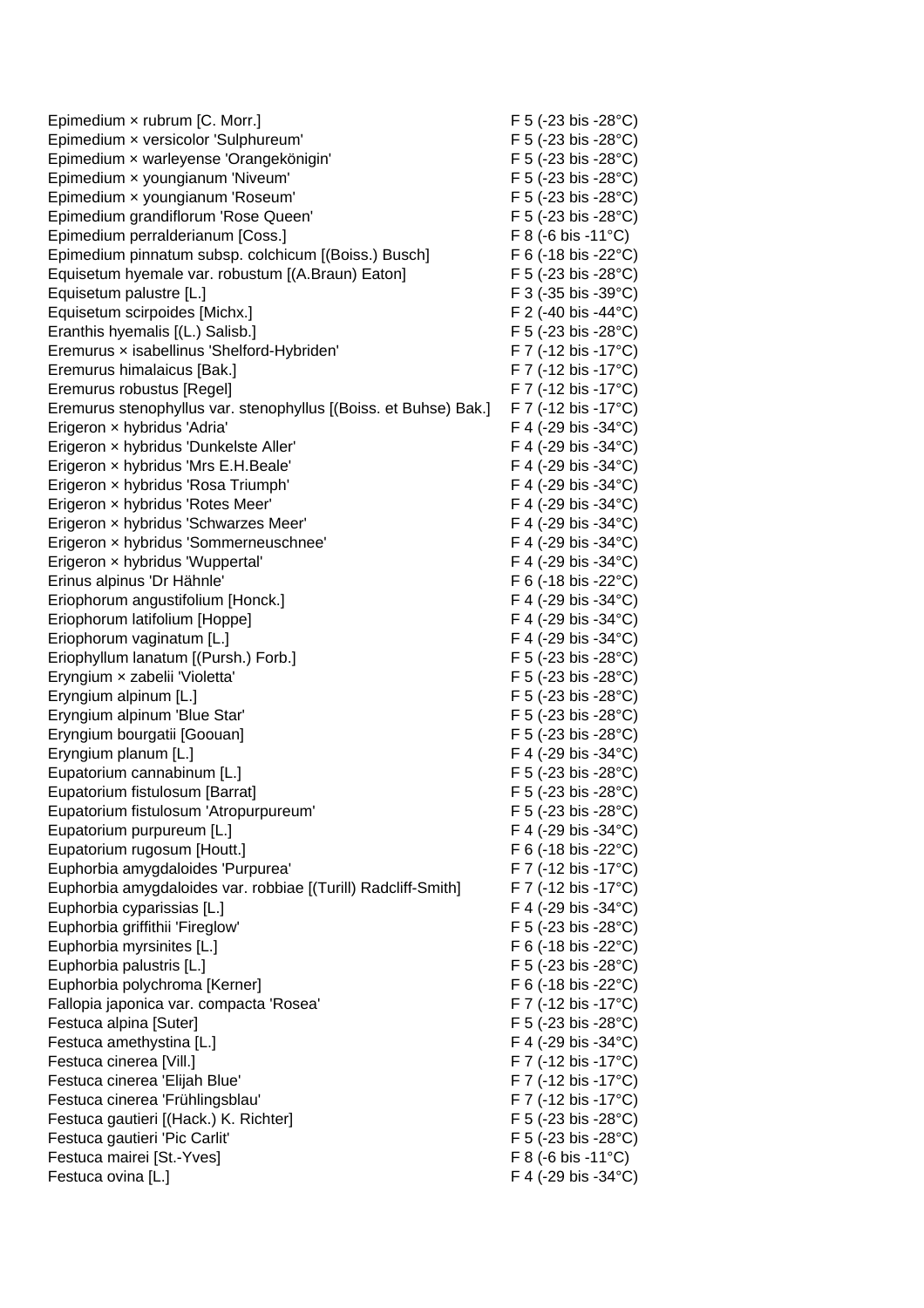Festuca ovina 'Blaufuchs' F 4 (-29 bis -34°C) Festuca ovina 'Harz' Fall the Control of the Control of the Festuca ovina 'Harz' F 4 (-29 bis -34°C) Festuca valesiaca 'Glaucantha' F 7 (-12 bis -17°C) Festuca valesiaca 'Silbersee' F 7 (-12 bis -17°C) Filipendula palmata 'Rubra' F 3 (-35 bis -39°C) Filipendula purpurea 'Elegans' F 6 (-18 bis -22°C) Filipendula rubra 'Venusta' F 3 (-35 bis -39°C) Filipendula vulgaris 'Plena' F 3 (-35 bis -39°C) Fragaria x ananassa 'Pink Panda -R-' F 5 (-23 bis -28°C) Fragaria chiloense 'Chaval' F 4 (-29 bis -34°C) Fragaria vesca var. semperflorens 'Alexandria' F 5 (-23 bis -28°C) Fragaria vesca var. semperflorens 'Rügen' F 5 (-23 bis -28°C) Fragaria vesca var. vesca [L.] F 5 (-23 bis -28°C) Fritillaria imperialis 'Rubra Maxima' F 4 (-29 bis -34°C) Fritillaria meleagris [L.] F 4 (-29 bis -34°C) Fuchsia magellanica 'Riccartonii' F 7 (-12 bis -17°C) Fuchsia magellanica var. gracilis [(Lindl.) L.H. Bailey] F 7 (-12 bis -17°C) Gaillardia x grandiflora 'Bremen' F 6 (-18 bis -22 °C) Gaillardia × grandiflora 'Burgunder' F 6 (-18 bis -22 °C) Gaillardia x grandiflora 'Kobold' F 6 (-18 bis -22 °C) Galanthus nivalis [L.] **F** 4 (-29 bis -34°C) Galium odoratum [(L.) Scop.] F 5 (-23 bis -28°C) Gaura lindheimerii [Engelm. et A. Gray] F 9 (0 bis -5°C) Gentiana x macaulayi 'Kingfisher' F 4 (-29 bis -34°C) Gentiana acaulis [L.sensu stricto] F 3 (-35 bis -39°C) Gentiana asclepiadea [L.] F 5 (-23 bis -28°C) Gentiana dinarica [Beck] F 5 (-23 bis -28°C) Gentiana septemfida [Pall.] **F** 3 (-35 bis -39°C) Gentiana septemfida 'Latifolia'  $\overline{F}$  3 (-35 bis -39°C) Gentiana septemfida var. lagodechiana [Kusn.] F 3 (-35 bis -39°C) Gentiana sino-ornata [Balf. f.] F 7 (-12 bis -17°C) Gentiana sino-ornata 'Excelsior' F 7 (-12 bis -17°C) Gentiana sino-ornata 'Weißer Traum' F 7 (-12 bis -17°C) Geranium x magnificum [Hyl.] **Example 3** F 5 (-23 bis -28°C) Geranium x magnificum 'Anemoniflorum' F 5 (-23 bis -28°C) Geranium × magnificum 'Rosemoor' F 5 (-23 bis -28°C) Geranium x oxonianum 'Claridge Druce' F 5 (-23 bis -28°C) Geranium x pratense 'Johnson's Blue' F 4 (-29 bis -34 °C) Geranium cinereum 'Ballerina' etc. etc. F 5 (-23 bis -28°C) Geranium cinereum subsp. subcaulescens 'Splendens' F 5 (-23 bis -28°C) Geranium clarkei 'Kashmir White'  $F 7 (-12 \text{ bis } -17^{\circ} \text{C})$ Geranium dalmaticum [(Beck) Rech. f.] F 5 (-23 bis -28°C) Geranium dalmaticum 'Album' F 5 (-23 bis -28°C) Geranium endressii [J. Gay] F 5 (-23 bis -28°C) Geranium gracile 'Sirak' F 5 (-23 bis -28°C) Geranium himalayense 'Gravetye' F 4 (-29 bis -34°C) Geranium macrorrhizum [L.] **EXECUTE:** F 4 (-29 bis -34°C) Geranium macrorrhizum 'Bevan' F 4 (-29 bis -34°C) Geranium macrorrhizum 'Camce' F 4 (-29 bis -34°C) Geranium macrorrhizum 'Czakor' F 4 (-29 bis -34°C) Geranium macrorrhizum 'Spessart' F 4 (-29 bis -34°C) Geranium nodosum [L.] **F 6 (-18 bis -22°C)** Geranium phaeum [L.] F 5 (-23 bis -28°C) Geranium renardii [Trautv.] **Example 28°C)** F 5 (-23 bis -28°C) Geranium renardii 'Philippe Vapelle' F 5 (-23 bis -28°C) Geranium renardii 'Terre Franche' F 5 (-23 bis -28°C)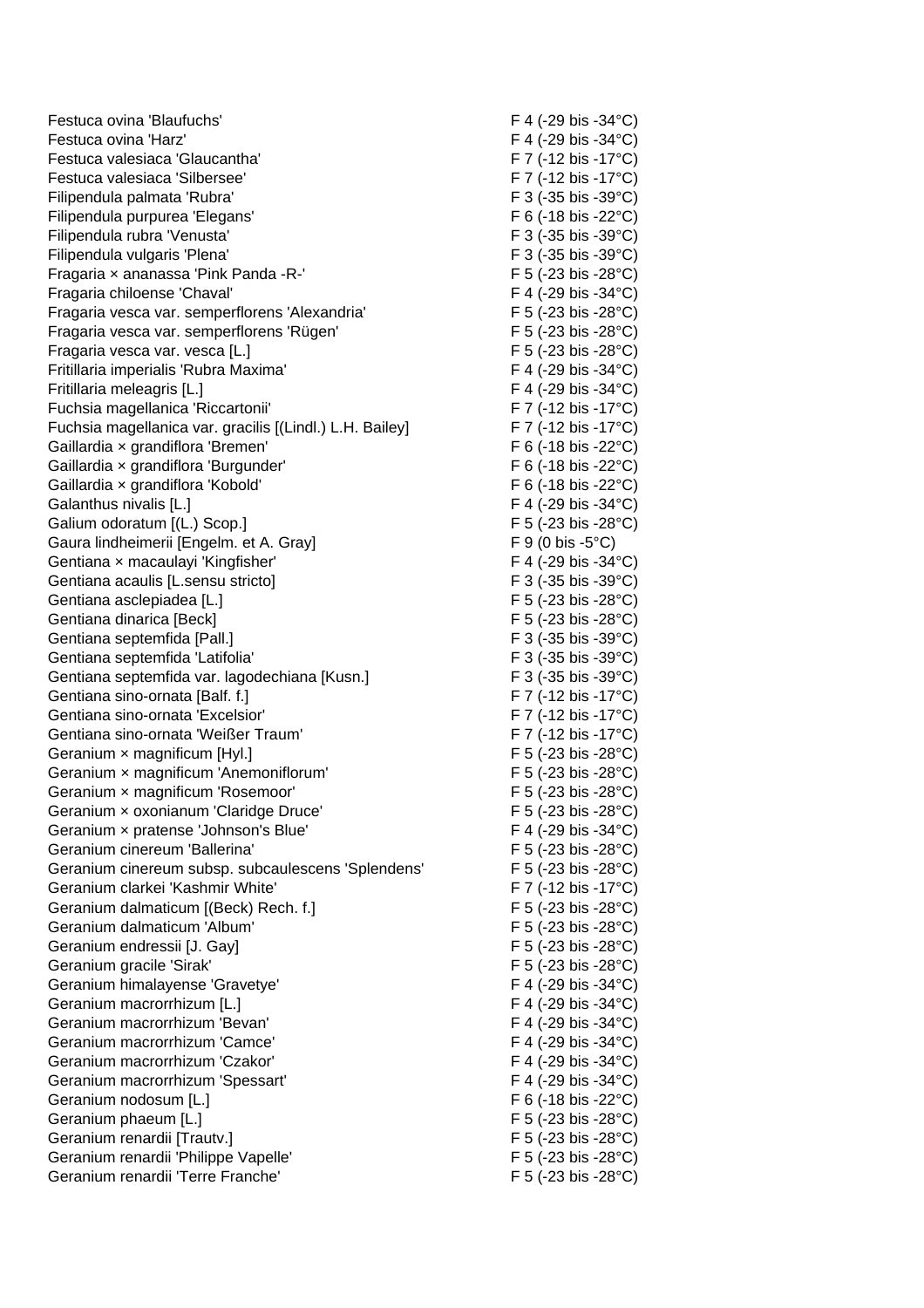Geranium sanguineum [L.] **F** 5 (-23 bis -28°C) Geranium sanguineum 'Album' et al. (F 5 (-23 bis -28°C) Geranium sanguineum 'Compactum' F 5 (-23 bis -28°C) Geranium sanguineum 'Elsbeth' F 5 (-23 bis -28°C) Geranium sanguineum 'Inverness' extending the state of F 5 (-23 bis -28°C) Geranium sanguineum 'Nanum' et al. (23 bis -28°C) Geranium sanguineum var. striatum [West.] F 5 (-23 bis -28°C) Geranium sylvaticum 'Mayflower' F 4 (-29 bis -34°C) Geranium wlassovianum [Fisch.] The state of the state of the State of Terminal Section 1 and Terminal Section 1 Geum x heldreichii 'Georgenberg' F 6 (-18 bis -22°C) Geum x heldreichii 'Sigiswang' F 6 (-18 bis -22 °C) Geum chiloense 'Dolly North' F 6 (-18 bis -22 °C) Geum chiloense 'Rubin' The Contract of the Contract of the F 6 (-18 bis -22°C) Geum coccineum 'Borisii' F 5 (-23 bis -28°C) Geum coccineum 'Feuermeer' example and the settlement of the F 5 (-23 bis -28°C) Geum coccineum 'Werner Arends' F 5 (-23 bis -28°C) Geum montanum [L.] **F** 6 (-18 bis -22°C) Geum rivale 'Leonard' Geum rivale 'Leonard' F 3 (-35 bis -39°C) Gillenia trifoliata  $[(L.) \text{ Moench}]$  F 4 (-29 bis -34°C) Globularia cordifolia [L.] F 5 (-23 bis -28°C) Glyceria maxima [(Hartm.) Holmberg] F 5 (-23 bis -28°C) Glyceria maxima 'Variegata' F 5 (-23 bis -28°C) Goniolimon tataricum [(L.) Boiss.] F 4 (-29 bis -34°C) Gunnera tinctoria [(Mol.) Mirb.] F 9 (0 bis -5°C) Gypsophila paniculata [L.] F 4 (-29 bis -34°C) Gypsophila paniculata 'Bristol Fairy' F 4 (-29 bis -34°C) Gypsophila paniculata 'Compacta Plena' F 4 (-29 bis -34°C) Gypsophila paniculata 'Flamingo' F 4 (-29 bis -34°C) Gypsophila paniculata 'Schneeflocke' F 4 (-29 bis -34°C) Gypsophila repens [L.] F 4 (-29 bis -34°C) Gypsophila repens 'Alba' F 4 (-29 bis -34°C) Gypsophila repens 'Letchworth' F 4 (-29 bis -34 °C) Gypsophila repens 'Pink Star' F 4 (-29 bis -34°C) Gypsophila repens 'Rosa Schönheit' F 4 (-29 bis -34°C) Gypsophila repens 'Rosea' F 4 (-29 bis -34°C)<br>Gypsophila repens 'Rosenschleier' F 4 (-29 bis -34°C) Gypsophila repens 'Rosenschleier' Helenium x hybrida 'Baudirektor Linne' F 5 (-23 bis -28°C) Helenium x hybrida 'Goldrausch' F 5 (-23 bis -28°C) Helenium × hybrida 'Kanaria' F 5 (-23 bis -28°C) Helenium x hybrida 'Mahagoni' F 5 (-23 bis -28°C) Helenium × hybrida 'Moerheim Beauty' F 5 (-23 bis -28°C) Helenium x hybrida 'Waltraut'  $F$  5 (-23 bis -28°C) Helenium x hybrida 'Wesergold' F 5 (-23 bis -28°C) Helenium × hybrida 'Zimbelstern' F 5 (-23 bis -28°C) Helenium bigelovii 'The Bishop' F 7 (-12 bis -17°C) Helenium hoopesii [A. Gray] F 3 (-35 bis -39°C) Helianthemum × hybridum 'Blutströpfchen' F 7 (-12 bis -17°C) Helianthemum x hybridum 'Cerise Queen' F 7 (-12 bis -17°C) Helianthemum x hybridum 'Dompfaff' F 7 (-12 bis -17°C) Helianthemum x hybridum 'Gelbe Perle' F 7 (-12 bis -17°C) Helianthemum x hybridum 'Golden Queen' F7 (-12 bis -17°C) Helianthemum x hybridum 'Henfield Brilliant' F 7 (-12 bis -17°C) Helianthemum x hybridum 'Lawrensons Pink' F7 (-12 bis -17°C) Helianthemum x hybridum 'Red Orient' F 7 (-12 bis -17°C) Helianthemum x hybridum 'Rubin'  $F 7$  (-12 bis -17°C) Helianthemum x hybridum 'Sterntaler' F 7 (-12 bis -17°C)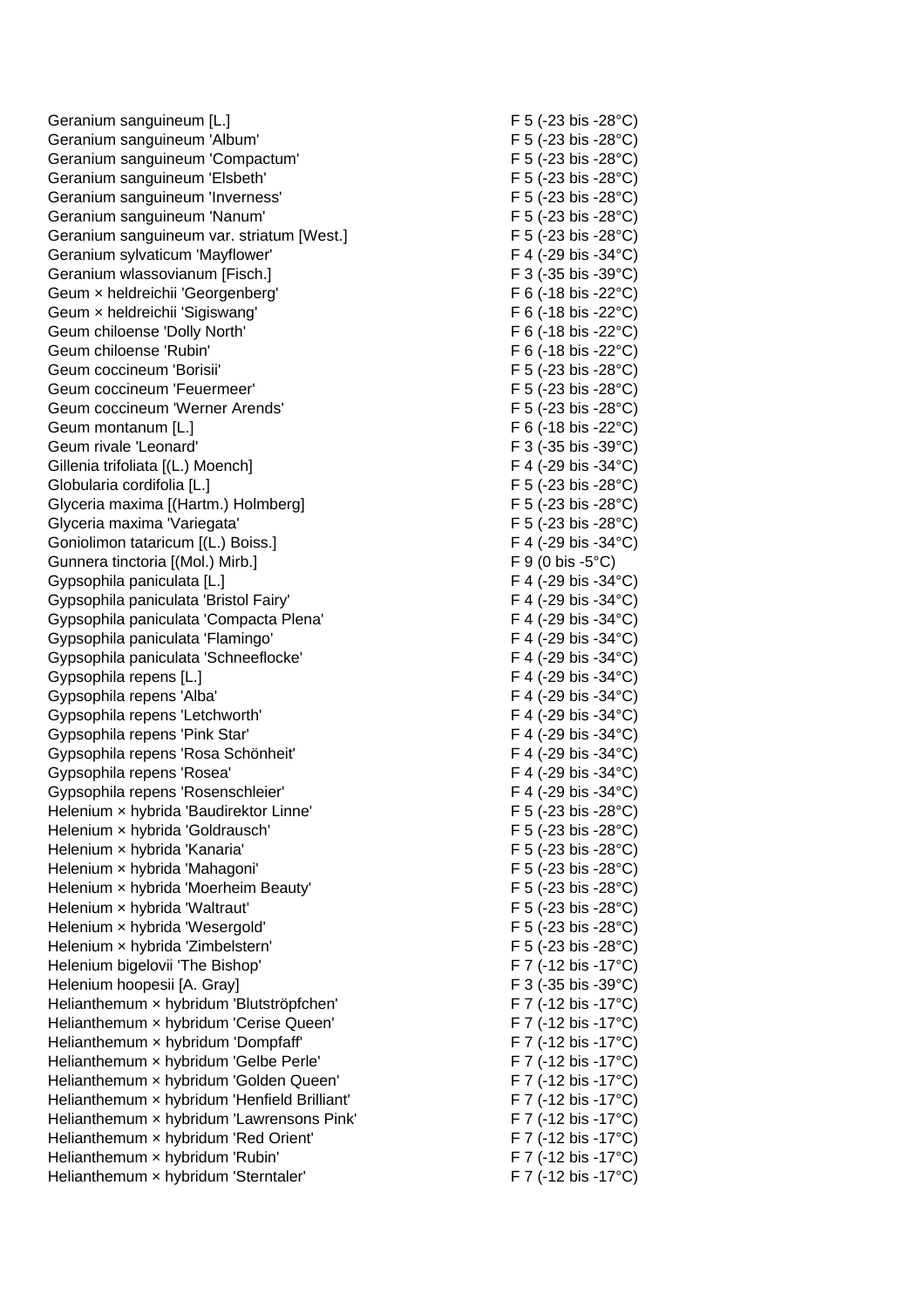Helianthemum lunulatum [(All.) DC.] F 7 (-12 bis -17°C) Helianthemum nummularium subsp. nummularium [(L.) Mill. non GIF 5 (-23 bis -28°C) Helianthus x laetifolius 'Miss Mellish' F 7 (-12 bis -17°C) Helianthus atrorubens [L.] F 7 (-12 bis -17°C) Helianthus decapetalus 'Capenoch Star' F7 (-12 bis -17°C) Helianthus decapetalus 'Meteor' F 7 (-12 bis -17°C) Helianthus decapetalus 'Soleil d'Or' F 7 (-12 bis -17°C) Helianthus microcephalus [Torr. et A. Gray] F 7 (-12 bis -17°C) Helianthus microcephalus 'Lemon Queen' F 7 (-12 bis -17°C) Helianthus rigidus [(Cass.) Desf.] F 4 (-29 bis -34°C) Helianthus salicifolius [A. Dietr.] F 4 (-29 bis -34°C) Helichrysum italicum [(Roth) G.Don.] F 9 (0 bis -5°C) Helichrysum thianshanicum 'Schwefellicht' F 6 (-18 bis -22 °C) Helictotrichon sempervirens [(Vill.) Pilg.] F 5 (-23 bis -28°C) Helictotrichon sempervirens 'Pendula' F 5 (-23 bis -28°C) Helictotrichon sempervirens 'Saphirsprudel' F 5 (-23 bis -28°C) Heliopsis scabra 'Goldgefieder' F 4 (-29 bis -34°C) Heliopsis scabra 'Goldgrünherz' F 4 (-29 bis -34°C) Heliopsis scabra 'Hohlspiegel' F 4 (-29 bis -34°C) Heliopsis scabra 'Jupiter' The Contract of the F 4 (-29 bis -34°C) Heliopsis scabra 'Karat' F 4 (-29 bis -34°C) Heliopsis scabra 'Sonnenschild' F 4 (-29 bis -34°C) Heliopsis scabra 'Spitzentänzerin' F 4 (-29 bis -34°C) Heliopsis scabra 'Venus' F 4 (-29 bis -34°C) Helleborus niger [L.] F 3 (-35 bis -39°C) Helleborus orientalis [hort.] F 5 (-23 bis -28°C) Helleborus orientalis 'Atrorubens' F 5 (-23 bis -28°C) Hemerocallis x hybrida 'Aten' example and the set of the F 5 (-23 bis -28°C) Hemerocallis × hybrida 'Atlas' F 5 (-23 bis -28°C) Hemerocallis x hybrida 'August Orange' F 5 (-23 bis -28°C) Hemerocallis x hybrida 'Bed of Roses' F 5 (-23 bis -28°C) Hemerocallis x hybrida 'Bel' F 5 (-23 bis -28°C) Hemerocallis × hybrida 'Bitsy' F 5 (-23 bis -28°C) Hemerocallis × hybrida 'Burning Daylight' F 5 (-23 bis -28°C) Hemerocallis x hybrida 'Cartwheels' F 5 (-23 bis -28°C) Hemerocallis x hybrida 'Corky' The Core of the Second Hemerocallis x hybrida 'Corky' The Second Hemerocallis x hybrida 'Corky' Hemerocallis x hybrida 'Crimson Pirate' F 5 (-23 bis -28°C) Hemerocallis x hybrida 'Daily Bread' F 5 (-23 bis -28°C) Hemerocallis × hybrida 'Frans Hals' F 5 (-23 bis -28°C) Hemerocallis x hybrida 'Golden Chimes' F 5 (-23 bis -28°C) Hemerocallis x hybrida 'Jake Russel' F 5 (-23 bis -28°C) Hemerocallis x hybrida 'Lemon Bells' F 5 (-23 bis -28°C) Hemerocallis x hybrida 'Luxury Lace' F 5 (-23 bis -28°C) Hemerocallis × hybrida 'Maikönigin' F 5 (-23 bis -28°C) Hemerocallis x hybrida 'Norton Orange' F 5 (-23 bis -28°C) Hemerocallis x hybrida 'Sammy Russel' F 5 (-23 bis -28°C) Hemerocallis x hybrida 'Shooting Star' F 5 (-23 bis -28°C) Hemerocallis x hybrida 'Stella de Oro' F 5 (-23 bis -28°C) Hemerocallis x hybrida 'Tinkerbell' F 5 (-23 bis -28°C) Hemerocallis citrina [Bar.] F 4 (-29 bis -34°C) Hemerocallis lilioasphodelus [L. emend. Scop.] F 4 (-29 bis -34°C) Hemerocallis middendorffii [Trautv. et C.A. Mey.] F 5 (-23 bis -28°C) Hemerocallis minor [Mill.] F 4 (-29 bis -34°C) Hemerocallis thunbergii [hort ex Bak.] F 4 (-29 bis -34°C)<br>Hepatica nobilis [Gars.] F 5 (-23 bis -28°C) Hepatica nobilis [Gars.] Hepatica transsylvanica [Fuss] F 5 (-23 bis -28°C)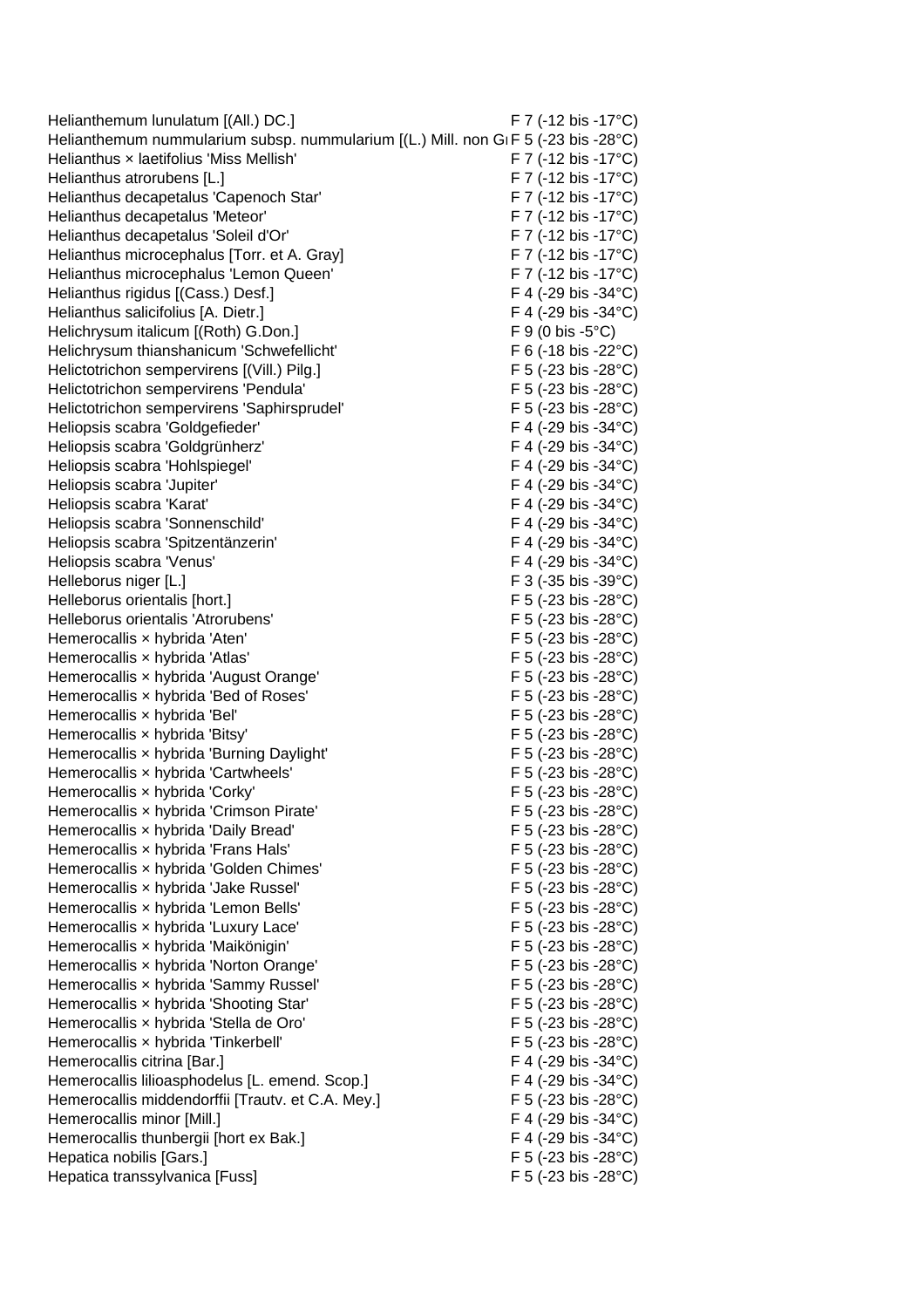Hepatica transsylvanica 'Buis' F 5 (-23 bis -28°C) Herniaria glabra [L.] F 5 (-23 bis -28°C) Heuchera × brizoides 'Gracillima' F 6 (-18 bis -22°C) Heuchera x brizoides 'Pruhoniciana' F 6 (-18 bis -22°C) Heuchera x brizoides 'Red Spangles' F 6 (-18 bis -22 °C) Heuchera × brizoides 'Schneewittchen' F 6 (-18 bis -22°C) Heuchera x brizoides 'Scintillation' F 6 (-18 bis -22 °C) Heuchera x brizoides 'Weserlachs' F 6 (-18 bis -22 °C) Heuchera x brizoides 'Widar' extended to the set of the F 6 (-18 bis -22°C) Heuchera micrantha 'Palace Purple' F 6 (-18 bis -22°C) Heuchera sanguinea 'Leuchtkäfer' F 5 (-23 bis -28°C) Heuchera sanguinea 'Splendens' F 5 (-23 bis -28°C) Hieracium x rubrum [Peter] F 5 (-23 bis -28°C) Hieracium aurantiacum [L.] F 5 (-23 bis -28°C) Hieracium pilosella 'Niveum' et al. (23 bis -28°C) Hieracium umbellatum [L.] F 5 (-23 bis -28°C) Horminum pyrenaicum [L.] F 7 (-12 bis -17°C) Hosta x fortunei 'Albo-marginata' F 5 (-23 bis -28°C) Hosta x fortunei 'Albopicta'  $\overline{F}$  5 (-23 bis -28°C) Hosta x fortunei 'Aurea' F 5 (-23 bis -28°C) Hosta × fortunei 'Aureo-marginata' F 5 (-23 bis -28°C) Hosta x fortunei 'Francee' exercised and the set of the F 5 (-23 bis -28°C) Hosta × fortunei 'Gold Standard' F 5 (-23 bis -28°C) Hosta × fortunei 'Hyacinthina' F 5 (-23 bis -28°C) Hosta x fortunei 'Patriot'  $\qquad \qquad$  F 5 (-23 bis -28°C) Hosta x fortunei 'Piedmont Gold' F 5 (-23 bis -28°C) Hosta x fortunei 'Rugosa'  $F 5 (-23 \text{ bis } -28^{\circ} \text{C})$ Hosta x hybrida 'Wide Brim' F 5 (-23 bis -28°C) Hosta × undulata 'Albomarginata' F 5 (-23 bis -28°C) Hosta x undulata 'Univittata'  $\qquad \qquad$  F 5 (-23 bis -28°C) Hosta decorata 'Betsy King' F 5 (-23 bis -28°C) Hosta elata [Hylander] F 5 (-23 bis -28°C) Hosta lancifolia [(Thunb.) Engler] F 5 (-23 bis -28°C) Hosta montana f. macrophylla 'Green Acres' F 5 (-23 bis -28°C) Hosta nakaiana 'Golden Tiara' F 5 (-23 bis -28°C) Hosta nigrescens 'Krossa Regal' F 5 (-23 bis -28°C) Hosta plantaginea 'Fragrant King' F 5 (-23 bis -28°C) Hosta plantaginea 'Grandiflora' F 5 (-23 bis -28°C) Hosta plantaginea 'Honeybells' F 5 (-23 bis -28°C) Hosta plantaginea 'Royal Standard' F 5 (-23 bis -28°C) Hosta sieboldiana 'August Moon' F 5 (-23 bis -28°C) Hosta sieboldiana 'Big Daddy' F 5 (-23 bis -28°C) Hosta sieboldiana 'Big Mama' F 5 (-23 bis -28°C) Hosta sieboldiana 'Elegans' F 5 (-23 bis -28°C) Hosta sieboldiana 'Frances Williams' F 5 (-23 bis -28°C) Hosta sieboldii [(Paxt.) Ingram] F 5 (-23 bis -28°C) Hosta sieboldii 'Alba' F 5 (-23 bis -28°C) Hosta sieboldii 'Snowflakes' F 5 (-23 bis -28°C) Hosta sieboldii 'Weihenstephan' F 5 (-23 bis -28°C) Hosta ventricosa [Stearn] F 5 (-23 bis -28°C) Hottonia palustris [L.] F 6 (-18 bis -22°C) Hydrocharis morsus-ranae [L.] F 4 (-29 bis -34°C) Hylomecon japonicum [(Thunb.) Prantl et Kuendig] F 7 (-12 bis -17°C) Hypericum calycinum [L.] F 6 (-18 bis -22°C) Hypericum polyphyllum [Boiss. et Bal.] F 5 (-23 bis -28°C) Hypericum polyphyllum 'Grandiflorum' F 4 (-29 bis -34°C)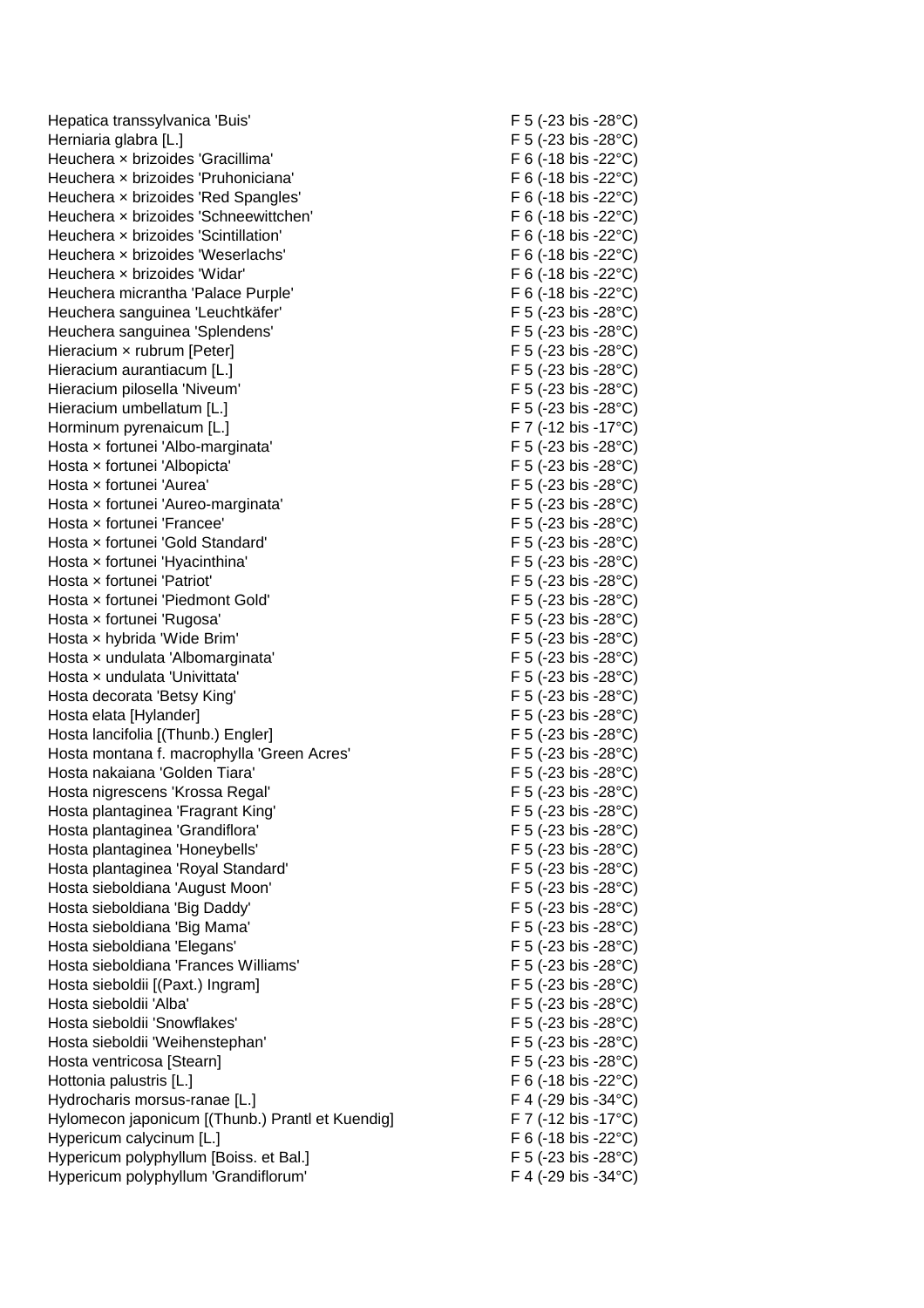Hyssopus officinalis [L.] F 7 (-12 bis -17°C) Hystrix patula [Moench] F 8 (-6 bis -11°C) Iberis saxatilis [L.] F 6 (-18 bis -22°C) Iberis sempervirens 'Appen-Etz' F 6 (-18 bis -22°C) Iberis sempervirens 'Findel' F 6 (-18 bis -22°C) Iberis sempervirens 'Snowflake' F 6 (-18 bis -22°C) Iberis sempervirens 'Weißer Zwerg' F 6 (-18 bis -22°C) Iberis sempervirens ' Iberis sempervirens 'Zwergschneeflocke' F 6 (-18 bis -22°C) Incarvillea delavayi [Bur. et Franch.] F 6 (-18 bis -22°C) Incarvillea mairei [(Lev.) Gierson] F 4 (-29 bis -34°C) Inula ensifolia [L.] F 5 (-23 bis -28°C) Inula ensifolia 'Compacta' F 5 (-23 bis -28°C) Inula magnifica [Lipsky] F 6 (-18 bis -22°C) Inula orientalis [Lam.] F 6 (-18 bis -22°C) Iris × barbata-elatior 'Accent' F 5 (-23 bis -28°C) Iris × barbata-elatior 'Amethyst Flame' F 5 (-23 bis -28°C) Iris x barbata-elatior 'Arpege' F 5 (-23 bis -28°C) Iris x barbata-elatior 'Blue Rhythm' F 5 (-23 bis -28°C) Iris x barbata-elatior 'Christmas Time' F 5 (-23 bis -28°C) Iris x barbata-elatior 'Cliffs of Dover' F 5 (-23 bis -28°C) Iris × barbata-elatior 'Elizabeth Noble' F 5 (-23 bis -28°C) Iris x barbata-elatior 'Going My Way' F 5 (-23 bis -28°C) Iris x barbata-elatior 'Gold Galore' F 5 (-23 bis -28°C) Iris x barbata-elatior 'Harbor Blue' F 5 (-23 bis -28°C) Iris x barbata-elatior 'Indian Hills' F 5 (-23 bis -28°C) Iris × barbata-elatior 'Indigo Princess' F 5 (-23 bis -28°C) Iris × barbata-elatior 'Jane Philipps' F 5 (-23 bis -28°C) Iris × barbata-elatior 'Kupferhammer' F 5 (-23 bis -28°C) Iris x barbata-elatior 'Latin Lover' F 5 (-23 bis -28°C) Iris × barbata-elatior 'Louvois' F 5 (-23 bis -28°C) Iris x barbata-elatior 'Lovely Again' F 5 (-23 bis -28°C) Iris × barbata-elatior 'Lugano' F 5 (-23 bis -28°C) Iris × barbata-elatior 'Matinata' F 5 (-23 bis -28°C) Iris x barbata-elatior 'Miss Indiana' F 5 (-23 bis -28°C) Iris × barbata-elatior 'New Snow' F 5 (-23 bis -28°C) Iris × barbata-elatior 'Night Owl' F 5 (-23 bis -28°C) Iris x barbata-elatior 'Ola Kala' F 5 (-23 bis -28°C) Iris x barbata-elatior 'One Desire' F 5 (-23 bis -28°C) Iris × barbata-elatior 'Radiant Apogee' F 5 (-23 bis -28°C) Iris x barbata-elatior 'Red Orchid' F 5 (-23 bis -28°C) Iris × barbata-elatior 'Rheintraube' F 5 (-23 bis -28°C) Iris x barbata-elatior 'Rusticana' F 5 (-23 bis -28°C) Iris x barbata-elatior 'Stepping Out' F5 (-23 bis -28°C) Iris × barbata-elatior 'Vanity' F 5 (-23 bis -28°C) Iris x barbata-elatior 'White Knight' F 5 (-23 bis -28°C) Iris x barbata-elatior 'Wine and Roses' Iris x barbata-elatior 'Winter Olympics' Iris × barbata-media 'Antarctique' F 5 (-23 bis -28°C) Iris x barbata-media 'Apache Warrior' F 5 (-23 bis -28°C) Iris x barbata-media 'Brown Doll' F 5 (-23 bis -28°C) Iris × barbata-media 'Morgendämmerung' F 5 (-23 bis -28°C) Iris × barbata-nana 'April Accent' F 5 (-23 bis -28°C) Iris × barbata-nana 'Atroviolacea' F 5 (-23 bis -28°C) Iris × barbata-nana 'Boo' F 5 (-23 bis -28°C) Iris × barbata-nana 'Brassie' F 5 (-23 bis -28°C)

 $F 6$  (-18 bis -22 $^{\circ}$ C)  $F$  5 (-23 bis -28°C)  $F 5$  (-23 bis -28°C)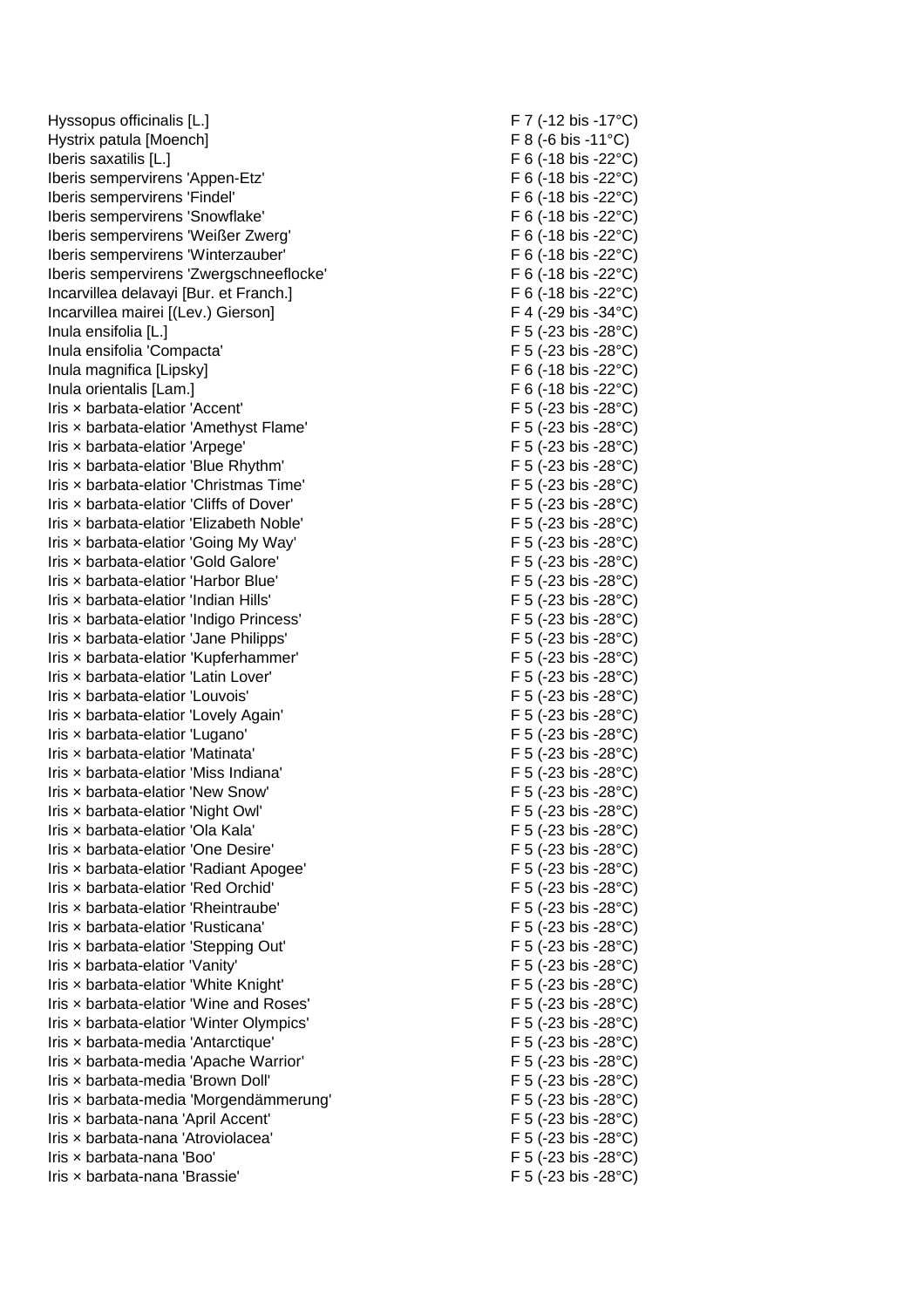Iris x barbata-nana 'Cherry Garden' F 5 (-23 bis -28°C) Iris x barbata-nana 'Coerulea' et al. (1995) F 5 (-23 bis -28°C) Iris x barbata-nana 'Cyanea' F 5 (-23 bis -28°C) Iris x barbata-nana 'Excelsa' F 5 (-23 bis -28°C) Iris x barbata-nana 'Fairy Ballet' F 5 (-23 bis -28°C) Iris × barbata-nana 'Jerry Rubin' F 5 (-23 bis -28°C) Iris × barbata-nana 'Pogo' F 5 (-23 bis -28°C) Iris × barbata-nana 'Stockholm' F 5 (-23 bis -28°C) Iris x barbata-nana 'Tinkerbell' F 5 (-23 bis -28°C) Iris chrysographes [Dykes] F 5 (-23 bis -28°C) Iris danfordiae [(Bak.) Boiss.] F 5 (-23 bis -28°C) Iris ensata [Thunb.] F 5 (-23 bis -28°C) Iris ensata 'Aiogata' F 5 (-23 bis -28°C) Iris forrestii [Dykes] F 5 (-23 bis -28°C) Iris germanica var. germanica [L.] F 5 (-23 bis -28°C) Iris laevigata [Fisch.] F 5 (-23 bis -28°C) Iris laevigata 'Monstrosa' F 5 (-23 bis -28°C) Iris laevigata 'Rose Queen' F 5 (-23 bis -28°C) Iris louisiana 'D.K.Williamson' Iris orientalis [Mill.] F 5 (-23 bis -28°C) Iris pallida 'Aurea Variegata' F 5 (-23 bis -28°C) Iris pseudacorus [L.] F 5 (-23 bis -28°C) Iris pseudacorus 'Variegata' F 5 (-23 bis -28°C) Iris reticulata [M. B.] F 7 (-12 bis -17°C) Iris sanguinea 'Snow Queen' F 5 (-23 bis -28°C) Iris setosa [Pall. ex Link] F 5 (-23 bis -28°C) Iris sibirica 'Blue Burgee' F 5 (-23 bis -28°C) Iris sibirica 'Blue Celeste' F 5 (-23 bis -28°C) Iris sibirica 'Butter and Sugar' F 5 (-23 bis -28°C) Iris sibirica 'Caesar' F 5 (-23 bis -28°C) Iris sibirica 'Cambridge' F 5 (-23 bis -28°C) Iris sibirica 'Dreaming Spires' F 5 (-23 bis -28°C) Iris sibirica 'Ego' F 5 (-23 bis -28°C) Iris sibirica 'Elfe' F 5 (-23 bis -28°C) Iris sibirica 'Emperor' F 5 (-23 bis -28°C) Iris sibirica 'Fourfold White' F 5 (-23 bis -28°C) Iris sibirica 'Mountain Lake' extended the state of the F 5 (-23 bis -28°C) Iris sibirica 'Mrs. Rowe'  $\overline{F}$  5 (-23 bis -28°C) Iris sibirica 'My Love' F 5 (-23 bis -28°C) Iris sibirica 'Perrys Blue' F 5 (-23 bis -28°C) Iris sibirica 'Ruffled Velvet' F 5 (-23 bis -28°C) Iris sibirica 'Snow Crest' F 5 (-23 bis -28°C) Iris sibirica 'Superba' F 5 (-23 bis -28°C) Iris sibirica 'Swank'  $\overline{F}$  5 (-23 bis -28°C) Iris sibirica 'Vi Luhin' The Contract of the Contract of the F 5 (-23 bis -28°C) Iris sibirica 'White Swirl' F 5 (-23 bis -28°C) Iris spuria [L.]  $F \cdot 6$  (-18 bis -22 °C) Iris variegata [L.] F 6 (-18 bis -22°C) Iris versicolor 'Kermesina' F 6 (-18 bis -22°C) Jasione laevis [Lam.] F 5 (-23 bis -28°C) Jasione laevis 'Blaulicht' F 5 (-23 bis -28°C) Jovibarba globifera subsp. globifera [(L.) Parn.] F 5 (-23 bis -28°C) Jovibarba heuffelii [(Schott) A. et D. Löve] F 6 (-18 bis -22°C) Juncus effusus [L.] F 4 (-29 bis -34°C) Juncus effusus 'Spiralis' F 4 (-29 bis -34°C) Juncus ensifolius [

 $F$  5 (-23 bis -28 $^{\circ}$ C)  $F$  3 (-35 bis -39 $°C$ )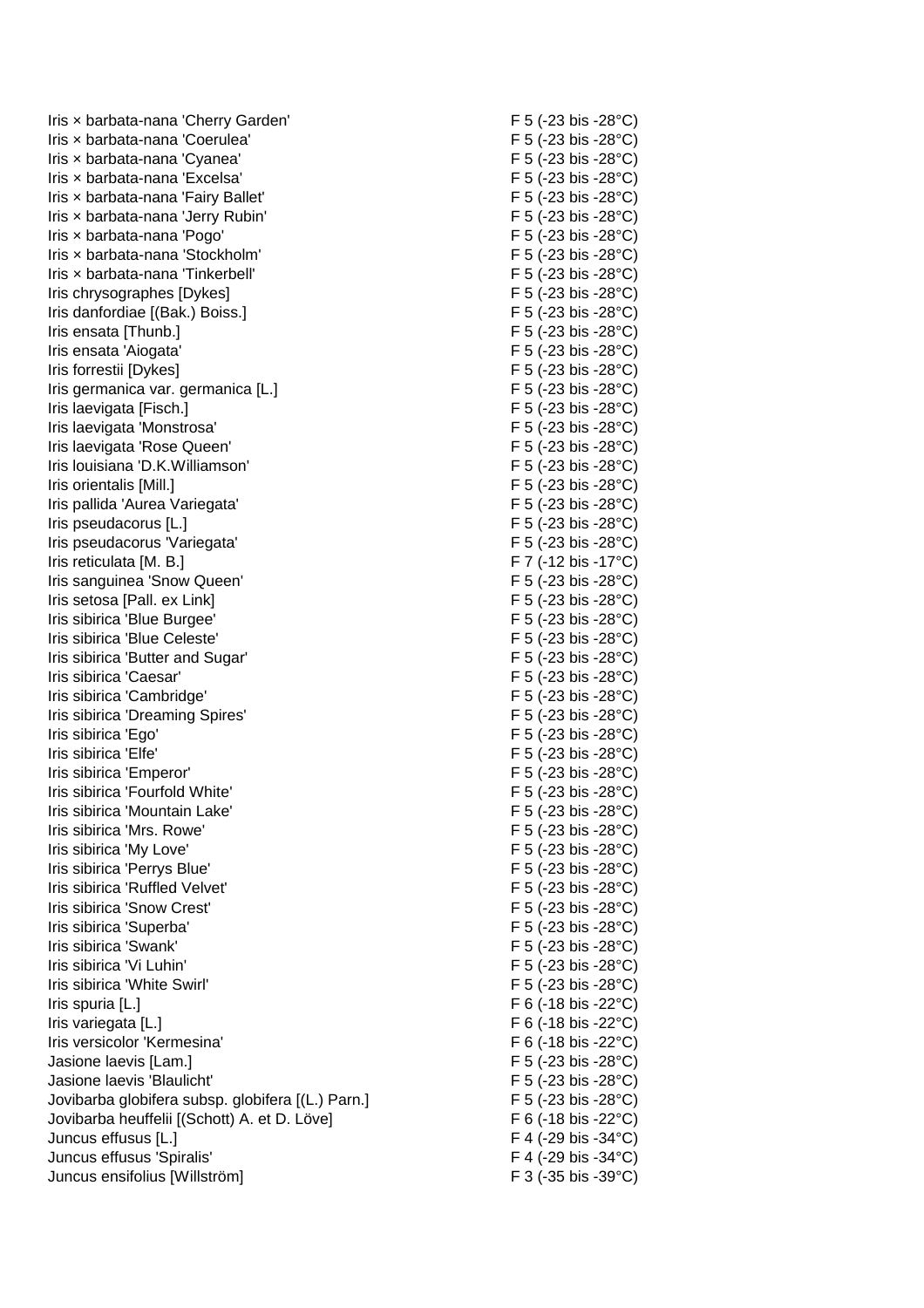Juncus inflexus [L.] F 4 (-29 bis -34°C) Kalimeris incisa [(Fisch.) DC.] F 5 (-23 bis -28°C) Kirengeshoma palmata [Yatabe] F 5 (-23 bis -28°C) Knautia macedonica [Griseb.] F 6 (-18 bis -22 °C) Kniphofia × praecox [Bak.] F 8 (-6 bis -11°C) Kniphofia uvaria 'Corallina' F 8 (-6 bis -11°C) Kniphofia uvaria 'Express' et al. (a) Annual Company of F 8 (-6 bis -11°C) Kniphofia uvaria 'Jonkher van Tets' F 8 (-6 bis -11°C) Kniphofia uvaria 'Royal Standard' F 8 (-6 bis -11°C) Koeleria glauca [(Schrad.) D. C.] F 4 (-29 bis -34°C) Lamiastrum galeobdolon 'Florentinum' F 5 (-23 bis -28°C) Lamium album [L.] F 4 (-29 bis -34°C) Lamium maculatum [L.] Eq. in the state of the state of the state of the state of the state of the state of the state of the state of the state of the state of the state of the state of the state of the state of the state o Lamium maculatum 'Argenteum' F 4 (-29 bis -34°C) Lamium maculatum 'Chequers' F 4 (-29 bis -34°C) Lamium maculatum 'Pink Pewter'  $F \cdot 4 (-29)$  bis -34°C) Lamium maculatum 'Red Nancy' E 4 (-29 bis -34°C) Lamium maculatum 'Shell Pink' F 4 (-29 bis -34°C) Lamium maculatum 'Silbergroschen' F 4 (-29 bis -34°C) Lamium maculatum 'White Nancy' The Control of the F 4 (-29 bis -34°C) Lamium orvala [L.] F 6 (-18 bis -22°C) Laserpitium siler [L.] F 4 (-29 bis -34°C) Lathyrus latifolius [L.] F 5 (-23 bis -28°C) Lathyrus latifolius 'Rosa Perle' F 5 (-23 bis -28°C) Lathyrus latifolius 'Weiße Perle' F 5 (-23 bis -28°C) Lathyrus vernus [(L.) Bernh.] F 4 (-29 bis -34°C) Lathyrus vernus 'Alboroseus' F 4 (-29 bis -34°C) Lathyrus vernus 'Roseus' F 4 (-29 bis -34°C) Lavandula x intermedia 'Grappenhall' F 9 (0 bis -5°C) Lavandula angustifolia [Mill.] F 6 (-18 bis -22°C) Lavandula angustifolia 'Dwarf Blue' F 6 (-18 bis -22°C) Lavandula angustifolia 'Hidcote Blue' F 6 (-18 bis -22°C) Lavandula angustifolia 'Hidcote Pink' F 6 (-18 bis -22°C) Lavandula angustifolia 'Munstead' entitled and F 6 (-18 bis -22°C) Lavandula angustifolia 'Rosea' F 6 (-18 bis -22 °C) Lavatera olbia 'Barnsley'  $\overline{F}$  8 (-6 bis -11°C) Lavatera thuringiaca [L.] Exercise the state of the state of the state of the state of the state of the state of the state of the state of the state of the state of the state of the state of the state of the state of the s Leontopodium alpinum [Cass.] F 5 (-23 bis -28°C) Leontopodium souliei [Beauverd] F 5 (-23 bis -28°C) Leontopodium souliei 'Mignon' F 5 (-23 bis -28°C) Leucanthemella serotina [(L.) Tzvelev] F 7 (-12 bis -17°C) Leucanthemum x superbum 'Beethoven' F 6 (-18 bis -22 °C) Leucanthemum x superbum 'Christine Hagemann' F 6 (-18 bis -22°C) Leucanthemum x superbum 'Gruppenstolz' F 6 (-18 bis -22 °C) Leucanthemum x superbum 'Julischnee' F 6 (-18 bis -22 °C) Leucanthemum × superbum 'Polaris' F 6 (-18 bis -22°C) Leucanthemum × superbum 'Schwabengruß' F 6 (-18 bis -22°C) Leucanthemum x superbum 'Silberprinzesschen' F 6 (-18 bis -22°C) Leucanthemum x superbum 'Sonnenschein' F 6 (-18 bis -22 °C) Leucanthemum x superbum 'Wirral Supreme' F 6 (-18 bis -22°C) Leucanthemum vulgare 'Maikönigin' F 6 (-18 bis -22°C) Leucanthemum vulgare 'Maistern' The Contract of the F 6 (-18 bis -22 °C) Leucanthemum vulgare 'Rheinblick' F 6 (-18 bis -22 °C) Leucojum vernum [L.] F 5 (-23 bis -28°C) Levisticum officinale [W.D.J. Koch] F 4 (-29 bis -34°C) Lewisia cotyledon [(S. Wats.) B.L. Rob.] F 6 (-18 bis -22 °C)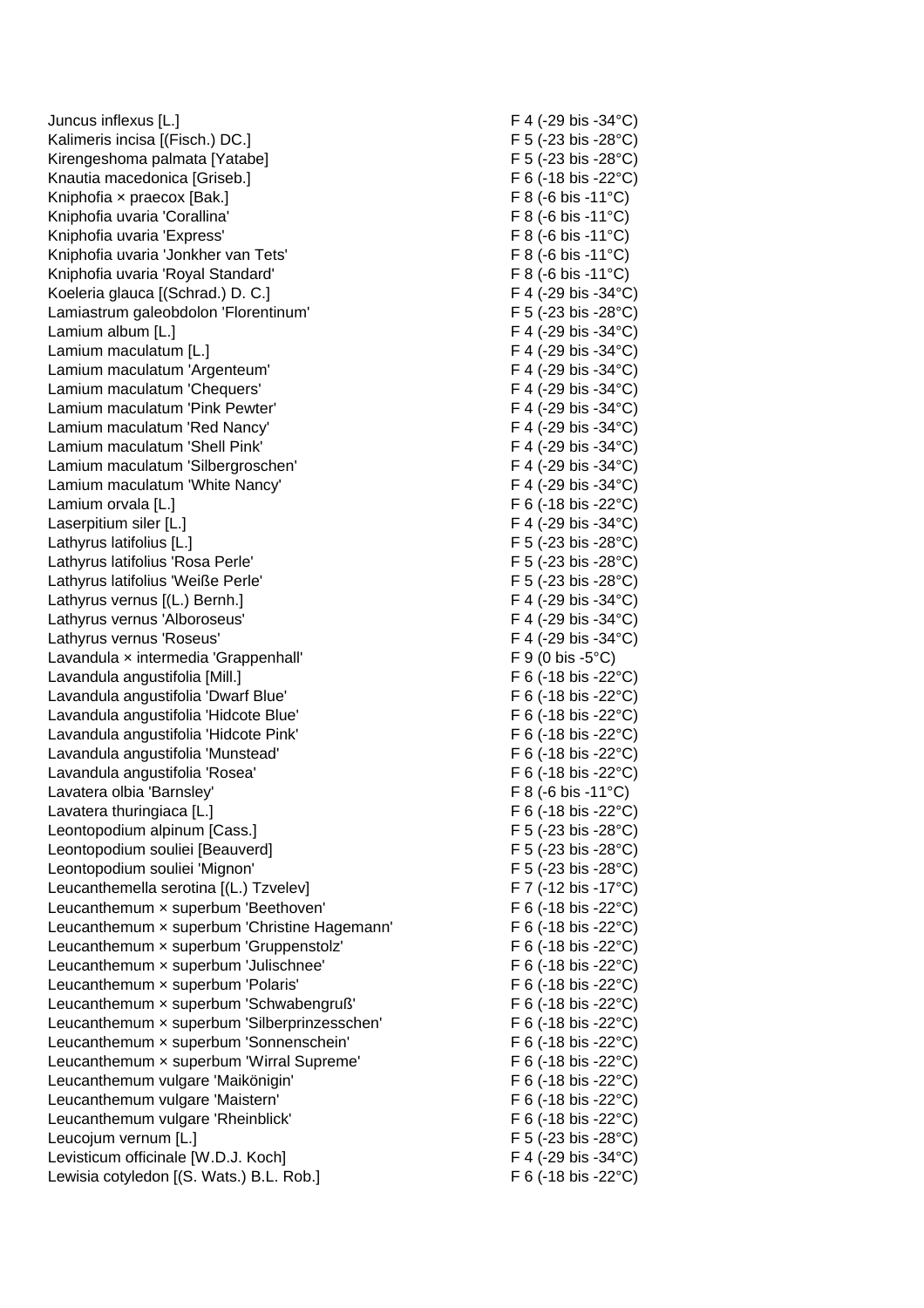Leymus arenarius [(L.) Hochst.] F 6 (-18 bis -22°C) Liatris spicata [(L.) Willd.] F 3 (-35 bis -39°C) Liatris spicata 'Floristan Violett' F 3 (-35 bis -39°C) Liatris spicata 'Floristan Weiß' F 3 (-35 bis -39°C) Liatris spicata 'Kobold' expansion of the set of the F 3 (-35 bis -39°C) Ligularia × hessei F 5 (-23 bis -28°C) Ligularia × palmatiloba F 5 (-23 bis -28°C) Ligularia dentata [(A. Gray) Hara] F 4 (-29 bis -34°C) Ligularia dentata 'Desdemona' F 4 (-29 bis -34°C) Ligularia dentata 'Moorblut' F 4 (-29 bis -34°C) Ligularia dentata 'Othello' F 4 (-29 bis -34°C) Ligularia przewalskii [(Maxim.) Diels] F 4 (-29 bis -34°C) Ligularia przewalskii 'The Rocket' F 4 (-29 bis -34°C) Ligularia stenocephala [(Maxim.) Matsum. et Koidz] F 5 (-23 bis -28°C) Ligularia stenocephala 'Weihenstephan' F 5 (-23 bis -28°C) Ligularia stenocephala 'Zepter' F 5 (-23 bis -28°C) Ligularia wilsoniana [(Hemsl.) Greenm.] F 5 (-23 bis -28°C) Lilium x hollandicum 'Orange Triumph' F 6 (-18 bis -22°C) Lilium candidum [L.] **F 6 (-18 bis -22°C)** Lilium Fiesta-Hybride 'Fireking' F7 (-12 bis -17°C) Lilium hansonii [Leichtl. ex D.D.T. Moore] F 5 (-23 bis -28°C) Lilium henryi [Bak.] F 5 (-23 bis -28°C) Lilium lancifolium 'Fortunei' F 4 (-29 bis -34°C) Lilium lancifolium 'Splendens' F 4 (-29 bis -34°C) Lilium Mid-Century-Hybride 'Connecticut King' F 6 (-18 bis -22°C) Lilium Mid-Century-Hybride 'Enchantment' F 6 (-18 bis -22°C) Lilium regale [Wils.] F 5 (-23 bis -28°C) Lilium speciosum 'Rubrum' F 8 (-6 bis -11°C) Lilium Sunburst-Hybride 'Bright Star' F 6 (-18 bis -22 °C) Limonium latifolium [(Sm.) O. Kuntze] F 5 (-23 bis -28°C) Limonium latifolium 'Blauschleier' F 5 (-23 bis -28°C) Limonium latifolium 'Violetta' F 5 (-23 bis -28°C) Linaria purpurea 'Canon J. Went' F7 (-12 bis -17°C) Linum flavum [L.] F 5 (-23 bis -28°C) Linum flavum 'Compactum' F 5 (-23 bis -28°C) Linum narbonense [L.] Example 19 and the set of the F 7 (-12 bis -17°C) Linum perenne [L.] Example 2011 12: The Contract of Turner of Turner and Turner of Turner and Turner of Turner Liriope muscari 'Ingwersen' F 8 (-6 bis -11<sup>°</sup>C) Lithodora diffusa 'Heavenly Blue' F 7 (-12 bis -17°C) Lobelia cardinalis [L.] F 3 (-35 bis -39°C) Lobelia siphilitica [L.] F 5 (-23 bis -28°C) Lobelia siphilitica 'Alba' F 5 (-23 bis -28°C) Lobelia splendens 'Queen Victoria' F 8 (-6 bis -11°C) Lotus corniculatus [L.] Entertainment of the state of the state of the state of the state of the state of the state of the state of the state of the state of the state of the state of the state of the state of the state of Lotus corniculatus 'Pleniflorus' F 5 (-23 bis -28°C) Lunaria annua [L.] F 8 (-6 bis -11°C) Lunaria rediviva [L.] Contract the contract of the contract of the contract of the contract of the contract of the contract of the contract of the contract of the contract of the contract of the contract of the contract of Lupinus polyphyllus 'Edelknabe' F 3 (-35 bis -39°C) Lupinus polyphyllus 'Fräulein' F 3 (-35 bis -39°C) Lupinus polyphyllus 'Kastellan' F 3 (-35 bis -39°C) Lupinus polyphyllus 'Kronleuchter' F 3 (-35 bis -39°C) Lupinus polyphyllus 'Mein Schloß' F 3 (-35 bis -39°C) Lupinus polyphyllus 'Schloßfrau' F 3 (-35 bis -39°C) Luzula nivea [(L.) DC.] F 6 (-18 bis -22°C) Luzula pilosa [(L.) Willd.] F 6 (-18 bis -22°C) Luzula sylvatica [(Huds.) Gaud] F 6 (-18 bis -22 °C)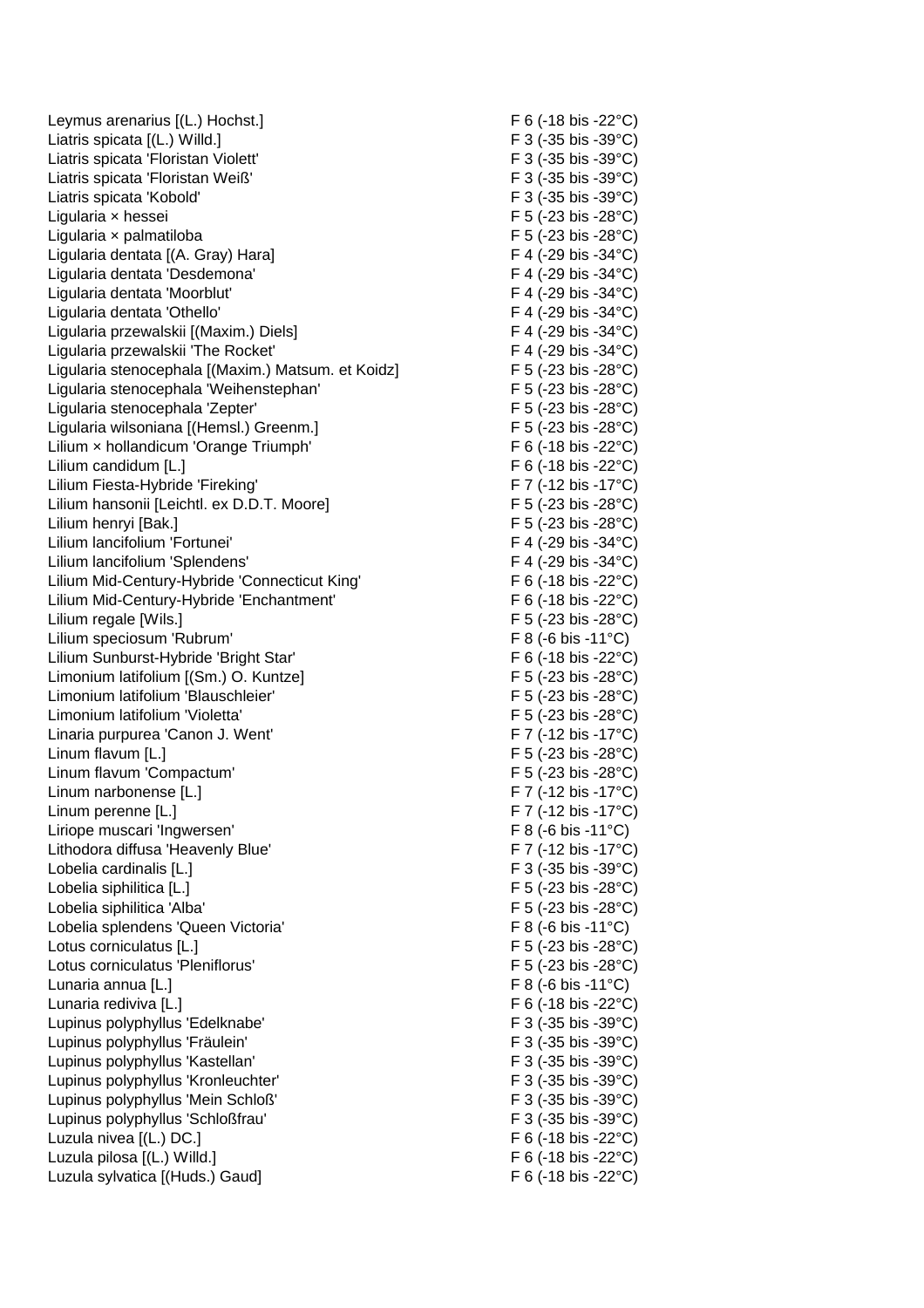Luzula sylvatica 'Marginata' F 6 (-18 bis -22°C) Luzula sylvatica subsp. sieberi 'Farnfreund' F 6 (-18 bis -22°C) Luzula sylvatica 'Tauernpass' F 6 (-18 bis -22°C) Lychnis x arkwrightii 'Vesuvius' F 6 (-18 bis -22 °C) Lychnis alpina [L.] F 5 (-23 bis -28°C) Lychnis chalcedonica [L.] F 4 (-29 bis -34°C) Lychnis coronaria [(L.) Desr.] F 4 (-29 bis -34°C) Lychnis flos-cuculi [L.] F 6 (-18 bis -22°C) Lychnis viscaria [L.] F 4 (-29 bis -34°C) Lychnis viscaria 'Feuer' The Contract of the Contract of the Contract of the Contract of the Contract of the Contract of the Contract of the Contract of the Contract of the Contract of the Contract of the Contract of the C Lychnis viscaria 'Plena' F 4 (-29 bis -34°C) Lysichiton americanus [Hult. et St. John] F 6 (-18 bis -22 °C) Lysimachia clethroides [Duby] F 6 (-18 bis -22°C) Lysimachia nummularia [L.] F 4 (-29 bis -34°C) Lysimachia punctata [L.] F 5 (-23 bis -28°C) Lysimachia thyrsiflora [L.] F 6 (-18 bis -22°C) Lythrum salicaria [L.] External state of the state of the state of the state of the state of the state of the state of the state of the state of the state of the state of the state of the state of the state of the state of Lythrum salicaria 'Feuerkerze' F 3 (-35 bis -39°C) Lythrum salicaria 'Robert' The Contract of the Contract of the Contract of the Contract of Tag and Tag and Tag and Tag and Tag and Tag and Tag and Tag and Tag and Tag and Tag and Tag and Tag and Tag and Tag and Tag and Tag Lythrum salicaria 'Rosensäule' F 3 (-35 bis -39°C) Lythrum salicaria 'Stichflamme' F 3 (-35 bis -39°C) Lythrum salicaria 'Zigeunerblut' F 3 (-35 bis -39°C) Lythrum virgatum 'Rose Queen' example and the state of F 4 (-29 bis -34°C) Lythrum virgatum 'Swirl' F 4 (-29 bis -34°C) Macleaya cordata var. cordata [(Willd.) R. Br.] F 6 (-18 bis -22°C) Macleaya cordata var. yedoensis [(Andre) Fedde] F 6 (-18 bis -22°C) Maianthemum bifolium [(L.) F.W. Schmidt] F 3 (-35 bis -39°C) Malva alcea [L.] F 4 (-29 bis -34°C) Malva alcea 'Fastigiata' F 4 (-29 bis -34°C) Malva moschata [L.] **F 3 (-35 bis -39°C)** Malva moschata 'Alba' et al. et al. et al. et al. et al. et al. et al. et al. et al. et al. et al. et al. et a Matteuccia struthiopteris [(L.) Tod.] F 2 (-40 bis -44°C) Meconopsis cambrica  $[(L.) \text{ Vig.}]$  F 6 (-18 bis -22 °C) Melica altissima 'Atropurpurea'  $F 5 (-23 \text{ bis } -28^{\circ} \text{C})$ Melica ciliata [L.] F 5 (-23 bis -28°C) Melica transsilvanica [Schur] F 6 (-18 bis -22°C) Melissa officinalis [L.] The Contract of the Contract of the Contract of the F 4 (-29 bis -34°C) Mentha x piperita 'Mitcham'  $F 6 (-18 \text{ bis } -22^{\circ} \text{C})$ Mentha aquatica [L.] The Contract of Contract of Contract of Contract of Contract of Contract of Contract of Contract of Contract of Contract of Contract of Contract of Contract of Contract of Contract of Contract of Contr Menyanthes trifoliata [L.] F 3 (-35 bis -39°C) Mimulus × tigrinus 'Grandiflorus' F 7 (-12 bis -17°C) Mimulus cardinalis [Dougl. ex Benth.] F 7 (-12 bis -17°C) Mimulus cupreus 'Roter Kaiser' F 7 (-12 bis -17°C) Mimulus luteus [L.] F 7 (-12 bis -17°C) Mimulus ringens [L.] F 3 (-35 bis -39°C) Miscanthus x giganteus 'Aksel Olsen' F 6 (-18 bis -22 °C) Miscanthus sacchariflorus 'Robustus' F 6 (-18 bis -22°C) Miscanthus sinensis 'Goldfeder' F 6 (-18 bis -22 °C) Miscanthus sinensis 'Gracillimus' F 6 (-18 bis -22°C) Miscanthus sinensis 'Graziella' F 6 (-18 bis -22°C) Miscanthus sinensis 'Große Fontäne' F 6 (-18 bis -22 °C) Miscanthus sinensis 'Kaskade' The Control of the F 6 (-18 bis -22 °C) Miscanthus sinensis 'Kleine Fontäne' F 6 (-18 bis -22°C) Miscanthus sinensis 'Kleine Silberspinne' F 6 (-18 bis -22 °C) Miscanthus sinensis 'Malepartus' F 6 (-18 bis -22°C) Miscanthus sinensis 'Nippon' F 6 (-18 bis -22 °C)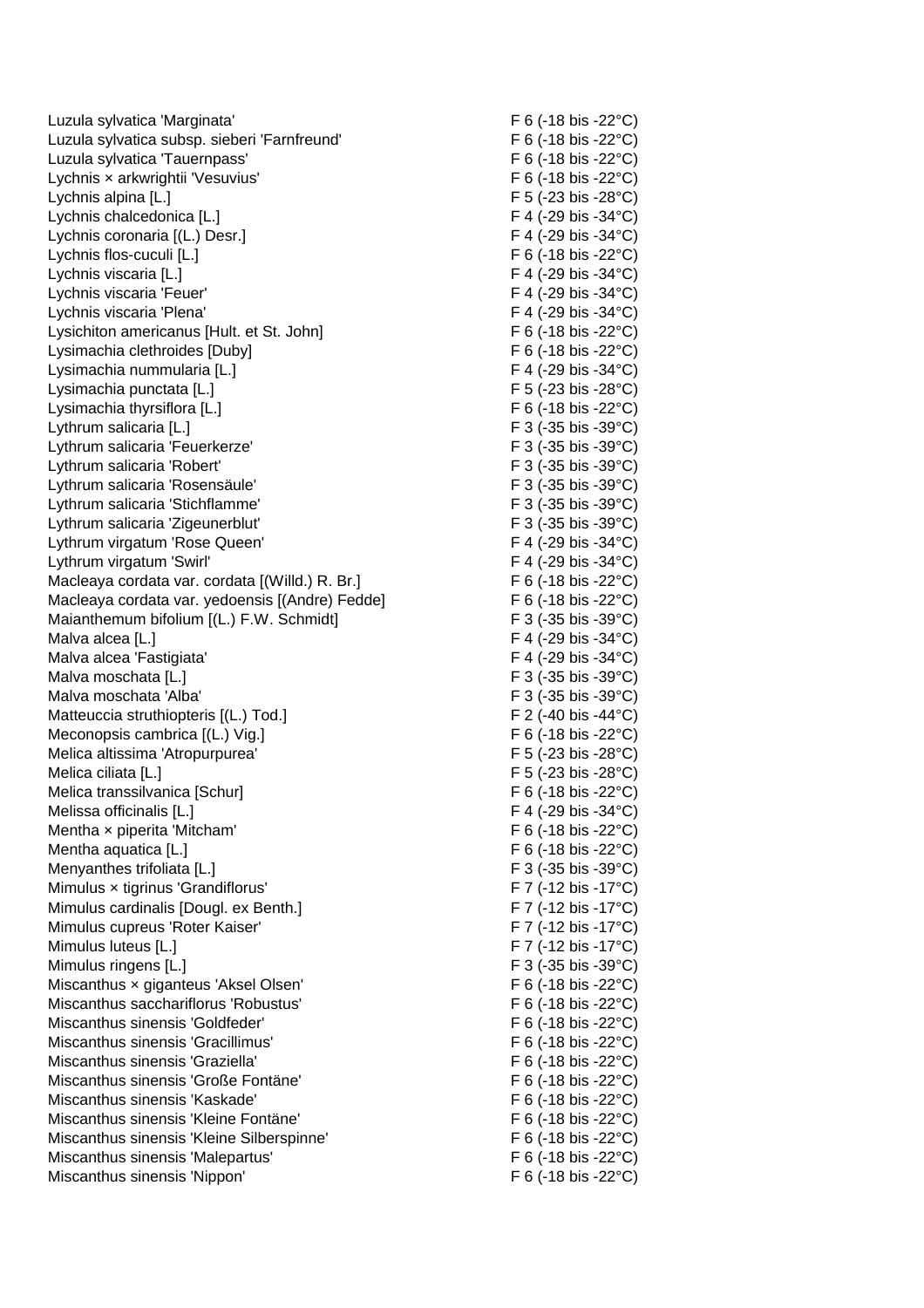Miscanthus sinensis 'Silberfeder' F 6 (-18 bis -22 °C) Miscanthus sinensis 'Silberspinne' F 6 (-18 bis -22 °C) Miscanthus sinensis 'Sirene' F 6 (-18 bis -22 °C) Miscanthus sinensis 'Strictus' F 7 (-12 bis -17°C) Miscanthus sinensis 'Undine' The Contract of the F 6 (-18 bis -22 °C) Miscanthus sinensis var. condensatus [(Hack.) Makino] F 6 (-18 bis -22°C) Miscanthus sinensis 'Variegatus' F 7 (-12 bis -17 °C) Miscanthus sinensis 'Zebrinus' F 7 (-12 bis -17°C) Molinia arundinacea [Schrank] F 5 (-23 bis -28°C) Molinia arundinacea 'Karl Foerster' F 5 (-23 bis -28°C) Molinia arundinacea 'Strahlenquelle' F 5 (-23 bis -28°C) Molinia arundinacea 'Transparent' F 5 (-23 bis -28°C) Molinia arundinacea 'Windspiel'  $F$  5 (-23 bis -28°C) Molinia caerulea [(L.) Moench] F 5 (-23 bis -28°C) Molinia caerulea 'Moorhexe' eta alian eta alian eta F 5 (-23 bis -28°C) Molinia caerulea 'Variegata' F 5 (-23 bis -28°C) Moltkia petraea [(Tratt.) Griseb.] F 7 (-12 bis -17°C) Monarda fistulosa 'Beauty of Cobham' F 6 (-18 bis -22°C) Monarda fistulosa 'Blaustrumpf' F 6 (-18 bis -22 °C) Monarda fistulosa 'Cambridge Scarlet' F 6 (-18 bis -22 °C) Monarda fistulosa 'Donnerwolke' F 6 (-18 bis -22 °C) Monarda fistulosa 'Melissa' F 6 (-18 bis -22°C) Monarda fistulosa 'Morgenröte' F 6 (-18 bis -22°C) Monarda fistulosa 'Präriebrand' F 6 (-18 bis -22°C) Monarda fistulosa 'Prärienacht' F 6 (-18 bis -22°C) Monarda fistulosa 'Schneewittchen' F 6 (-18 bis -22°C) Morina longifolia [Wall.] **F 7** (-12 bis -17°C) Muehlenbeckia axillaris [(Hook. f.) Walp.] F 7 (-12 bis -17°C) Mukdenia rossii [(Oliv.) Koidz] F 7 (-12 bis -17°C) Muscari armeniacum [Leichtl. ex Bak.] F 4 (-29 bis -34°C) Muscari botryoides var. botryoides [(L.) Mill. emend. DC.] F 3 (-35 bis -39°C) Myosotis palustris [(L.) Nath.] F 6 (-18 bis -22°C) Myosotis palustris 'Thüringen' F 6 (-18 bis -22°C) Myriophyllum aquaticum [(Vell.) Verdc.] F 10 (+1 bis +5°C) Myriophyllum verticillatum [L.] F 3 (-35 bis -39°C) Narcissus cyclamineus 'February Gold' F7 (-12 bis -17°C) Narcissus hispanicus [Gouan] F 4 (-29 bis -34°C) Narcissus poeticus [L.] The Contract of the Contract of the F 4 (-29 bis -34°C) Narcissus poeticus 'Professor Einstein' F 4 (-29 bis -34 °C) Narcissus poeticus 'Raoul Wallenberg' F 4 (-29 bis -34°C) Narcissus pseudonarcissus 'Arctic Gold' F 5 (-23 bis -28°C) Narcissus pseudonarcissus 'Golden Harvest' F 5 (-23 bis -28°C) Narcissus pseudonarcissus 'King Alfred' F 5 (-23 bis -28°C) Narcissus pseudonarcissus subsp. pseudonarcissus [L.] F 4 (-29 bis -34 °C) Nepeta x faassenii [Bergm. ex Stearn] F 4 (-29 bis -34°C) Nepeta x faassenii 'Six Hills Giant' F 4 (-29 bis -34°C) Nepeta x faassenii 'Walker's Low' F 4 (-29 bis -34°C) Nepeta grandiflora 'Dawn to Dusk' F 3 (-35 bis -39°C) Nepeta nervosa [Royle et Benth.] F 5 (-23 bis -28°C) Nepeta racemosa [Lam.] F 4 (-29 bis -34°C) Nuphar lutea  $[(L.) Sm.]$  F 4 (-29 bis -34°C) Nymphaea × hybrida 'Attraction' F 6 (-18 bis -22°C) Nymphaea x hybrida 'Charles de Meurville' F 6 (-18 bis -22°C) Nymphaea x hybrida 'Colonel A.J.Welch' F 6 (-18 bis -22 °C) Nymphaea x hybrida 'Darwin' F 6 (-18 bis -22°C) Nymphaea x hybrida 'Escarboucle' F 6 (-18 bis -22°C)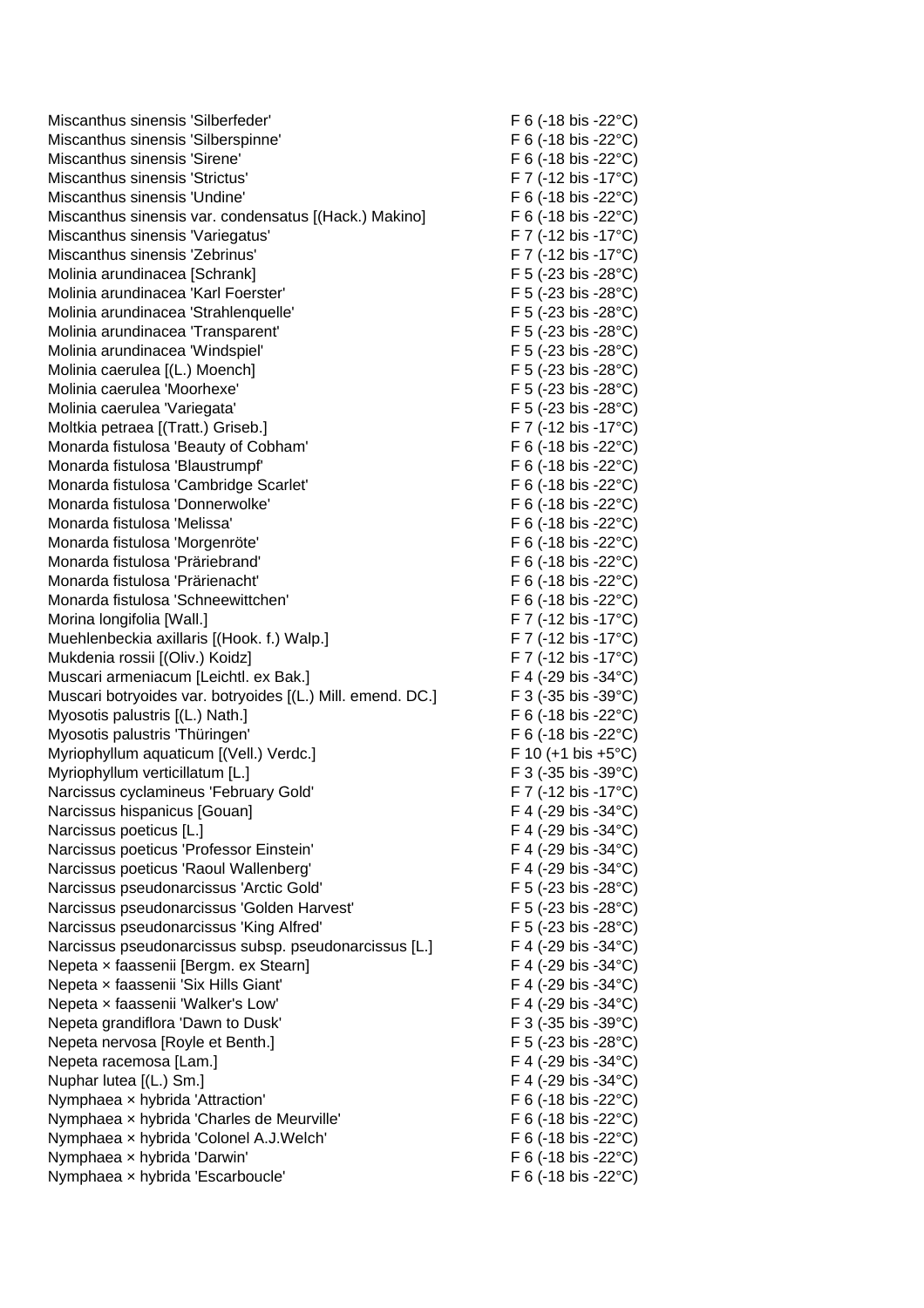Nymphaea x hybrida 'Fabiola'  $\overline{F}$  6 (-18 bis -22°C) Nymphaea x hybrida 'Froebeli' F 6 (-18 bis -22 °C) Nymphaea x hybrida 'Hermine' F 6 (-18 bis -22°C) Nymphaea x hybrida 'James Brydon' F 6 (-18 bis -22 °C) Nymphaea x hybrida 'Laydekeri Lilacea' F 9 (0 bis -5°C) Nymphaea x hybrida 'Laydekeri Purpurata' F 9 (0 bis -5°C) Nymphaea x hybrida 'Mad. Maurice Laydeker' F 9 (0 bis -5°C) Nymphaea x hybrida 'Mad. Wilfron Gonnere' Nymphaea × hybrida 'Marliacea Albida' F 6 (-18 bis -22°C) Nymphaea × hybrida 'Marliacea Chromatella' F 6 (-18 bis -22°C) Nymphaea x hybrida 'Marliacea Rosea' F 6 (-18 bis -22 °C) Nymphaea x hybrida 'Rene Gerard' F 6 (-18 bis -22°C) Nymphaea × hybrida 'Sioux' F 6 (-18 bis -22°C) Nymphaea alba [L.] F 5 (-23 bis -28°C) Nymphaea odorata 'Rosennymphe' F 3 (-35 bis -39°C) Nymphaea tuberosa 'Gladstoniana' F 3 (-35 bis -39°C) Nymphaea tuberosa 'Richardsonii' F 3 (-35 bis -39°C) Nymphoides peltata [(S.G. Gmel.) O. Kuntze] F 6 (-18 bis -22°C) Oenothera macrocarpa [Nutt,] F 5 (-23 bis -28°C) Oenothera tetragona 'Fyrverkeri' F 6 (-18 bis -22°C) Oenothera tetragona 'Golden Sunlight' F 6 (-18 bis -22°C) Oenothera tetragona 'Hohes Licht' F 6 (-18 bis -22°C) Oenothera tetragona 'Sonnenwende' F 6 (-18 bis -22°C) Omphalodes cappadocica [(Willd.) DC.] Omphalodes verna [Moench] F 6 (-18 bis -22°C) Onoclea sensibilis [L.] F 7 (-12 bis -17°C) Ononis spinosa [L.] F 6 (-18 bis -22°C) Onopordum acanthium [L.] F 6 (-18 bis -22°C) Opuntia compressa [(Salisb.) J.F. Macbr.] F 6 (-18 bis -22°C) Opuntia fragilis [(Nutt.) Haw.] F 6 (-18 bis -22°C) Opuntia phaeacantha [Engelm.] F 6 (-18 bis -22°C) Opuntia polyacantha [Haw.] F 6 (-18 bis -22°C) Origanum laevigatum [Boiss.] F 6 (-18 bis -22°C) Origanum laevigatum 'Herrenhausen' F 6 (-18 bis -22°C) Origanum laevigatum 'Hopley' F 6 (-18 bis -22°C) Origanum laevigatum 'Rosenkuppel' F 6 (-18 bis -22°C) Origanum vulgare [L.] F 5 (-23 bis -28°C) Origanum vulgare 'Compactum' F 5 (-23 bis -28°C) Origanum vulgare 'Polyphant' F 5 (-23 bis -28°C) Origanum vulgare 'Thumbles' F 5 (-23 bis -28°C) Ornithogalum umbellatum [L.] F 5 (-23 bis -28°C) Orontium aquaticum [L.] F 7 (-12 bis -17°C) Osmunda regalis [L.] F 2 (-40 bis -44 °C) Osmunda regalis 'Gracilis' F 2 (-40 bis -44°C) Osmunda regalis 'Purpurascens' F 2 (-40 bis -44°C) Oxalis acetosella [L.] F 3 (-35 bis -39°C) Oxalis adenophylla [Gill.] F 7 (-12 bis -17°C) Pachysandra terminalis [Sieb. et Zucc.] F 5 (-23 bis -28°C) Pachysandra terminalis 'Green Carpet -R-' F 5 (-23 bis -28°C) Paeonia lactiflora 'Angelika Kauffmann' F 5 (-23 bis -28°C) Paeonia lactiflora 'Avalanche'  $\overline{F}$  5 (-23 bis -28°C) Paeonia lactiflora 'Bowl of Beauty' example and the set of the F 5 (-23 bis -28°C) Paeonia lactiflora 'Bunker Hill' The Control of the Control of the F 5 (-23 bis -28°C) Paeonia lactiflora 'Duchess de Nemours' F 5 (-23 bis -28°C) Paeonia lactiflora 'Edulis Superba' F 5 (-23 bis -28°C) Paeonia lactiflora 'Felix Crousse' F 5 (-23 bis -28°C)

 $F 6$  (-18 bis -22 $^{\circ}$ C)  $F 7$  (-12 bis -17 $^{\circ}$ C)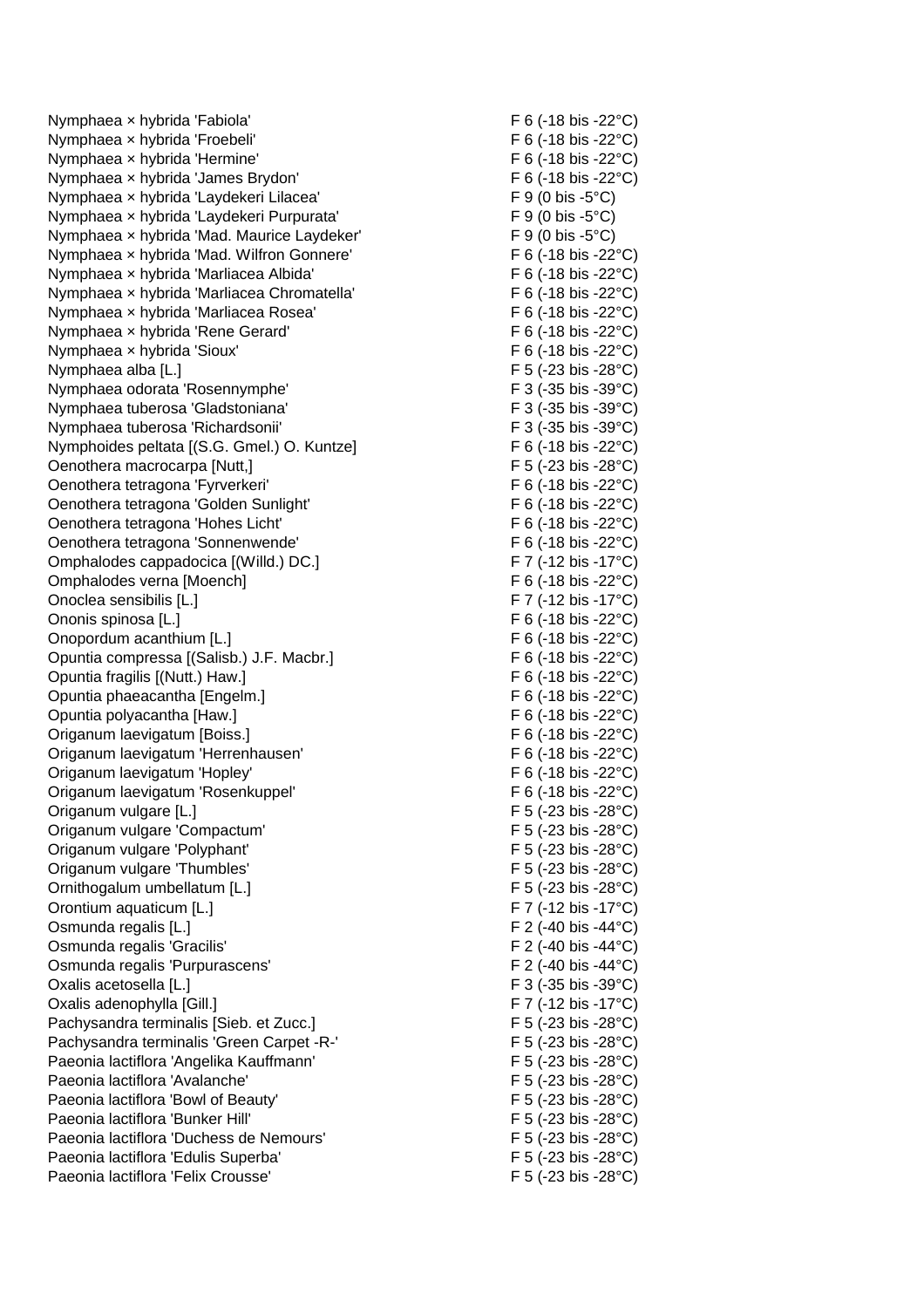Paeonia lactiflora 'Festiva Maxima' et al. (a) The Second Second Second Second Second Second Second Second Second Second Second Second Second Second Second Second Second Second Second Second Second Second Second Second Sec Paeonia lactiflora 'Gay Paree' F 5 (-23 bis -28°C) Paeonia lactiflora 'Holbein' extending the state of the F 5 (-23 bis -28°C) Paeonia lactiflora 'Inspecteur Lavergne' F 5 (-23 bis -28°C) Paeonia lactiflora 'Jan van Leeuwen' F 5 (-23 bis -28°C) Paeonia lactiflora 'Kansas' F 5 (-23 bis -28°C) Paeonia lactiflora 'Karl Rosenfield' The Control of the F 5 (-23 bis -28°C) Paeonia lactiflora 'La Perle' e controller e controller e factor de F 5 (-23 bis -28°C) Paeonia lactiflora 'Lady Alexandra Duff' F 5 (-23 bis -28°C) Paeonia lactiflora 'Madame Crousse' F 5 (-23 bis -28°C) Paeonia lactiflora 'Madame de Verneville' F 5 (-23 bis -28°C) Paeonia lactiflora 'Marie Crousse'  $F$  5 (-23 bis -28°C) Paeonia lactiflora 'Monsieur Jules Elie' entity of the Second Second F 5 (-23 bis -28°C) Paeonia lactiflora 'Murillo' F 5 (-23 bis -28°C) Paeonia lactiflora 'Noemie Demay' entitled and the second of F 5 (-23 bis -28°C) Paeonia lactiflora 'Sarah Bernhardt' F 5 (-23 bis -28°C) Paeonia lactiflora 'Shirley Temple' F 5 (-23 bis -28°C) Paeonia lactiflora 'Watteau' F 5 (-23 bis -28°C) Paeonia lactiflora 'Wilbur Wright' F 5 (-23 bis -28°C) Paeonia officinalis 'Alba Plena' entrance in the Second C-23 bis -28°C) Paeonia officinalis 'Rosea Plena' F 5 (-23 bis -28°C) Paeonia officinalis 'Rubra Plena' F 5 (-23 bis -28°C) Paeonia officinalis subsp. officinalis [L. emend. Willd.] F 5 (-23 bis -28°C) Paeonia peregrina [Mill.] **F 6 (-18 bis -22°C)** Paeonia peregrina 'Sunshine' F 5 (-23 bis -28°C) Paeonia tenuifolia [L.] F 6 (-18 bis -22°C) Panicum clandestinum [L.] F 6 (-18 bis -22°C) Panicum virgatum [L.] F 5 (-23 bis -28°C) Panicum virgatum 'Hänse Herms' F 5 (-23 bis -28°C) Panicum virgatum 'Heavy Metal' F 5 (-23 bis -28°C) Panicum virgatum 'Rehbraun' F 5 (-23 bis -28°C) Panicum virgatum 'Strictum' F 5 (-23 bis -28°C) Papaver miyabeanum 'Pacino' et al. (2008) F 2 (-40 bis -44 °C) Papaver nudicaule [L.] F 2 (-40 bis -44°C) Papaver nudicaule 'Gartenzwerg' F 2 (-40 bis -44°C) Papaver orientale 'Aladin' The Contract of the Contract of the F 3 (-35 bis -39°C) Papaver orientale 'Beauty of Livermere' F 3 (-35 bis -39°C) Papaver orientale 'Brillant' F 3 (-35 bis -39°C) Papaver orientale 'Catharina' The Contemporary Contemporary F 3 (-35 bis -39°C) Papaver orientale 'Corinna' The Corinna' F 3 (-35 bis -39°C) Papaver orientale 'Derwisch' F 3 (-35 bis -39°C) Papaver orientale 'Fatima' F 3 (-35 bis -39°C) Papaver orientale 'Feuerriese' F 3 (-35 bis -39°C) Papaver orientale 'Karine' F 3 (-35 bis -39°C) Papaver orientale 'Kleine Tänzerin' F 3 (-35 bis -39°C) Papaver orientale 'Lighthouse' F 3 (-35 bis -39 °C) Papaver orientale 'Marcus Perry' The Control of the Sepanne R 3 (-35 bis -39°C) Papaver orientale 'Nana Allegro' extending the state of the F 3 (-35 bis -39°C) Papaver orientale 'Perry's White" example and the set of the F 3 (-35 bis -39°C) Papaver orientale 'Princess Victoria Louise' F 3 (-35 bis -39°C) Papaver orientale 'Rosenwelle' F 3 (-35 bis -39°C) Papaver orientale 'Sindbad' and the state of the F 3 (-35 bis -39°C) Papaver orientale 'Sturmfackel' example and the study of F 3 (-35 bis -39°C) Papaver orientale 'Türkenlouis' F 3 (-35 bis -39°C) Paris quadrifolia [L.] F 6 (-18 bis -22°C) Paronychia kapela [(Hacq.) Kerner] F 7 (-12 bis -17°C)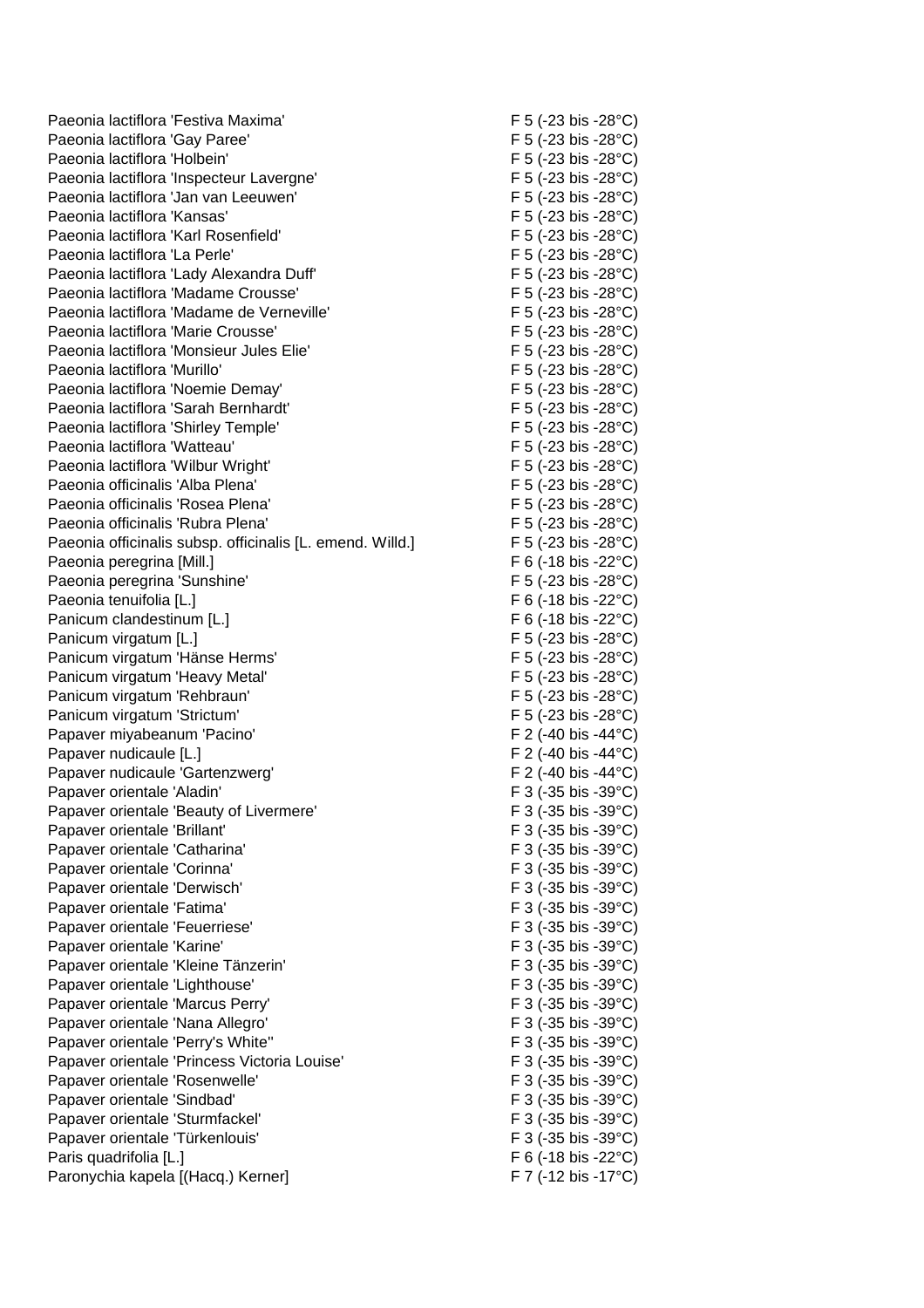Paronychia kapela subsp. serpyllifolia [(Chaix) Graebn.] F 7 (-12 bis -17°C) Pastinaca sativa [L.] F 5 (-23 bis -28°C) Patrinia gibbosa [Maxim.] F 7 (-12 bis -17°C) Patrinia triloba [Miq.] F 7 (-12 bis -17°C) Paxistima canbyi [A. Gray] The Contract Contract Contract Contract Contract Contract Contract Contract Contract Contract Contract Contract Contract Contract Contract Contract Contract Contract Contract Contract Contract Co Pennisetum alopecuroides 'Compressum' F 7 (-12 bis -17°C) Pennisetum alopecuroides 'Hameln' F 7 (-12 bis -17°C) Pennisetum alopecuroides 'Herbstzauber' F7 (-12 bis -17°C) Pennisetum alopecuroides 'Japonicum' F 7 (-12 bis -17°C) Pennisetum orientale [L.C. Rich.] F 7 (-12 bis -17°C) Penstemon x hybridus 'Evelyn' external extending the F 9 (0 bis -5°C) Penstemon x hybridus 'Garnet' F 9 (0 bis -5°C) Penstemon x hybridus 'Paul Schönholzer' F 9 (0 bis -5°C) Penstemon barbatus [(Cav.) Roth] F 3 (-35 bis -39°C) Penstemon barbatus 'Coccineus' F 3 (-35 bis -39 °C) Penstemon campanulatus [(Cav.) Willd.] F 8 (-6 bis -11°C) Penstemon digitalis 'Husker's Red' F 5 (-23 bis -28°C) Penstemon heterophyllus 'Züriblau' F 8 (-6 bis -11°C) Penstemon pinifolius [Greene] F 8 (-6 bis -11°C) Penstemon scouleri 'Catharine de la Mere' F 5 (-23 bis -28°C) Petasites hybridus [(L.) Ph. Gärtn., B.Mey et Scherb] F 4 (-29 bis -34°C) Petrorhagia saxifraga [(L.) Link] F 6 (-18 bis -22°C) Petrorhagia saxifraga 'Rosette' F 6 (-18 bis -22 °C) Peucedanum officinale [L.] F 5 (-23 bis -28°C) Peucedanum ostruthium [W.D.J. Koch] F 5 (-23 bis -28°C) Peucedanum verticillare [(L.) K. Koch ex DC.] F 7 (-12 bis -17°C) Phalaris arundinacea 'Picta' F 4 (-29 bis -34°C) Phegopteris connectilis [(Michx.) D.Watt] F 5 (-23 bis -28°C) Phlomis russeliana [(Sims.) Benth.] F 7 (-12 bis -17°C) Phlox x procumbens [Lehmann] F 4 (-29 bis -34°C) Phlox borealis 'Daniel's Cushion' F 2 (-40 bis -44°C) Phlox divaricata 'Clouds of Perfume' F 4 (-29 bis -34°C) Phlox douglasii 'Crackerjack' F 5 (-23 bis -28°C) Phlox douglasii 'Georg Arends' extending the state of F 5 (-23 bis -28°C) Phlox douglasii 'Red Admiral' F 5 (-23 bis -28°C) Phlox douglasii 'Rose Queen' extends the state of the F 5 (-23 bis -28°C) Phlox douglasii 'Waterloo' F 5 (-23 bis -28°C) Phlox douglasii 'White Admiral' example and the set of the F 5 (-23 bis -28°C) Phlox glaberrima subsp. triflora 'Bill Baker' F 5 (-23 bis -28°C) Phlox maculata 'Alpha' F 5 (-23 bis -28°C) Phlox maculata 'Delta'  $F$  5 (-23 bis -28°C) Phlox maculata 'Mrs. Lingard' example and the set of the F 5 (-23 bis -28°C) Phlox maculata 'Natascha' F 5 (-23 bis -28°C) Phlox maculata 'Omega' F 5 (-23 bis -28°C) Phlox maculata 'Rosalinde' F 5 (-23 bis -28°C) Phlox maculata 'Schneelawine' F 5 (-23 bis -28°C) Phlox paniculata 'Aida'  $\overline{P}$  F 4 (-29 bis -34°C) Phlox paniculata 'Blue Boy' F 4 (-29 bis -34°C) Phlox paniculata 'Bornimer Nachsommer' F 4 (-29 bis -34°C) Phlox paniculata 'Bright Eyes' F 4 (-29 bis -34°C) Phlox paniculata 'Dorffreude' exercise to the exercise of the F 4 (-29 bis -34°C) Phlox paniculata 'Düsterlohe' F 4 (-29 bis -34°C) Phlox paniculata 'Europa' The Contract of the Contract of the F 4 (-29 bis -34°C) Phlox paniculata 'Fesselballon' Equation F 4 (-29 bis -34°C) Phlox paniculata 'Flamingo' F 4 (-29 bis -34°C) Phlox paniculata 'Frau Alfred von Mauthner' F 4 (-29 bis -34°C)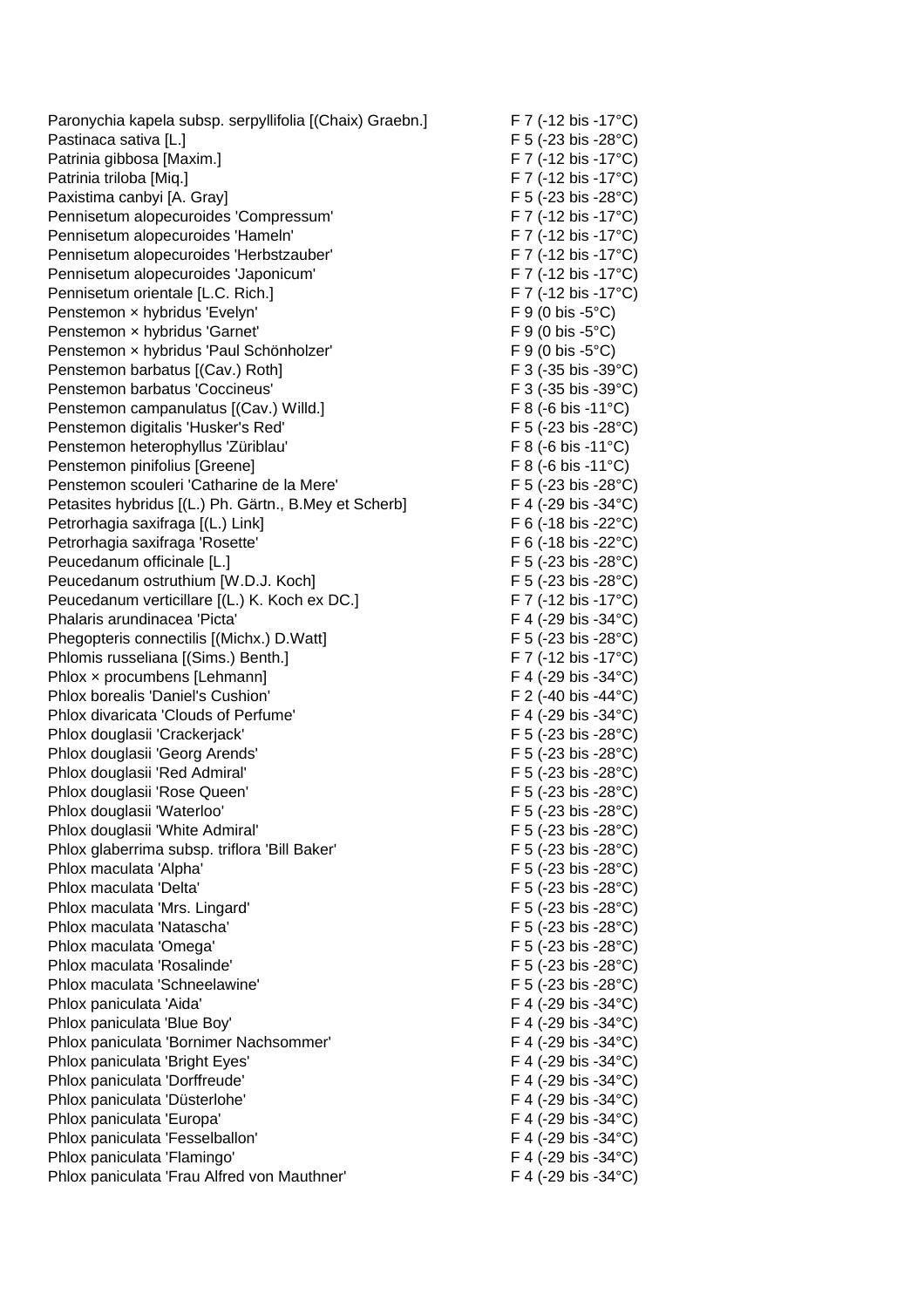Phlox paniculata 'Frauenlob' F 4 (-29 bis -34°C) Phlox paniculata 'Graf Zeppelin' F 4 (-29 bis -34°C) Phlox paniculata 'Jules Sandeau' F 4 (-29 bis -34°C) Phlox paniculata 'Juliglut' F 4 (-29 bis -34 °C) Phlox paniculata 'Kirchenfürst' F 4 (-29 bis -34°C) Phlox paniculata 'Kirmesländler' F 4 (-29 bis -34°C) Phlox paniculata 'Landhochzeit'  $F(4 \cdot 29)$  bis -34°C) Phlox paniculata 'Le Mahdi' F 4 (-29 bis -34°C) Phlox paniculata 'Look Again' The Control of the F 4 (-29 bis -34°C) Phlox paniculata 'Monte Cristallo' entrance in the F4 (-29 bis -34°C) Phlox paniculata 'Nymphenburg' example the state of F 4 (-29 bis -34°C) Phlox paniculata 'Orange' F 4 (-29 bis -34°C) Phlox paniculata 'Orange Perfection' F 4 (-29 bis -34°C) Phlox paniculata 'Pastorale' expansion of the F 4 (-29 bis -34°C) Phlox paniculata 'Pax' F 4 (-29 bis -34°C) Phlox paniculata 'Redivivus' F 4 (-29 bis -34°C) Phlox paniculata 'Rembrandt' F 4 (-29 bis -34°C) Phlox paniculata 'Rosa Pastell' F 4 (-29 bis -34°C) Phlox paniculata 'Rotball' The Contract of the F 4 (-29 bis -34°C) Phlox paniculata 'Schaumkrone' F 4 (-29 bis -34°C) Phlox paniculata 'Schneeferner' F 4 (-29 bis -34°C) Phlox paniculata 'Schneerausch' F 4 (-29 bis -34°C) Phlox paniculata 'Sommerfreude' F 4 (-29 bis -34°C) Phlox paniculata 'Sommerkleid' F 4 (-29 bis -34°C) Phlox paniculata 'Spätrot' F 4 (-29 bis -34°C) Phlox paniculata 'Starfire' F 4 (-29 bis -34°C) Phlox paniculata 'Sternhimmel' F 4 (-29 bis -34°C) Phlox paniculata 'Violetta Gloriosa' F 4 (-29 bis -34°C) Phlox paniculata ' Wilhelm Kesselring' F 4 (-29 bis -34°C) Phlox stolonifera 'Blue Ridge' F 4 (-29 bis -34°C) Phlox subulata 'Alexander's Surprise' F 3 (-35 bis -39°C) Phlox subulata 'Atropurpurea' F 3 (-35 bis -39°C) Phlox subulata 'Emerald Cushion Blue' F 3 (-35 bis -39°C) Phlox subulata 'G.F. Phlox subulata 'Maischnee' F 3 (-35 bis -39°C) Phlox subulata 'Moerheimii'  $F_3$  (-35 bis -39°C) Phlox subulata 'Oakington Blue Eyes' F 3 (-35 bis -39°C) Phlox subulata 'Ronsdorfer Schöne' F 3 (-35 bis -39°C) Phlox subulata 'Scarlet Flame' F 3 (-35 bis -39°C) Phlox subulata 'Temiskaming' example and the state of F 3 (-35 bis -39°C) Phlox subulata 'White Delight' F 3 (-35 bis -39°C) Phuopsis stylosa 'Purpurea' F 7 (-12 bis -17°C) Phuopsis stylosa 'Rubra' F 7 (-12 bis -17°C) Phygelius capensis IE. Mey.. ex Benth.] F 8 (-6 bis -11°C) Phyllitis scolopendrium [(L.) Newm.] F 5 (-23 bis -28°C) Phyllitis scolopendrium 'Angustifolia' F 5 (-23 bis -28°C) Phyllitis scolopendrium 'Crispa' F 5 (-23 bis -28°C) Physalis alkekengi var. franchetii [(Mast.) Mak.] F 6 (-18 bis -22°C) Physostegia virginiana 'Bouquet Rose' F 4 (-29 bis -34°C) Physostegia virginiana 'Red Beauty' F 4 (-29 bis -34°C) Physostegia virginiana 'Summer Snow' F 4 (-29 bis -34°C) Physostegia virginiana 'Vivid' et al. (29 bis -34°C) Phyteuma ovatum [Honck.] F 5 (-23 bis -28°C) Phyteuma scheuchzeri [All.] F 5 (-23 bis -28°C) Phyteuma spicatum [L.] **Example 28°C**) **F** 5 (-23 bis -28°C) Phytolacca acinosa [Roxb.] F 7 (-12 bis -17°C)

 $F$  3 (-35 bis -39 $^{\circ}$ C)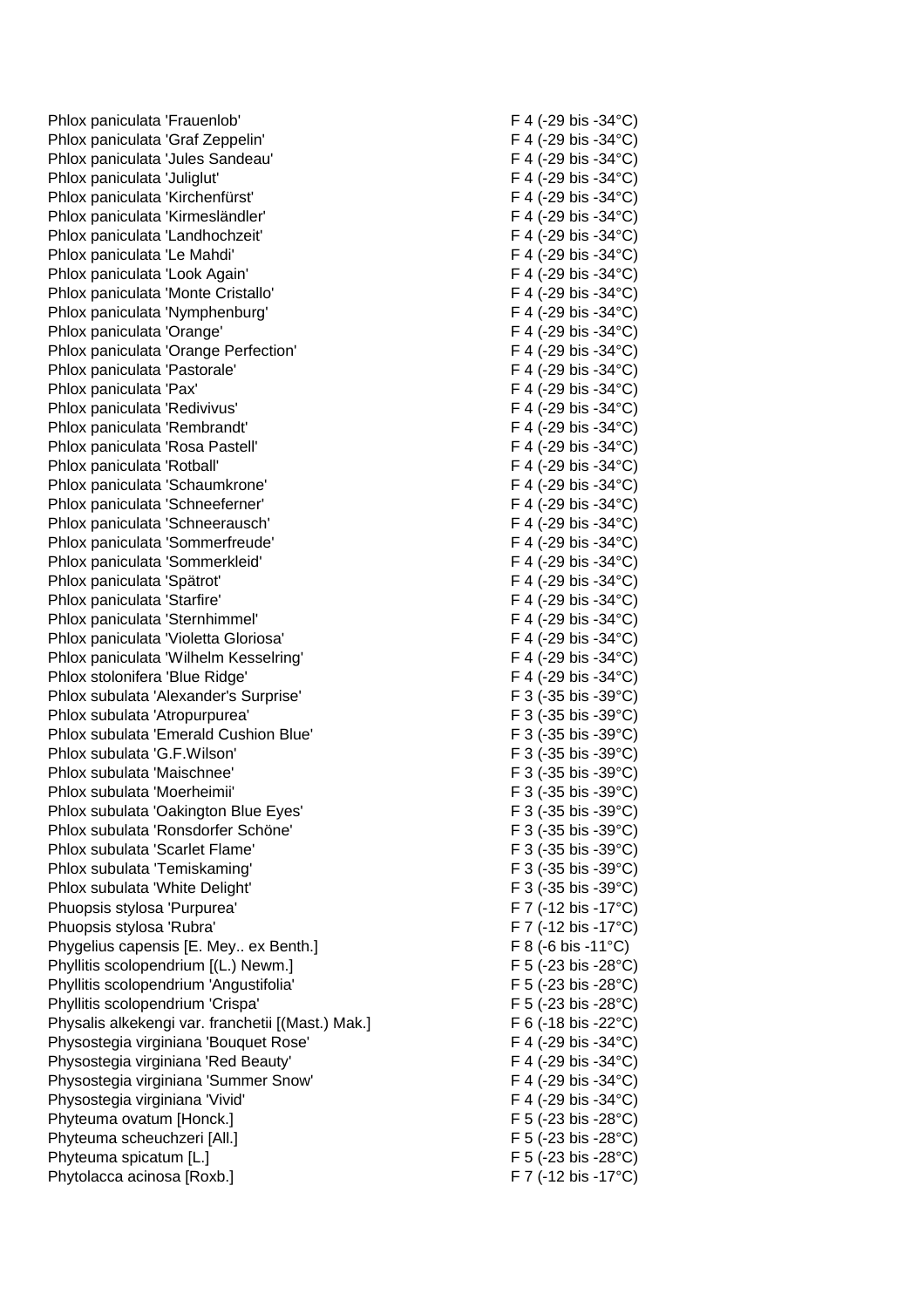Pistia stratiodes [L.] F 10 (+1 bis +5°C) Platycodon grandiflorus [(Jacq.) A. DC.] F 4 (-29 bis -34°C) Platycodon grandiflorus 'Albus' F 4 (-29 bis -34°C) Platycodon grandiflorus 'Fuji Blue' F 4 (-29 bis -34°C) Platycodon grandiflorus 'Fuji Pink' F 4 (-29 bis -34°C) Platycodon grandiflorus 'Fuji White' F 4 (-29 bis -34 °C) Platycodon grandiflorus 'Mariesii' F 4 (-29 bis -34°C) Platycodon grandiflorus 'Perlmutterschale' F 4 (-29 bis -34°C) Poa chaixii [Vill.] F 5 (-23 bis -28°C) Podophyllum hexandrum [Royle] F 6 (-18 bis -22 °C) Podophyllum hexandrum 'Majus'  $\overline{F}$  6 (-18 bis -22°C) Podophyllum peltatum [L.] F 4 (-29 bis -34°C) Polemonium × richardsonii [hort.] F 6 (-18 bis -22°C) Polemonium x richardsonii 'Album'  $F_6$  (-18 bis -22°C) Polemonium caeruleum [L.] F 2 (-40 bis -44°C) Polemonium foliosissimum [A. Gray] F 7 (-12 bis -17°C) Polemonium reptans [L.] F 4 (-29 bis -34°C) Polemonium reptans 'Blue Pearl' F 4 (-29 bis -34°C) Polemonium reptans 'Firmament' F 4 (-29 bis -34°C) Polemonium reptans 'Königsee' F 4 (-29 bis -34°C) Polygonatum × hybridum 'Weihenstephan' F 5 (-23 bis -28°C) Polygonatum biflorum [(Walter) Elliott] F 3 (-35 bis -39°C) Polygonatum falcatum [A. Gray] F 6 (-18 bis -22 °C) Polygonatum hirtum [(Poir.) Pursh] F 5 (-23 bis -28°C) Polygonatum multiflorum [(L.) All.] F 4 (-29 bis -34°C) Polygonatum odoratum [(Mill.) Druce] F 4 (-29 bis -34°C) Polygonatum verticillatum [(L.) All.] F 5 (-23 bis -28°C) Polypodium vulgare [L.] F 3 (-35 bis -39°C) Polystichum aculeatum [(L.) Roth] F 5 (-23 bis -28°C) Polystichum setiferum 'Plumosum Densum' F 7 (-12 bis -17°C) Polystichum setiferum 'Proliferum' F 7 (-12 bis -17°C) Pontederia cordata [L.] F 7 (-12 bis -17°C) Potamogeton crispus [L.] F 5 (-23 bis -28°C) Potamogeton natans [L.] F 5 (-23 bis -28°C) Potentilla argentea [L.] F 4 (-29 bis -34°C) Potentilla atrosanguinea [Lodd. ex D. Don] F 5 (-23 bis -28°C) Potentilla atrosanguinea 'Atropurpurea' F 5 (-23 bis -28°C) Potentilla atrosanguinea 'Gibson's Scarlet' F 5 (-23 bis -28°C) Potentilla aurea [L.] F 5 (-23 bis -28°C) Potentilla aurea 'Goldklumpen' F 5 (-23 bis -28°C) Potentilla crantzii 'Goldrausch' F 5 (-23 bis -28°C) Potentilla megalantha [Takeda] F 5 (-23 bis -28°C) Potentilla nepalensis 'Miss Potentilla neumanniana 'Nana' entre entre entre entre entre F 5 (-23 bis -28°C) Potentilla recta 'Warrenii'  $FA(29)$  bis -34°C) Primula × pruhoniciana 'Bergfrühling Blau -R-' F 6 (-18 bis -22°C) Primula × pruhoniciana 'Bergfrühling Gelb -R-' F 6 (-18 bis -22°C) Primula × pruhoniciana 'Bergfrühling -R-' F 6 (-18 bis -22°C) Primula × pruhoniciana 'Bergfrühling Rosa -R-' F 6 (-18 bis -22°C) Primula x pruhoniciana 'Bergfrühling Rot -R-' F 6 (-18 bis -22°C) Primula x pruhoniciana 'Bergfrühling Weiss -R-' F 6 (-18 bis -22 °C) Primula × pruhoniciana 'Gartenmeister Bartens' F 6 (-18 bis -22°C) Primula x pruhoniciana 'Gruß an Königslutter' F 6 (-18 bis -22 °C) Primula × pruhoniciana 'Ostergruß' F 6 (-18 bis -22°C) Primula auricula [L.] F 3 (-35 bis -39°C) Primula beesiana [Forrest] F 6 (-18 bis -22°C)

F 5 (-23 bis -28 $^{\circ}$ C)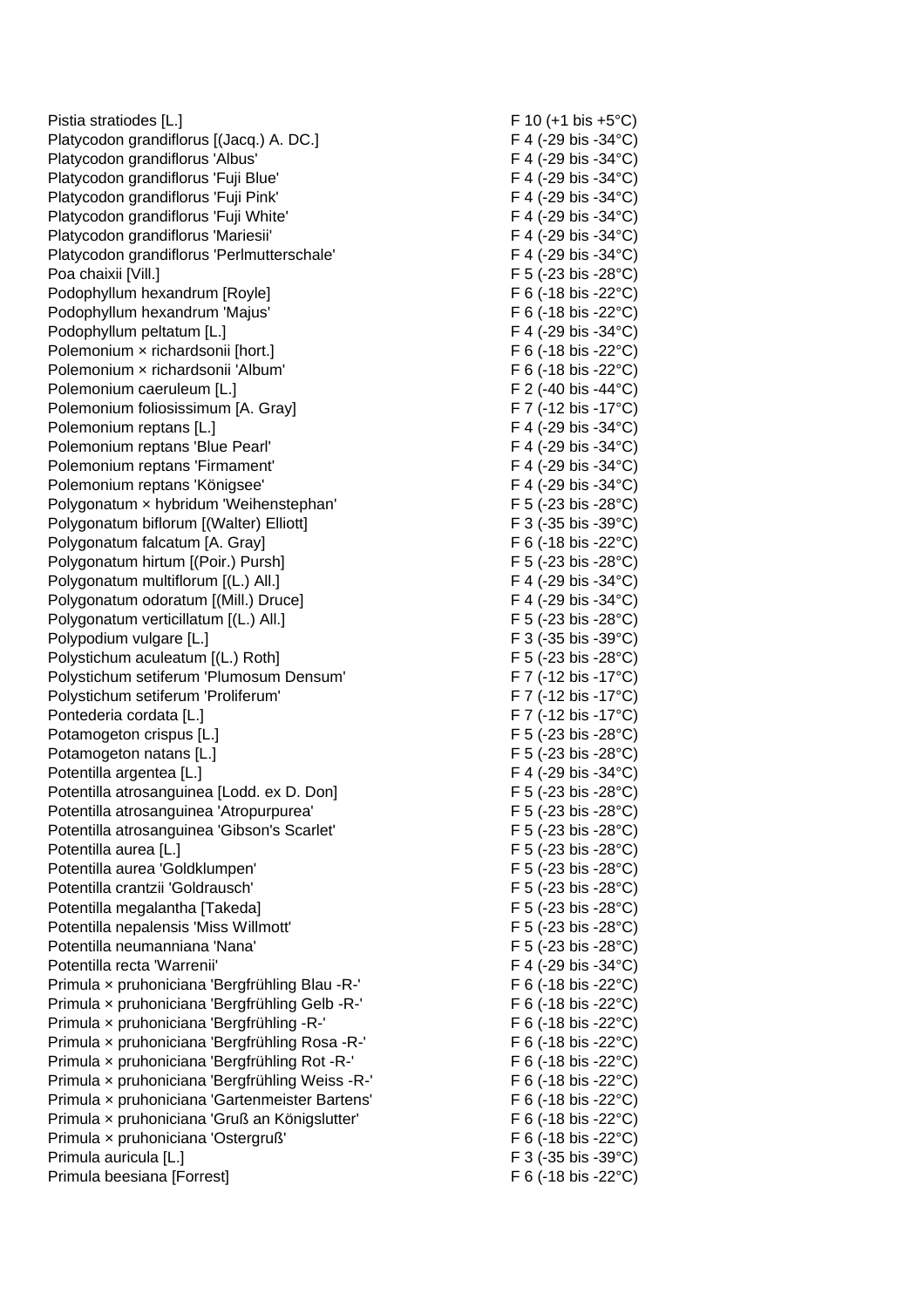Primula bulleyana [Forrest] F 6 (-18 bis -22°C) Primula denticulata [Sm.] F 5 (-23 bis -28°C) Primula denticulata 'Alba' F 5 (-23 bis -28°C) Primula elatior  $[(L.) Hill.]$  F 5 (-23 bis -28°C) Primula elatior 'Alba' F 5 (-23 bis -28°C) Primula elatior 'Aurea' F 5 (-23 bis -28°C) Primula elatior 'Crescendo Bella Rosa' F 5 (-23 bis -28°C) Primula elatior 'Crescendo Blaue Töne' F 5 (-23 bis -28°C) Primula elatior 'Crescendo Formelmischung' F 5 (-23 bis -28°C) Primula elatior 'Crescendo Goldgelb' F 5 (-23 bis -28°C) Primula elatior 'Crescendo Leuchtendrot' F 5 (-23 bis -28°C) Primula elatior 'Crescendo Primelgelb' F 5 (-23 bis -28°C) Primula elatior 'Crescendo Reinweiß' F 5 (-23 bis -28°C) Primula elatior 'Crescendo Rosa Töne' F5 (-23 bis -28°C) Primula elatior 'Vierländer Gold' F 5 (-23 bis -28°C) Primula florindae [F.K. Ward] F 6 (-18 bis -22 °C) Primula japonica [A. Gray] F 5 (-23 bis -28°C) Primula japonica 'Alba' F 5 (-23 bis -28°C) Primula japonica 'Carminea' F 5 (-23 bis -28°C) Primula japonica 'Millers Crimson' F 5 (-23 bis -28°C) Primula japonica 'Sanguinea' F 5 (-23 bis -28°C) Primula juliae [Kusn.] F 5 (-23 bis -28°C) Primula Juliae-Hybriden F 6 (-18 bis -22°C) Primula rosea [Royle] The contract of the contract of the F 6 (-18 bis -22°C) Primula rosea 'Gigas' F 6 (-18 bis -22°C) Primula veris subsp. veris [L.] F 5 (-23 bis -28°C) Primula vialii [Delav. ex Franch.] F 7 (-12 bis -17°C) Primula vulgaris [Hort.] F 6 (-18 bis -22°C) Primula vulgaris subsp. vulgaris [Huds.] F 6 (-18 bis -22°C) Prunella x webbiana [Paul] F 3 (-35 bis -39°C) Prunella grandiflora [(L.) Scholler] F 5 (-23 bis -28°C) Prunella grandiflora 'Loveliness' F 5 (-23 bis -28°C) Pulmonaria officinalis 'Frühlingskleid' F6 (-18 bis -22°C) Pulmonaria officinalis 'Wuppertal' example the state of the F 6 (-18 bis -22°C) Pulmonaria rubra 'Redstart' F 6 (-18 bis -22°C) Pulmonaria saccharata 'Lewis Palmer' F 5 (-23 bis -28°C) Pulmonaria saccharata 'Opal' F 5 (-23 bis -28°C) Pulmonaria saccharata 'Reginald Kaye' F 5 (-23 bis -28°C) Pulsatilla vulgaris [Mill.] F 5 (-23 bis -28°C) Pulsatilla vulgaris 'Alba' F 5 (-23 bis -28°C) Pulsatilla vulgaris 'Röde Klokke' F 5 (-23 bis -28°C) Pulsatilla vulgaris subsp. grandis [(Wender.) Zamelis] F 5 (-23 bis -28°C) Ranunculus acris 'Multiplex' F 5 (-23 bis -28°C) Ranunculus lingua [L.] F 4 (-29 bis -34°C) Rheum palmatum var. tanguticum [(Maxim.) Stapf] F 6 (-18 bis -22°C) Rheum rhabarbarum [L.] F 3 (-35 bis -39°C) Rheum rhabarbarum 'Holsteiner Blut' F 3 (-35 bis -39°C) Rodgersia aesculifolia [Batal.] F 5 (-23 bis -28°C) Rodgersia pinnata [Franch.] F 6 (-18 bis -22°C) Rodgersia podophylla [A. Gray] F 5 (-23 bis -28°C) Rodgersia podophylla 'Rotlaub' F 5 (-23 bis -28°C) Rodgersia purdomii [hort.] F 5 (-23 bis -28°C) Rodgersia sambucifolia [Hemsl.] F 6 (-18 bis -22 °C) Rosmarinus officinalis [L.]  $F = 10 (+1 \text{ bis } +5^{\circ} \text{C})$ Rudbeckia fulgida var. deamii [(S.F. Blake) Perdue] F 4 (-29 bis -34°C) Rudbeckia fulgida var. speciosa [(Wender.) Perdue] F 4 (-29 bis -34°C)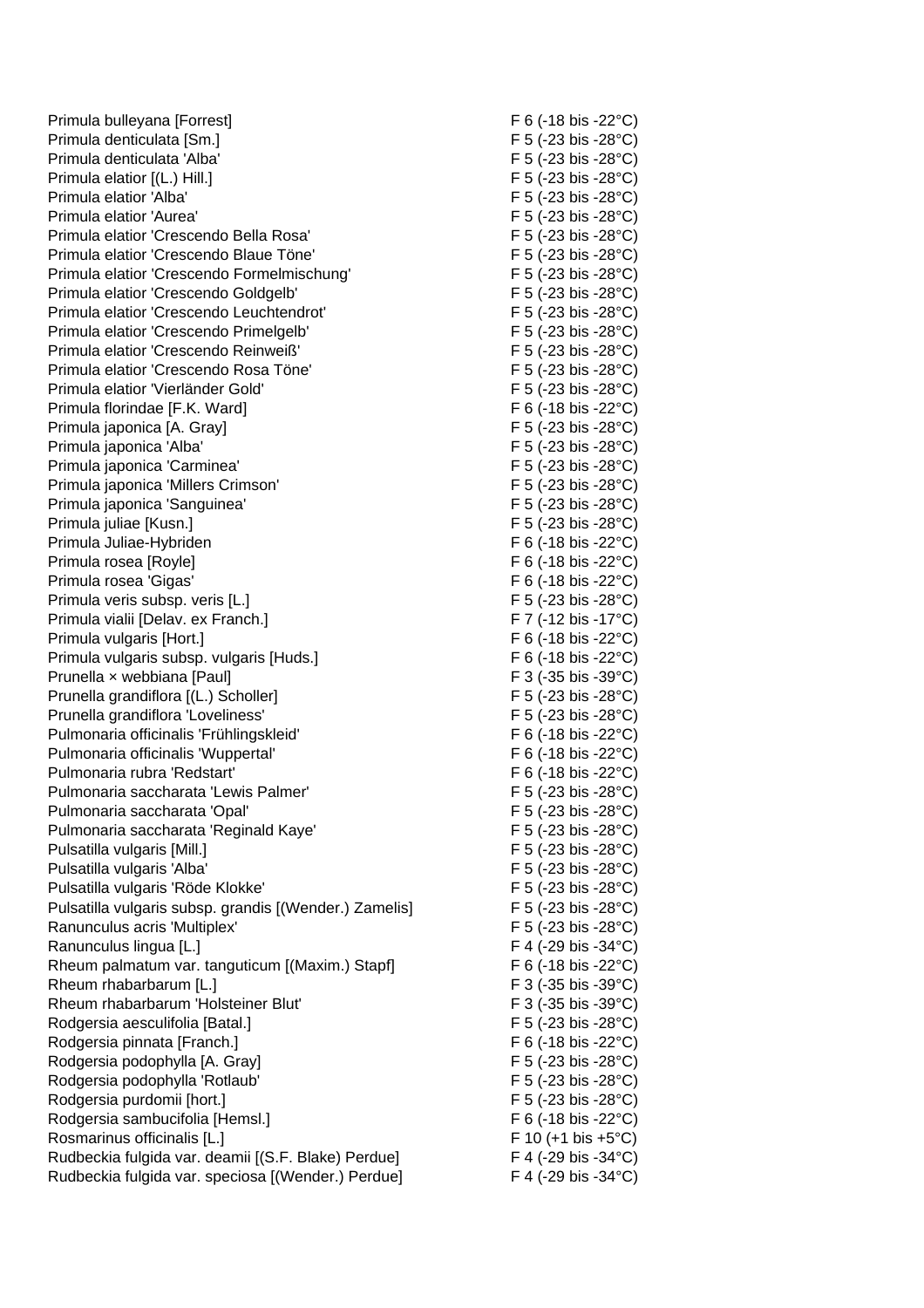Rudbeckia fulgida var. sullivantii 'Goldsturm' F 4 (-29 bis -34°C) Rudbeckia laciniata 'Goldquelle' F 3 (-35 bis -39°C) Rudbeckia nitida 'Herbstsonne' F 3 (-35 bis -39°C) Rudbeckia nitida 'Juligold' (F 3 (-35 bis -39 °C) Sagina subulata [(Sw.) K.B. Presl] F 8 (-6 bis -11°C) Sagittaria latifolia [Willd.] F 7 (-12 bis -17°C) Sagittaria sagittifolia subsp. sagittifolia [L.] F 7 (-12 bis -17°C) Salvia lavandulifolia [Vahl] F 7 (-12 bis -17°C) Salvia nemorosa 'Blauhügel' F 5 (-23 bis -28°C) Salvia nemorosa 'Blaukönigin' F 5 (-23 bis -28°C) Salvia nemorosa 'Mainacht' F 5 (-23 bis -28°C) Salvia nemorosa 'Negrito'  $F 5 (-23 \text{ bis } -28^{\circ} \text{C})$ Salvia nemorosa 'Ostfriesland' entry the state of the F 5 (-23 bis -28°C) Salvia nemorosa 'Rügen' F 5 (-23 bis -28°C) Salvia nemorosa 'Schneehügel' F 5 (-23 bis -28°C) Salvia nemorosa 'Viola Klose'  $F 5 (-23 \text{ bis } -28^{\circ} \text{C})$ Salvia nemorosa 'Wesuwe' F 5 (-23 bis -28°C) Salvia officinalis 'Berggarten' E 7 (-12 bis -17°C) Salvia verticillata 'Purple Rain' extending the state of the F 6 (-18 bis -22°C) Sanguisorba minor [Scop.] F 5 (-23 bis -28°C) Santolina chamaecyparissus [L.] F 7 (-12 bis -17°C) Santolina rosmarinifolia [L.] F 8 (-6 bis -11°C) Saponaria x lempergii 'Fritz Lemperg' F6 (-18 bis -22 °C) Saponaria × lempergii 'Max Frei' F 6 (-18 bis -22°C) Saponaria x olivana [Wocke] F 5 (-23 bis -28°C) Saponaria ocymoides [L.] Saponaria ocymoides [L.] F 4 (-29 bis -34°C) Saponaria officinalis [L.] Saponaria officinalis [L.] Saponaria officinalis 'Plena' F 4 (-29 bis -34°C) Sasaella ramosa [(Mak.) Mak.] F 7 (-12 bis -17°C) Satureja montana subsp. illyrica [(Host) Nym.] F 6 (-18 bis -22°C) Satureja montana subsp. montana [L.] F 6 (-18 bis -22 °C) Saururus chinensis [(Lour.) Baill.] F 7 (-12 bis -17°C) Saxifraga x arendsii 'Blütenteppich' F 6 (-18 bis -22 °C) Saxifraga x arendsii 'Leuchtkäfer' etter is a state of the F 6 (-18 bis -22°C) Saxifraga x arendsii 'Schneeteppich' F 6 (-18 bis -22°C) Saxifraga x arendsii 'Schwefelblüte'  $\overline{F}$  6 (-18 bis -22 °C) Saxifraga x arendsii 'Triumph'  $F_6$  (-18 bis -22 °C) Saxifraga x urbium [D.A. Webb.] F 7 (-12 bis -17°C) Saxifraga cespitosa 'Findling' F 6 (-18 bis -22°C) Saxifraga cortusifolia var. fortunei [(Hook.) Maxim.] F 7 (-12 bis -17°C) Saxifraga cotyledon [L.] F 6 (-18 bis -22 °C) Saxifraga crustata [Vest] The Contract of the Saxifraga crustata [Vest] The Contract of the Saxifraga crustate  $\overline{F}$  6 (-18 bis -22°C) Saxifraga cuneifolia [L.] F 6 (-18 bis -22°C) Saxifraga hypnoides var. egemmulosa [Engl. et Irmsch.] F 6 (-18 bis -22°C) Saxifraga paniculata [Mill.] F 2 (-40 bis -44°C) Saxifraga trifurcata [Schrad.] F 6 (-18 bis -22 °C) Scabiosa caucasica 'Blauer Atlas' F 4 (-29 bis -34°C) Scabiosa caucasica 'Clive Greaves' F 4 (-29 bis -34°C) Scabiosa caucasica 'Miss E. Willmott' F 4 (-29 bis -34°C) Scabiosa caucasica 'Nachtfalter' F 4 (-29 bis -34°C) Scabiosa caucasica 'Perfecta'  $F \cdot 4 (-29)$  bis -34°C) Scabiosa caucasica 'Perfecta Alba' F 4 (-29 bis -34°C) Scabiosa caucasica 'Stäfa' F 4 (-29 bis -34°C) Scilla siberica [Haw.] F 5 (-23 bis -28°C) Scirpus lacustris [L.] F 4 (-29 bis -34°C) Scirpus lacustris 'Albescens' F 4 (-29 bis -34°C)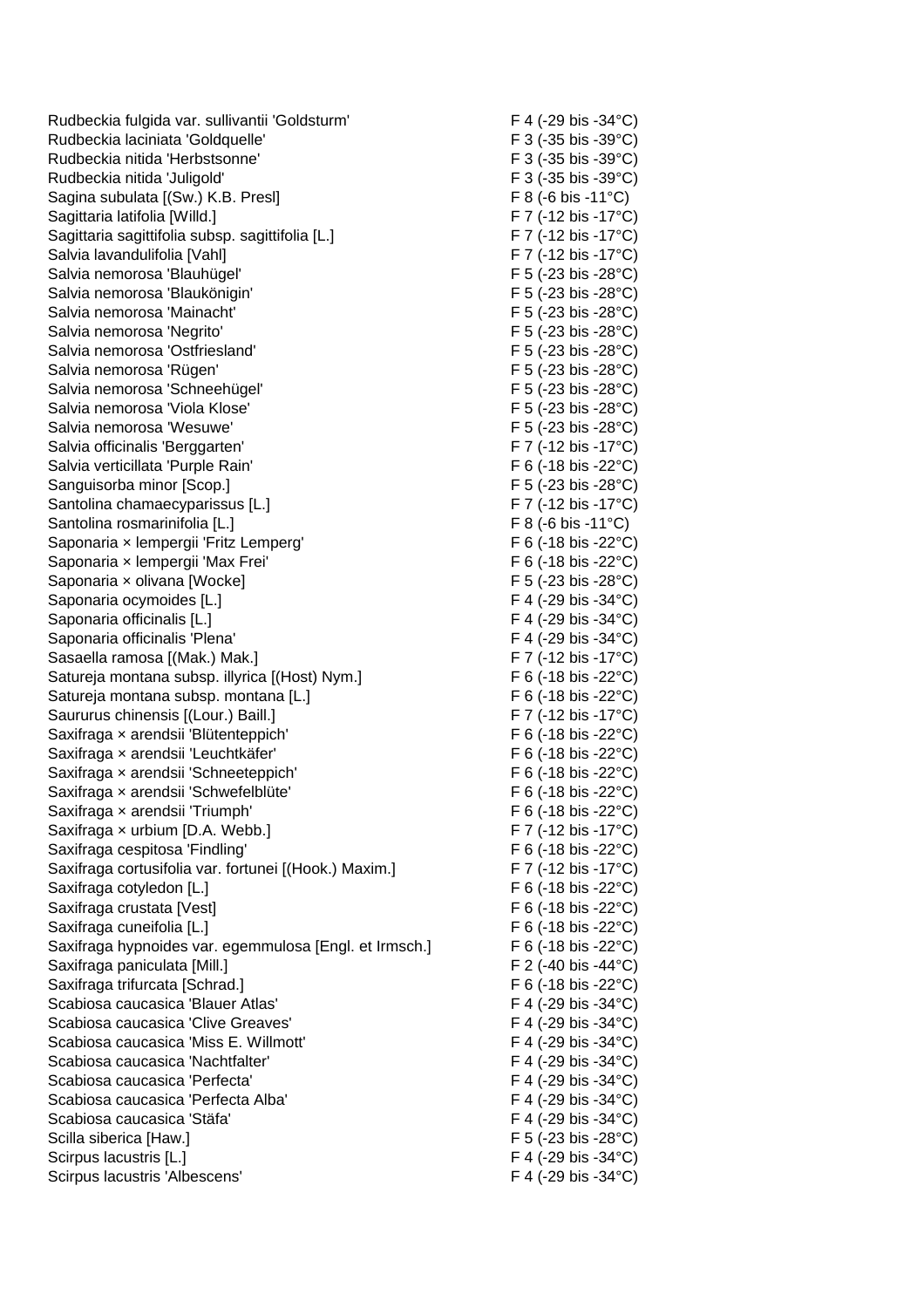| Scirpus lacustris subsp. tabernaemontani 'Zebrinus'                                |  | F 4 (-29 bis -34°C)                           |
|------------------------------------------------------------------------------------|--|-----------------------------------------------|
| Scirpus sylvaticus [L.]                                                            |  | F 6 (-18 bis -22 $^{\circ}$ C)                |
| Scutellaria alpina [L.]                                                            |  | F 5 (-23 bis -28°C)                           |
| Sedum acre [L.]                                                                    |  | F 5 (-23 bis -28°C)                           |
| Sedum album 'Coral Carpet'                                                         |  | $F 6$ (-18 bis -22 $^{\circ}$ C)              |
| Sedum album 'Murale'                                                               |  | $F 6$ (-18 bis -22 $^{\circ}$ C)              |
| Sedum cauticola [Praeg.]                                                           |  | F 6 (-18 bis -22 $^{\circ}$ C)                |
| Sedum cauticola 'Robustum'                                                         |  | F 6 (-18 bis -22 $^{\circ}$ C)                |
| Sedum floriferum 'Weihenstephaner Gold'                                            |  | F 6 (-18 bis -22 $^{\circ}$ C)                |
| Sedum hybridum 'Immergrünchen'                                                     |  | F 6 (-18 bis -22 $^{\circ}$ C)                |
| Sedum kamtschaticum var. ellacombianum [(Praeg.) R.T. Clausen] F 6 (-18 bis -22°C) |  |                                               |
| Sedum kamtschaticum var. middendorfianum [(Maxim.) R.T. Claus F 6 (-18 bis -22°C)  |  |                                               |
| Sedum kamtschaticum 'Variegatum'                                                   |  | F 6 (-18 bis -22 $^{\circ}$ C)                |
| Sedum reflexum [L.]                                                                |  | F 6 (-18 bis -22 $^{\circ}$ C)                |
| Sedum reflexum 'Elegans'                                                           |  | F 6 (-18 bis -22 $^{\circ}$ C)                |
| Sedum sexangulare [L.]                                                             |  | F 6 (-18 bis -22 $^{\circ}$ C)                |
| Sedum sexangulare 'Weiße Tatra'                                                    |  | F 6 (-18 bis -22 $^{\circ}$ C)                |
| Sedum sieboldii [Sweet]                                                            |  | F 6 (-18 bis -22 $^{\circ}$ C)                |
| Sedum spathulifolium 'Cape Blanco'                                                 |  | $F 6$ (-18 bis -22 $^{\circ}$ C)              |
| Sedum spathulifolium 'Purpureum'                                                   |  | F 6 (-18 bis -22 $^{\circ}$ C)                |
| Sedum spectabile 'Brillant'                                                        |  | $F$ 6 (-18 bis -22 $^{\circ}$ C)              |
| Sedum spectabile 'Carmen'                                                          |  | F 6 (-18 bis -22 $^{\circ}$ C)                |
| Sedum spectabile 'Meteor'                                                          |  | F 6 (-18 bis -22 $^{\circ}$ C)                |
| Sedum spectabile 'Rosenteller'                                                     |  | F 6 (-18 bis -22 $^{\circ}$ C)                |
| Sedum spectabile 'Septemberglut'                                                   |  | F 6 (-18 bis -22 $^{\circ}$ C)                |
| Sedum spectabile 'Stardust'                                                        |  | F 6 (-18 bis -22 $^{\circ}$ C)                |
| Sedum spurium 'Album Superbum'                                                     |  | F 6 (-18 bis -22 $^{\circ}$ C)                |
| Sedum spurium 'Fuldaglut'                                                          |  | F 6 (-18 bis -22 $^{\circ}$ C)                |
| Sedum spurium 'Schorbuser Blut'                                                    |  | F 6 (-18 bis -22 $^{\circ}$ C)                |
| Sedum spurium 'Tricolor'                                                           |  | F 6 (-18 bis -22 $^{\circ}$ C)                |
| Sedum spurium 'Variegatum'                                                         |  | F 6 (-18 bis -22 $^{\circ}$ C)                |
| Sedum telephium 'Herbstfreude'                                                     |  | F 6 (-18 bis -22 $^{\circ}$ C)                |
| Sedum telephium subsp. maximum 'Matrona'                                           |  | F 6 (-18 bis -22 $^{\circ}$ C)                |
| Sempervivum x hybridum 'Granat'                                                    |  | F 6 (-18 bis -22 $^{\circ}$ C)                |
| Sempervivum x hybridum 'Hey Hey'                                                   |  | F 6 (-18 bis -22°C)                           |
| Sempervivum x hybridum 'Mondstein'                                                 |  | F 6 (-18 bis -22°C)                           |
| Sempervivum x hybridum 'Othello'                                                   |  | F 6 (-18 bis -22°C)                           |
| Sempervivum x hybridum 'Shirley's Joy'                                             |  | $F 6$ (-18 bis -22 $^{\circ}$ C)              |
| Sempervivum x hybridum 'Smaragd'                                                   |  | F 6 (-18 bis -22 $^{\circ}$ C)                |
| Sempervivum x hybridum 'Topas'                                                     |  | F 6 (-18 bis -22 $^{\circ}$ C)                |
| Sempervivum arachnoideum [L.]                                                      |  | F 5 (-23 bis -28 $^{\circ}$ C)                |
| Sempervivum arachnoideum 'Alpha'                                                   |  | $F$ 5 (-23 bis -28 $^{\circ}$ C)              |
| Sempervivum arachnoideum 'Beta'                                                    |  | $F$ 5 (-23 bis -28 $^{\circ}$ C)              |
| Sempervivum arachnoideum 'Gamma'                                                   |  | F 5 (-23 bis -28 $^{\circ}$ C)                |
| Sempervivum arachnoideum 'Rheinkiesel'                                             |  | F 5 (-23 bis -28°C)                           |
| Sempervivum arachnoideum 'Silberkarneol'                                           |  | F 5 (-23 bis -28°C)                           |
| Sempervivum arachnoideum subsp. arachnoideum [L.]                                  |  | $F$ 5 (-23 bis -28 $^{\circ}$ C)              |
| Sempervivum arachnoideum subsp. tomentosum [(C.B. Lehm et S(F 5 (-23 bis -28°C)    |  |                                               |
| Sempervivum calcareum [Jordan]                                                     |  | F 5 (-23 bis -28°C)                           |
| Sempervivum ciliosum 'Borisii'                                                     |  | $F 6$ (-18 bis -22 $^{\circ}$ C)              |
| Sempervivum marmoreum 'Nocturno'                                                   |  | $F$ 5 (-23 bis -28 $^{\circ}$ C)              |
| Sempervivum marmoreum 'Pilatus'                                                    |  | $F$ 5 (-23 bis -28 $^{\circ}$ C)              |
| Sempervivum marmoreum 'Rubicumdum'                                                 |  | F 5 (-23 bis -28°C)                           |
| Sempervivum marmoreum 'Rubin'                                                      |  | F 5 (-23 bis -28 $^{\circ}$ C)                |
| Sempervivum montanum [L.]                                                          |  | F 5 (-23 bis -28 $^{\circ}$ C)                |
| Sempervivum pittonii [Schott, Nyman et Kotschy]                                    |  | $F 6 (-18 \text{ bis } -22^{\circ} \text{C})$ |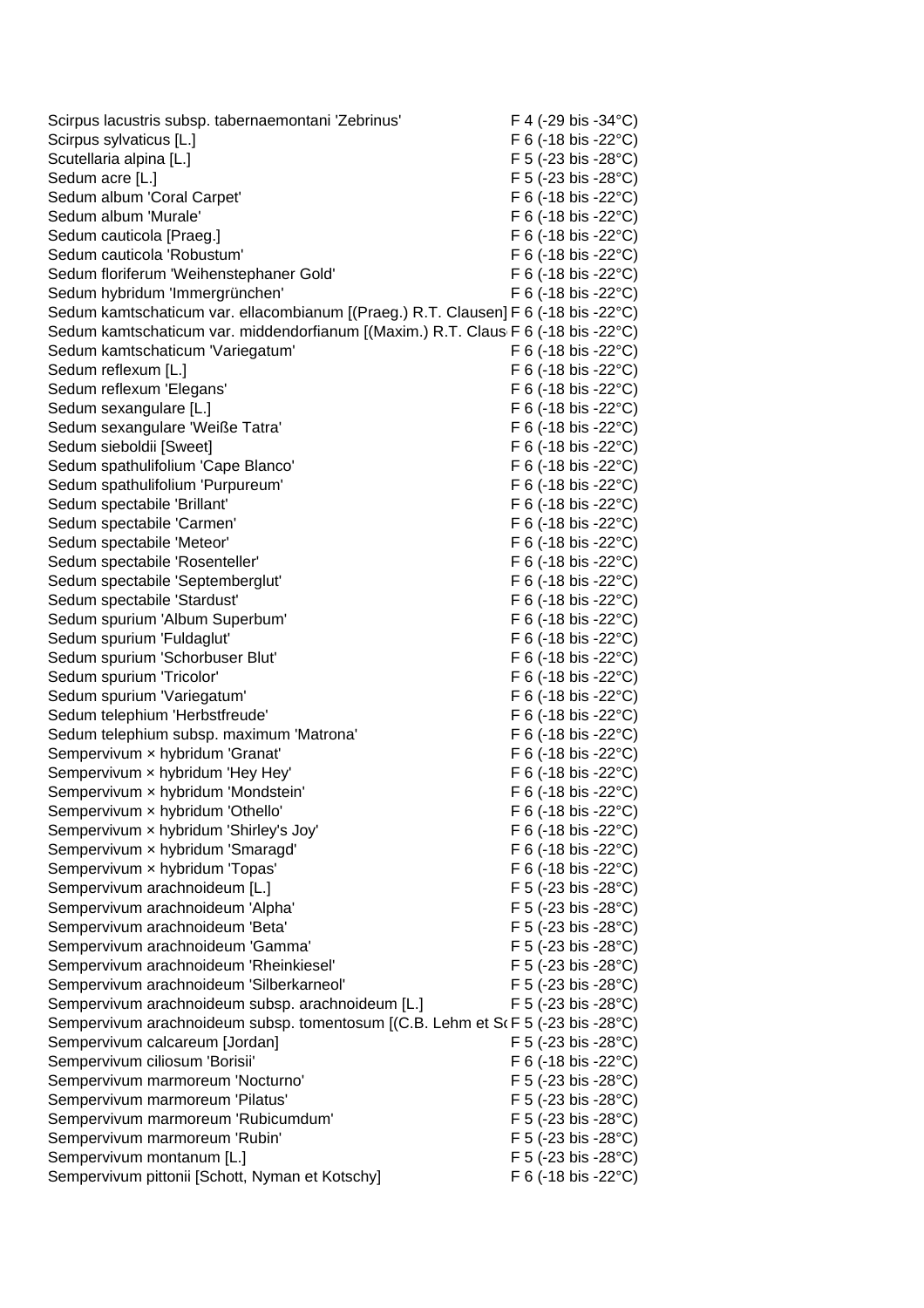Sempervivum tectorum [L.] F 4 (-29 bis -34°C) Sempervivum tectorum 'Atropurpureum' F 4 (-29 bis -34°C) Sempervivum tectorum 'Atroviolaceum' F 4 (-29 bis -34°C) Sempervivum tectorum 'Commander Hay' F 8 (-6 bis -11°C) Sempervivum tectorum 'Metallicum Giganteum' F 4 (-29 bis -34°C) Sempervivum tectorum 'Monstrosum' F 4 (-29 bis -34°C) Sempervivum tectorum 'Noir' F 4 (-29 bis -34°C) Sempervivum tectorum 'Seerosenstern' F 4 (-29 bis -34°C) Sempervivum tectorum 'Violaceum' F 4 (-29 bis -34°C) Sesleria autumnalis [(Scop.) F.W. Schultz] F 6 (-18 bis -22 °C) Sesleria caerulea [(L.) Ard.] F 4 (-29 bis -34°C) Sesleria heufleriana [Schur] F 5 (-23 bis -28°C) Sesleria heufleriana subsp. hungarica [Schur] F 5 (-23 bis -28°C) Sesleria nitida [Ten.] F 7 (-12 bis -17°C) Sidalcea candida [A. Gray] The Contract Contract Contract Contract Contract Contract Contract Contract Contract Contract Contract Contract Contract Contract Contract Contract Contract Contract Contract Contract Contract Co Sidalcea candida 'Bianca'  $F 6 (-18 \text{ bis } -22^{\circ} \text{C})$ Sidalcea malviflora 'Elsie Heugh' F 6 (-18 bis -22 °C) Sidalcea malviflora 'Rosanna' F 6 (-18 bis -22°C) Sidalcea oregana 'Brillant'  $F 6 (-18 \text{ bis } -22^{\circ} \text{C})$ Silene alpestris [Jacq.] Silene alpestris [Jacq.] Silene dioica [(L. emend Mill.) Clairv.] The state of the state of F 6 (-18 bis -22°C) Silene latifolia subsp. alba [(Mill.) Greuter et Burdet] F 6 (-18 bis -22°C) Silene schafta 'Splendens' F 5 (-23 bis -28°C) Silene uniflora 'Weißkehlchen' F 3 (-35 bis -39°C) Silene zawadzkii [Herbich] F 5 (-23 bis -28°C) Silphium laciniatum [L.] F 4 (-29 bis -34°C) Silphium perfoliatum [L.] F 4 (-29 bis -34°C) Sisyrinchium angustifolium [Mill.] F 3 (-35 bis -39°C) Sisyrinchium californicum [(Ker-Gawl.) Dryand.] F 8 (-6 bis -11°C) Smilacina racemosa [(L.) Desf.] F 4 (-29 bis -34°C) Solanum dulcamara [L.] Solanum dulcamara [L.] Soldanella montana [Willd.] F 6 (-18 bis -22°C) Solidago x hybrida 'Golden Shower' F 5 (-23 bis -28°C) Solidago x hybrida 'Goldenmosa' F 5 (-23 bis -28°C) Solidago x hybrida 'Goldwedel' F 5 (-23 bis -28°C) Solidago x hybrida 'Laurin'  $F = 5 (-23 \text{ bis } -28^{\circ} \text{C})$ Solidago x hybrida 'Ledsham' external states of the F 5 (-23 bis -28°C) Solidago x hybrida 'Strahlenkrone'  $F$  5 (-23 bis -28°C) Solidago caesia [L.] Solidago caesia [L.] F 4 (-29 bis -34°C) Solidago cutleri [Fern.] F 4 (-29 bis -34°C) Solidago sphacelata 'Golden Fleece' F 5 (-23 bis -28°C) Solidago virgaurea subsp. minuta 'Goldzwerg' F 5 (-23 bis -28°C) Sorghastrum nutans [(L.) Nash] F 5 (-23 bis -28°C) Sparganium erectum [L.emend. Rchb.] F 6 (-18 bis -22°C) Spartina pectinata 'Aureomarginata' F 5 (-23 bis -28°C) Spodiopogon sibiricus [Trin.] F 7 (-12 bis -17°C) Stachys byzantina [K. Koch] F 5 (-23 bis -28°C) Stachys byzantina 'Cotton Boll' F 5 (-23 bis -28°C) Stachys byzantina 'Silver Carpet' F 5 (-23 bis -28°C) Stachys grandiflora 'Superba' F 5 (-23 bis -28°C) Stachys officinalis  $[(L.)$  Trev.] F 5 (-23 bis -28°C) Stipa capillata [L.] F 7 (-12 bis -17°C) Stipa gigantea [Lag.] F 8 (-6 bis -11<sup>°</sup>C) Stipa pennata [L.] Stipa pennata [L.] Stipa pennata [L.] Stipa pennata [L.] Stipa pennata [L.] Stipa pennata  $\text{F} \times \text{F} \times \text{F} \times \text{F} \times \text{F} \times \text{F} \times \text{F} \times \text{F} \times \text{F} \times \text{F} \times \text{F} \times \text{F} \times \text{F} \times \text{F} \times \text{F} \times \text{F} \times$ Stipa pulcherrima [K. Koch] F 6 (-18 bis -22°C) Stipa pulcherrima f. nudicostata [Matinowsky] F 7 (-12 bis -17°C)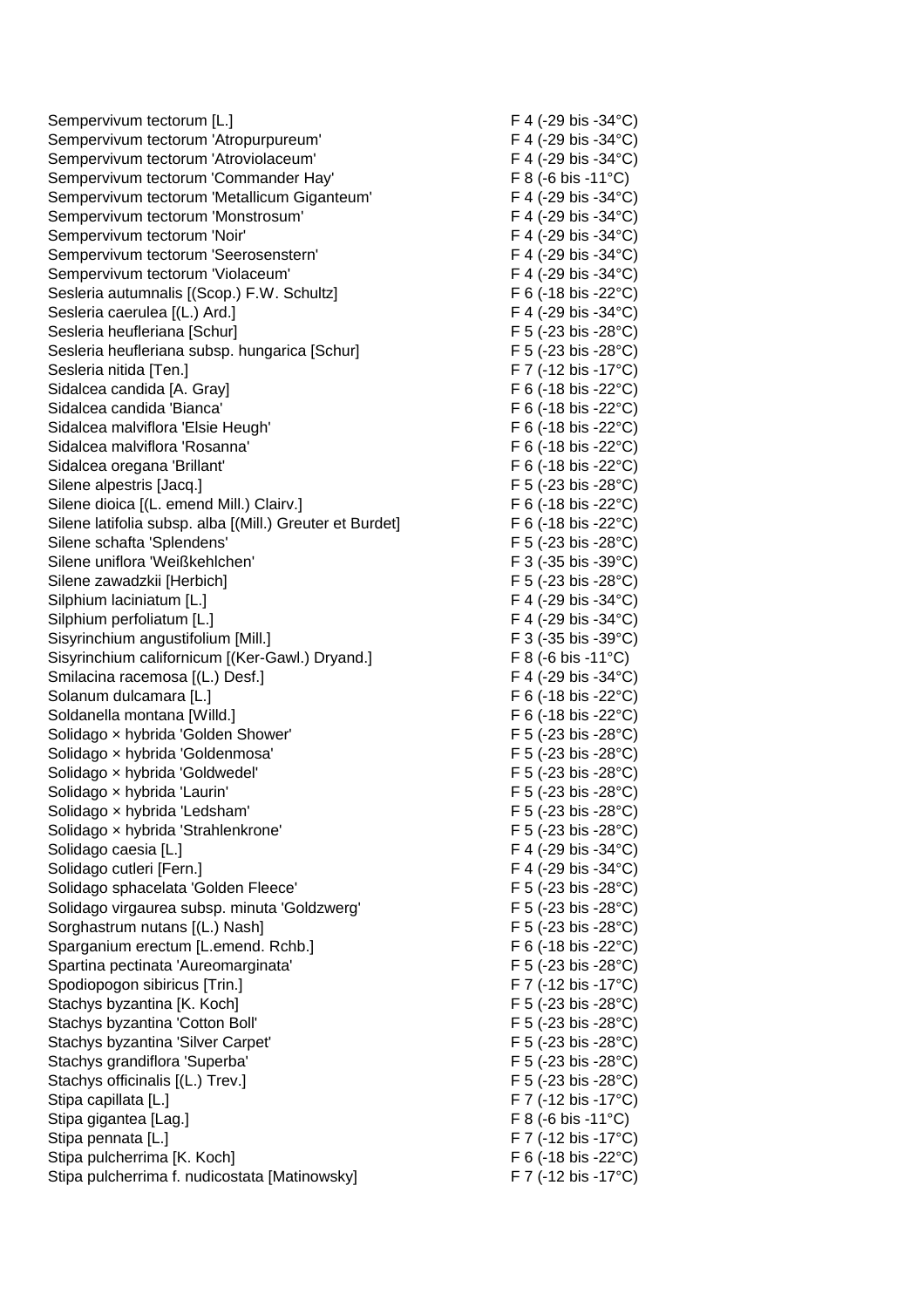Stokesia laevis [(Hill.) Greene] F 6 (-18 bis -22°C) Stratiotes aloides [L.] F 5 (-23 bis -28°C) Symphytum grandiflorum [DC.] F 5 (-23 bis -28°C) Symphytum grandiflorum 'Blaue Glocken' F 5 (-23 bis -28°C) Symphytum grandiflorum 'Hidcote Blue' F 5 (-23 bis -28°C) Symphytum grandiflorum 'Saphir' F 5 (-23 bis -28°C) Symphytum grandiflorum 'Wisley Blue' F 5 (-23 bis -28°C) Symphytum officinale [L.] F 5 (-23 bis -28°C) Symphytum peregrinum [Ledeb.] F 5 (-23 bis -28°C) Tanacetum coccineum 'Duro' F 5 (-23 bis -28°C) Tanacetum coccineum 'Eileen May Robinson' F 5 (-23 bis -28°C) Tanacetum coccineum 'James Kelway' F 5 (-23 bis -28°C) Tanacetum coccineum 'Mont Blanc' F 5 (-23 bis -28°C) Tanacetum coccineum 'Regent' F 5 (-23 bis -28°C) Tanacetum coccineum 'Robinsons Rosa' F 5 (-23 bis -28°C) Tanacetum coccineum 'Robinsons Rot' F 5 (-23 bis -28°C) Tanacetum parthenium [(L.) Schultz Bip.] F 8 (-6 bis -11°C) Tanacetum vulgare [L.] F 4 (-29 bis -34°C) Telekia speciosa [(Schreb.) Baumg.] F 6 (-18 bis -22°C) Tellima grandiflora [(Pursh) Dougl. ex Lindl.] F 6 (-18 bis -22°C) Teucrium × lucidrys [Boom] F 6 (-18 bis -22°C) Teucrium chamaedrys [L.] Teucrium chamaedrys [L.] Teucrium scorodonia 'Crispum' F 6 (-18 bis -22°C) Thalictrum aquilegifolium [L.] F 6 (-18 bis -22°C) Thalictrum delavayi [Franch.] F 7 (-12 bis -17°C) Thalictrum flavum subsp. glaucum [(Desf.) Batt.] F 6 (-18 bis -22°C) Thalictrum minus 'Adianthifolium' F 6 (-18 bis -22 °C) Thalictrum rochebrunianum [Franch. et Savat.] F 7 (-12 bis -17°C) Thelypteris palustris [Schott] F 4 (-29 bis -34°C) Thymus citriodorus [(Pers.) Schreb. ex Schweigg.] F 7 (-12 bis -17°C) Thymus comosus 'Doone Valley' F 7 (-12 bis -17°C) Thymus doerfleri 'Bressingham Seedling' F 5 (-23 bis -28°C) Thymus praecox 'Minus' F 5 (-23 bis -28°C) Thymus praecox 'Purpurteppich' F 5 (-23 bis -28°C) Thymus praecox var. pseudolanuginosus [Ronn. et Jal.] F 7 (-12 bis -17°C) Thymus serpyllum 'Albus' F 5 (-23 bis -28°C) Thymus serpyllum 'Coccineus' F 5 (-23 bis -28°C) Thymus serpyllum 'Purple Beauty' F 5 (-23 bis -28°C) Thymus vulgaris [L.] F 7 (-12 bis -17°C) Thymus vulgaris 'Compactus' E 7 (-12 bis -17°C) Tiarella cordifolia [L.] F 6 (-18 bis -22°C) Tiarella cordifolia 'Moorgrün' Tiarella cordifolia 'Moorgrün' F 6 (-18 bis -22°C) Tiarella wherryi [Lakela] F 6 (-18 bis -22°C) Tradescantia x andersoniana 'Blue Stone' F 6 (-18 bis -22 °C) Tradescantia x andersoniana 'Gisela' F 6 (-18 bis -22°C) Tradescantia x andersoniana 'I.C.Weguelin' F 6 (-18 bis -22 °C) Tradescantia × andersoniana 'Karminglut' F 6 (-18 bis -22°C) Tradescantia x andersoniana 'Leonora' F 6 (-18 bis -22 °C) Tradescantia x andersoniana 'Osprey' F 6 (-18 bis -22 °C) Tradescantia x andersoniana 'Rosi' F 6 (-18 bis -22°C) Tradescantia × andersoniana 'Zwanenburg Blue' F 6 (-18 bis -22°C) Trapa natans [L.] F 5 (-23 bis -28°C) Trollius x cultorum 'Earliest of All' F5 (-23 bis -28°C) Trollius × cultorum 'Frühlingsbote' F 5 (-23 bis -28°C) Trollius x cultorum 'Goldquelle' F 5 (-23 bis -28°C) Trollius × cultorum 'Hohes Licht' F 5 (-23 bis -28°C)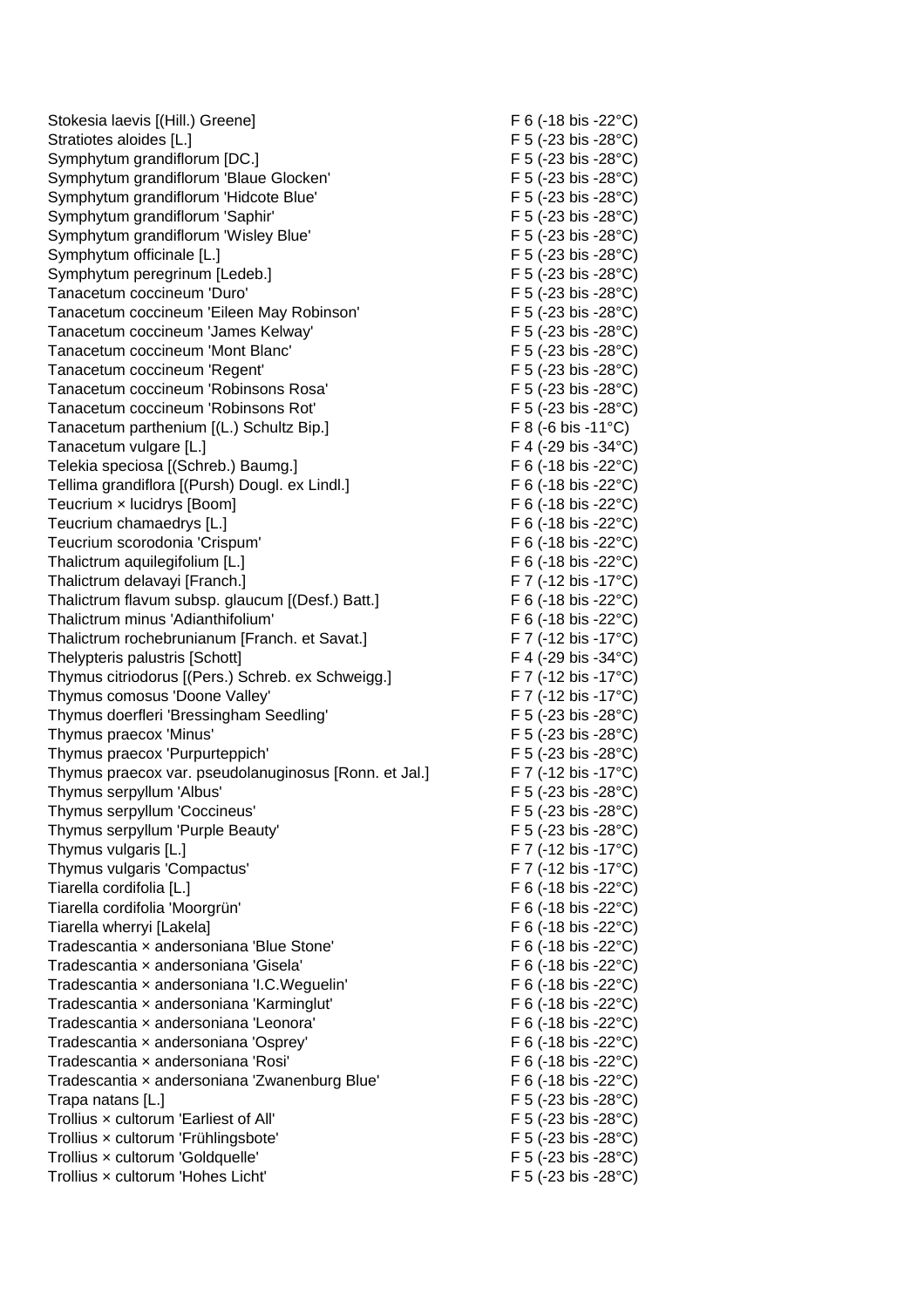Trollius × cultorum 'Lemon Queen' F 5 (-23 bis -28°C) Trollius × cultorum 'Maigold' F 5 (-23 bis -28°C) Trollius x cultorum 'Orange Globe' F 5 (-23 bis -28°C) Trollius x cultorum 'Orange Princess' F 5 (-23 bis -28°C) Trollius x cultorum 'Prichard Giant' F 5 (-23 bis -28°C) Trollius x cultorum 'T.Smith' F 5 (-23 bis -28°C) Trollius chinensis 'Golden Queen' F 5 (-23 bis -28°C) Trollius europaeus [L.] F 5 (-23 bis -28°C) Trollius europaeus 'Superbus' F 5 (-23 bis -28°C) Trollius pumilus [D. Don] F 5 (-23 bis -28°C) Tulipa Darwin-Hybride 'Apeldoorn' F 6 (-18 bis -22°C) Tulipa Darwin-Hybride 'Parade' F 6 (-18 bis -22°C) Tulipa fosteriana 'Red Emperor' Tulipa fosteriana 'Red Emperor' F 6 (-18 bis -22°C) Tulipa praestans 'Füsilier' F 6 (-18 bis -22°C) Tulipa Triumph-Hybride 'Coleur Cardinal' F 5 (-23 bis -28°C) Typha angustifolia [L.] Typha angustifolia [L.] Typha latifolia [L.] F 3 (-35 bis -39°C) Typha laxmannii [Lepech.] F 4 (-29 bis -34°C) Typha minima [Funck ex Hoppe] F 6 (-18 bis -22°C) Typha shuttleworthii [W.D.J. Koch et Sond.] F 5 (-23 bis -28°C) Uvularia grandiflora [Sm.] F 3 (-35 bis -39°C) Valeriana officinalis [L.] The Contract of the Contract of the Contract of the Contract of the Contract of the Contract of the Contract of the Contract of the Contract of the Contract of the Contract of the Contract of the Vancouveria hexandra [(Hook.) C. Morr. et Decne.] F 7 (-12 bis -17°C) Verbascum × hybridum 'Cotswold Queen' F 6 (-18 bis -22°C) Verbascum × hybridum 'Densiflorum' F 6 (-18 bis -22°C) Verbascum x hybridum 'Pink Domino' F 6 (-18 bis -22°C) Verbascum bombyciferum [Boiss.] F 6 (-18 bis -22°C) Verbascum bombyciferum 'Polarsommer' F 6 (-18 bis -22°C) Verbascum chaixii 'Album' F 5 (-23 bis -28°C) Verbascum densiflorum [Bertol.] F 5 (-23 bis -28°C) Verbascum longifolium [Ten.] F 7 (-12 bis -17°C) Verbascum nigrum [L.] F 5 (-23 bis -28°C) Verbascum olympicum [Boiss.] F 6 (-18 bis -22°C) Verbascum phoeniceum [L.] F 6 (-18 bis -22°C) Vernonia crinita [Raf.] F 5 (-23 bis -28°C) Veronica beccabunga [L.] The second of the second of the second of the Second Second Second Second Second Second Second Second Second Second Second Second Second Second Second Second Second Second Second Second Second Seco Veronica gentianoides [Vahl] F 4 (-29 bis -34°C) Veronica longifolia 'Blaubündel' F 4 (-29 bis -34°C) Veronica longifolia 'Blauriesin' F 4 (-29 bis -34°C) Veronica longifolia 'Schneeriesin' F 4 (-29 bis -34°C) Veronica prostrata [L.] F 5 (-23 bis -28°C) Veronica prostrata 'Mrs Holt'  $\overline{F}$  5 (-23 bis -28°C) Veronica spicata 'Blaufuchs' F 3 (-35 bis -39°C) Veronica spicata 'Heidekind' F 3 (-35 bis -39°C) Veronica spicata 'Rosenrot' F 3 (-35 bis -39°C) Veronica spicata 'Rotfuchs' F 3 (-35 bis -39°C) Veronica spicata subsp. incana [(L.) Walters] F 3 (-35 bis -39°C) Veronica subsessilis [(Miq.) Carr.] F 6 (-18 bis -22°C) Veronica subsessilis 'Sunny Border Blue' F 6 (-18 bis -22°C) Veronica teucrium [L.] F 6 (-18 bis -22°C) Veronica teucrium 'Kapitän' F 6 (-18 bis -22°C) Veronica teucrium 'Knallblau' F 6 (-18 bis -22°C) Veronica teucrium 'Königsblau' F 6 (-18 bis -22°C) Veronica teucrium 'Shirley Blue' F 6 (-18 bis -22°C) Veronicastrum virginicum [(L.) Farw.] F 3 (-35 bis -39°C) Veronicastrum virginicum 'Album' F 3 (-35 bis -39°C)